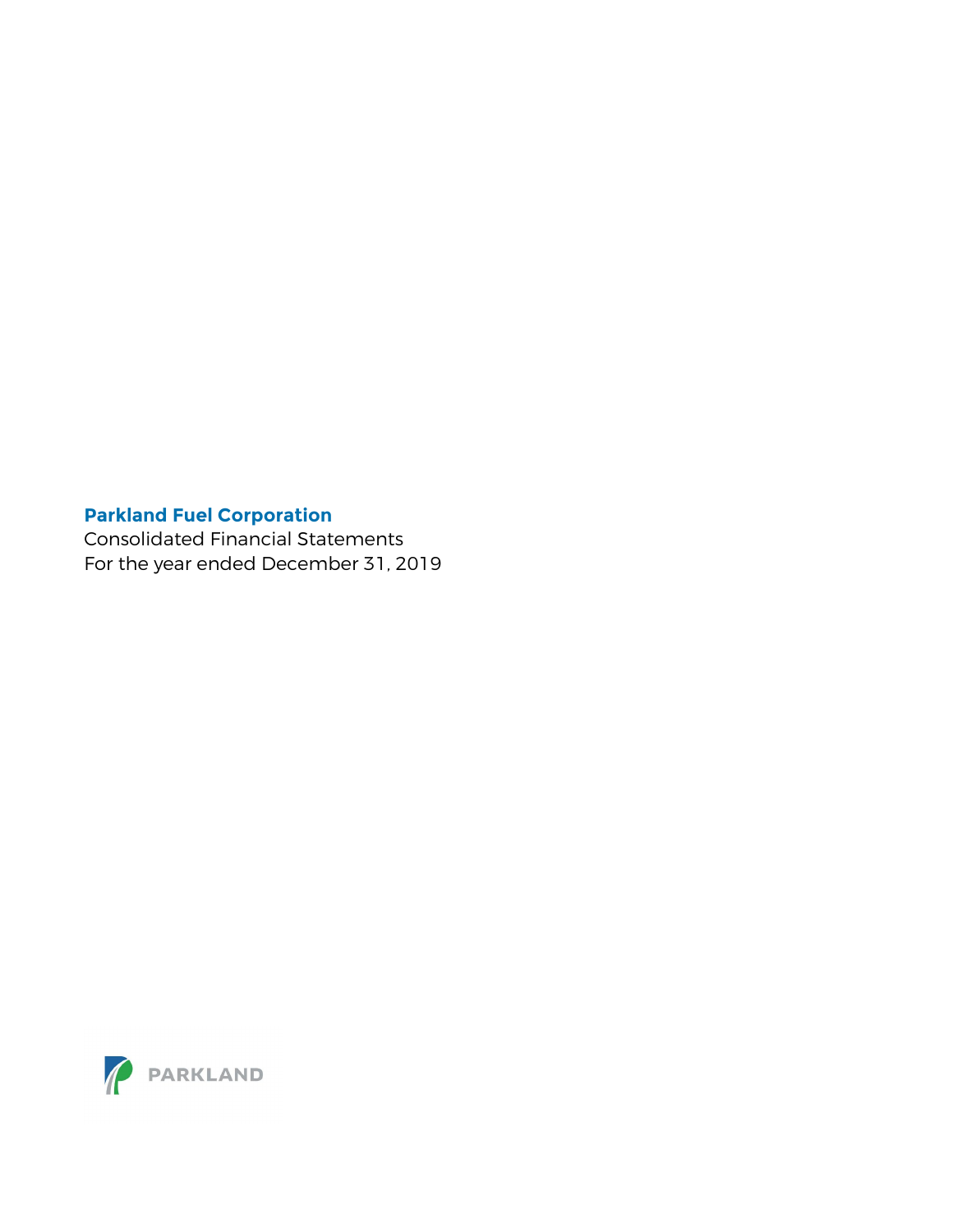# **Management's responsibility for the consolidated financial statements**

The consolidated financial statements and the notes to the consolidated financial statements are the responsibility of the management of Parkland Fuel Corporation. They have been prepared in accordance with International Financial Reporting Standards issued by the International Accounting Standards Board, which have been adopted in Canada. Financial information that is presented in the Management's Discussion and Analysis is consistent with the consolidated financial statements.

In preparation of these consolidated financial statements, estimates are sometimes necessary because a precise determination of certain assets and liabilities is dependent on future events. Management believes such estimates have been based on careful judgments and are properly reflected in the accompanying consolidated financial statements.

Management is responsible for the reliability and integrity of the consolidated financial statements, the notes to the consolidated financial statements and other financial information contained in this report. In order to ensure that management fulfils its responsibilities for financial reporting, we have established an organizational structure that provides appropriate delegation of authority, division of responsibilities, and selection and training of properly qualified personnel. Management is also responsible for the development of internal controls over the financial reporting process.

The Board of Directors (the "Board") is assisted in exercising its responsibilities by the audit committee (the "Committee") of the Board. The Committee meets regularly with management and the independent auditors to satisfy itself that management's responsibilities are properly discharged, to review the consolidated financial statements and to recommend approval of the consolidated financial statements to the Board.

PricewaterhouseCoopers LLP, the independent auditors appointed by the shareholders, have audited Parkland Fuel Corporation's consolidated financial statements in accordance with Canadian generally accepted auditing standards and provided an independent professional opinion. The auditors have full and unrestricted access to the Committee to discuss the audit and their related findings as to the integrity of the financial reporting process.

(signed) "Robert B. Espey" (signed) "Darren R. Smart"

**Robert B. Espey Community Community Community Community Community Community Community Community Community Community Community Community Community Community Community Community Community Community Community Community Commu** President and Chief Executive Officer **Interim Chief Financial Officer** Interim Chief Financial Officer

March 5, 2020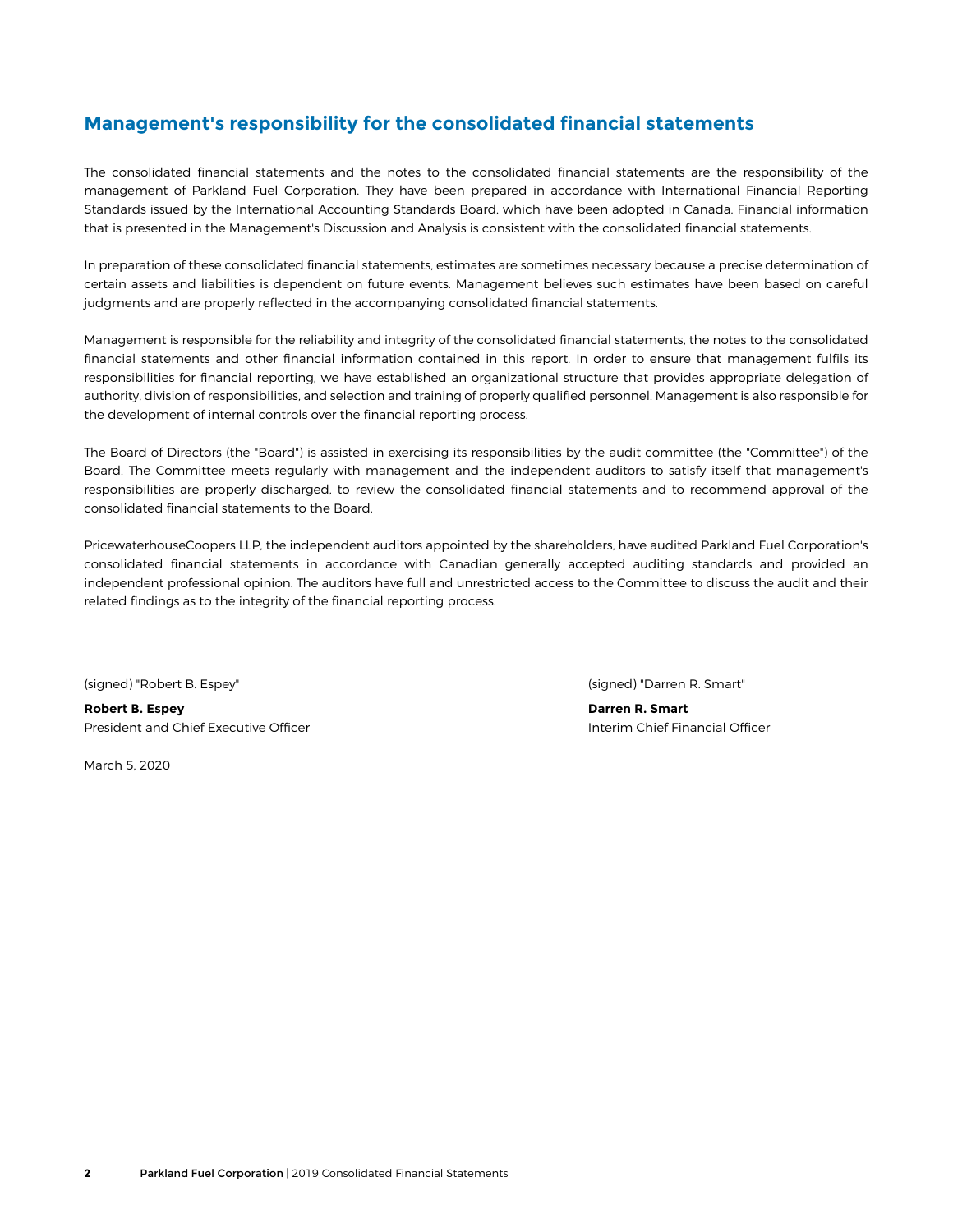

# **Independent auditor's report**

To the Shareholders of Parkland Fuel Corporation

#### **Our opinion**

In our opinion, the accompanying consolidated financial statements present fairly, in all material respects, the financial position of Parkland Fuel Corporation and its subsidiaries (together, the Company) as at December 31, 2019 and 2018, and its financial performance and its cash flows for the years then ended in accordance with International Financial Reporting Standards as issued by the International Accounting Standards Board (IFRS).

#### **What we have audited**

The Company's consolidated financial statements comprise:

- the consolidated balance sheets as at December 31, 2019 and 2018;
- the consolidated statements of income for the years then ended
- the consolidated statements of comprehensive income for the years then ended;
- the consolidated statements of changes in shareholders' equity for the years then ended;
- the consolidated statements of cash flows for the years then ended; and
- the notes to the consolidated financial statements, which include a summary of significant accounting policies.

#### **Basis for opinion**

We conducted our audit in accordance with Canadian generally accepted auditing standards. Our responsibilities under those standards are further described in the Auditor's responsibilities for the audit of the consolidated financial statements section of our report. We believe that the audit evidence we have obtained is sufficient and appropriate to provide a basis for our opinion.

#### **Independence**

We are independent of the Company in accordance with the ethical requirements that are relevant to our audit of the consolidated financial statements in Canada. We have fulfilled our other ethical responsibilities in accordance with these requirements.

#### **Other information**

Management is responsible for the other information. The other information comprises the Management's Discussion and Analysis.

Our opinion on the consolidated financial statements does not cover the other information and we do not express any form of assurance conclusion thereon.

In connection with our audit of the consolidated financial statements, our responsibility is to read the other information identified above and, in doing so, consider whether the other information is materially inconsistent with the consolidated financial statements or our knowledge obtained in the audit, or otherwise appears to be materially misstated.

If, based on the work we have performed, we conclude that there is a material misstatement of this other information, we are required to report that fact. We have nothing to report in this regard.

#### **Responsibilities of management and those charged with governance for the consolidated financial statements**

Management is responsible for the preparation and fair presentation of the consolidated financial statements in accordance with IFRS, and for such internal control as management determines is necessary to enable the preparation of consolidated financial statements that are free from material misstatement, whether due to fraud or error.

In preparing the consolidated financial statements, management is responsible for assessing the Company's ability to continue as a going concern, disclosing, as applicable, matters related to going concern and using the going concern basis of accounting unless management either intends to liquidate the Company or to cease operations, or has no realistic alternative but to do so.

Those charged with governance are responsible for overseeing the Company's financial reporting process.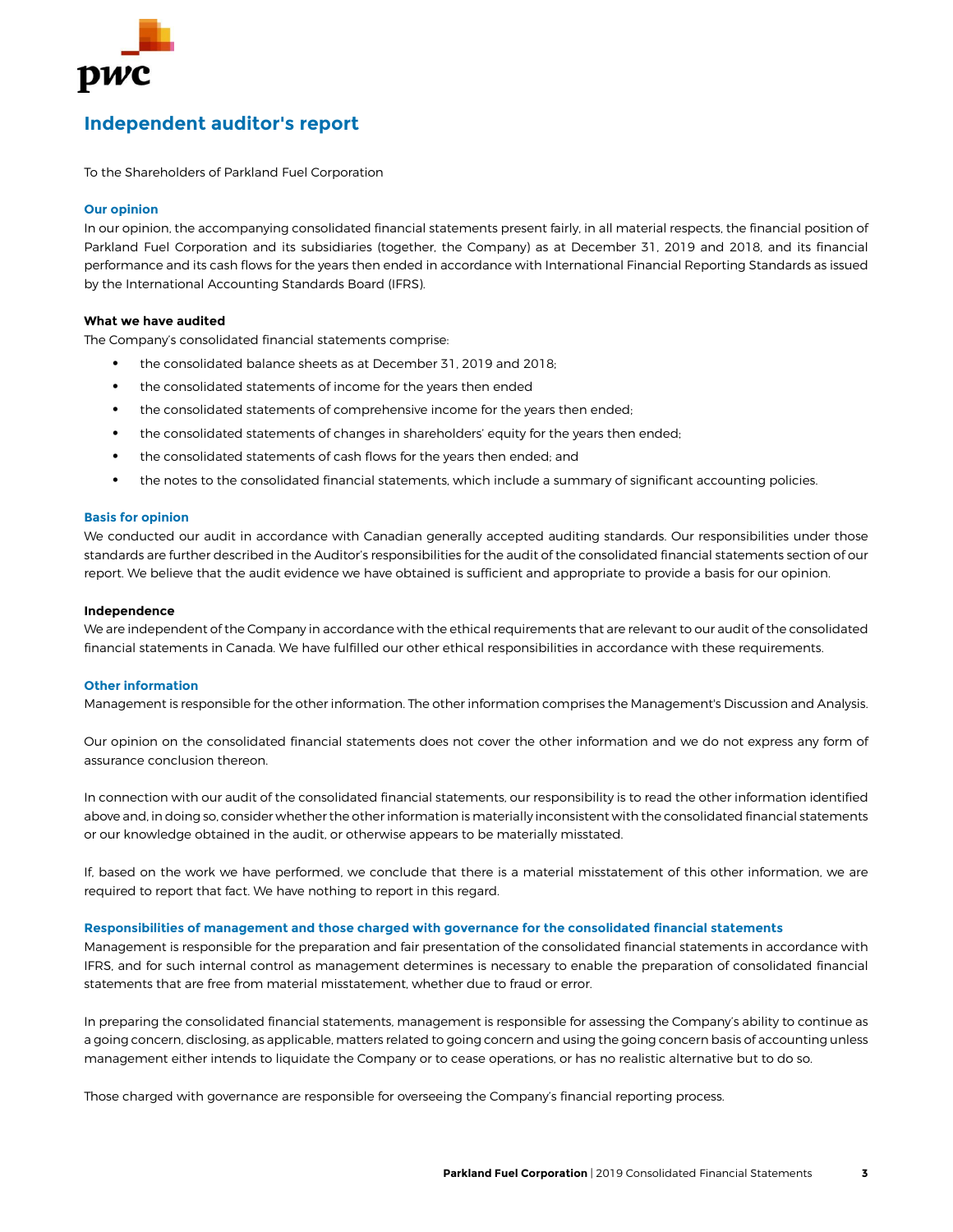

•

#### **Auditor's responsibilities for the audit of the consolidated financial statements**

Our objectives are to obtain reasonable assurance about whether the consolidated financial statements as a whole are free from material misstatement, whether due to fraud or error, and to issue an auditor's report that includes our opinion. Reasonable assurance is a high level of assurance, but is not a guarantee that an audit conducted in accordance with Canadian generally accepted auditing standards will always detect a material misstatement when it exists. Misstatements can arise from fraud or error and are considered material if, individually or in the aggregate, they could reasonably be expected to influence the economic decisions of users taken on the basis of these consolidated financial statements.

As part of an audit in accordance with Canadian generally accepted auditing standards, we exercise professional judgment and maintain professional skepticism throughout the audit. We also:

- Identify and assess the risks of material misstatement of the consolidated financial statements, whether due to fraud or error, design and perform audit procedures responsive to those risks, and obtain audit evidence that is sufficient and appropriate to provide a basis for our opinion. The risk of not detecting a material misstatement resulting from fraud is higher than for one resulting from error, as fraud may involve collusion, forgery, intentional omissions, misrepresentations, or the override of internal control.
- Obtain an understanding of internal control relevant to the audit in order to design audit procedures that are appropriate in the circumstances, but not for the purpose of expressing an opinion on the effectiveness of the Company's internal control.
- Evaluate the appropriateness of accounting policies used and the reasonableness of accounting estimates and related disclosures made by management.
- Conclude on the appropriateness of management's use of the going concern basis of accounting and, based on the audit evidence obtained, whether a material uncertainty exists related to events or conditions that may cast significant doubt on the Company's ability to continue as a going concern. If we conclude that a material uncertainty exists, we are required to draw attention in our auditor's report to the related disclosures in the consolidated financial statements or, if such disclosures are inadequate, to modify our opinion. Our conclusions are based on the audit evidence obtained up to the date of our auditor's report. However, future events or conditions may cause the Company to cease to continue as a going concern.
- Evaluate the overall presentation, structure and content of the consolidated financial statements, including the disclosures, and whether the consolidated financial statements represent the underlying transactions and events in a manner that achieves fair presentation.
- Obtain sufficient appropriate audit evidence regarding the financial information of the entities or business activities within the Company to express an opinion on the consolidated financial statements. We are responsible for the direction, supervision and performance of the group audit. We remain solely responsible for our audit opinion.

We communicate with those charged with governance regarding, among other matters, the planned scope and timing of the audit and significant audit findings, including any significant deficiencies in internal control that we identify during our audit.

We also provide those charged with governance with a statement that we have complied with relevant ethical requirements regarding independence, and to communicate with them all relationships and other matters that may reasonably be thought to bear on our independence, and where applicable, related safeguards.

The engagement partner on the audit resulting in this independent auditor's report is John M. Williamson.

(signed) "PricewaterhouseCoopers LLP"

### **PricewaterhouseCoopers LLP**

Chartered Professional Accountants Calgary, Alberta, Canada

March 5, 2020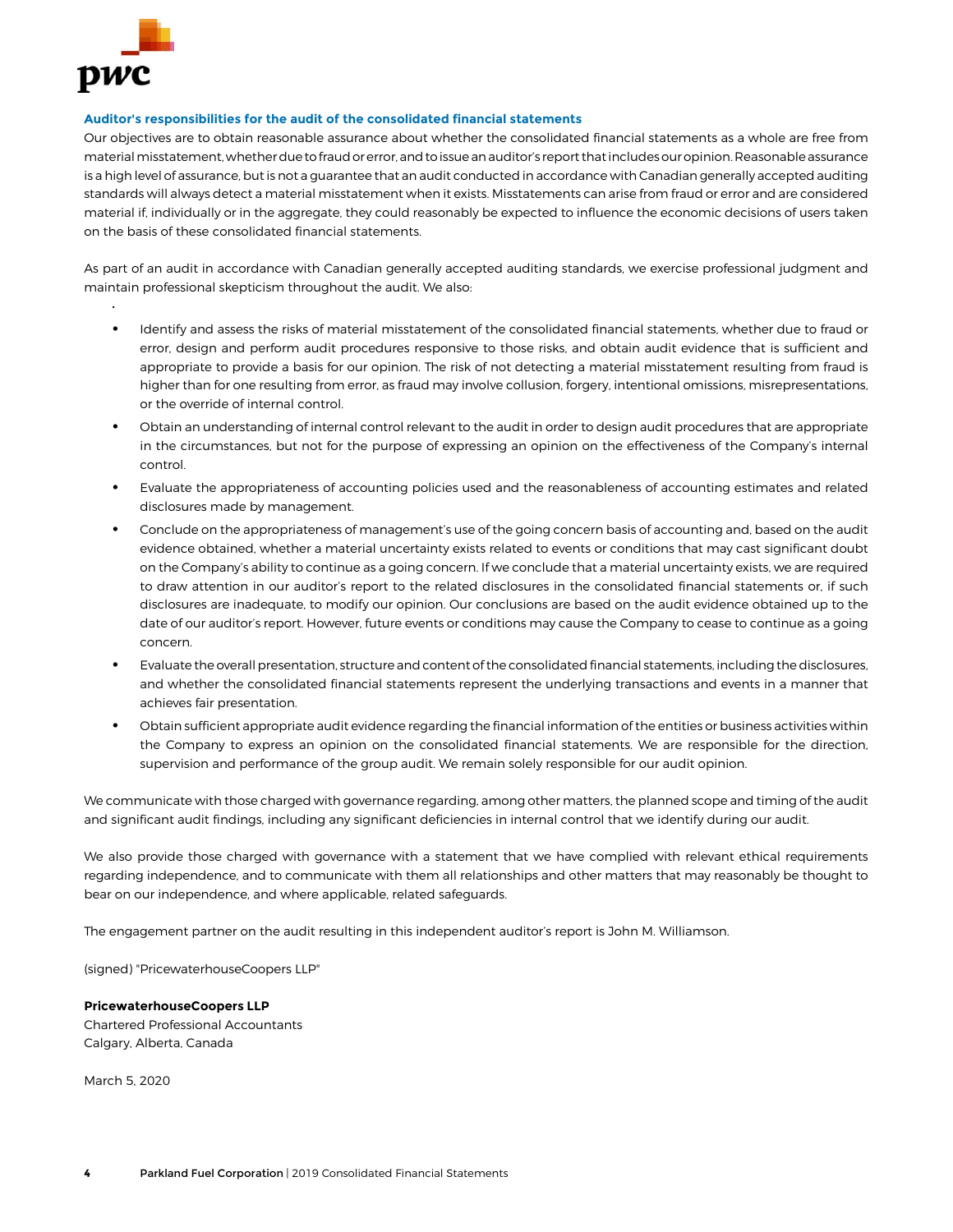Consolidated Balance Sheets

| (\$ millions)                                                              | <b>Note</b>       | December 31, 2019 | December 31, 2018 |
|----------------------------------------------------------------------------|-------------------|-------------------|-------------------|
|                                                                            |                   |                   |                   |
| <b>Assets</b>                                                              |                   |                   |                   |
| <b>Current assets</b>                                                      |                   |                   |                   |
| Cash and cash equivalents                                                  |                   | 244               | 40                |
| Restricted cash                                                            |                   | 13                |                   |
| Accounts receivable                                                        | 5                 | 1,083             | 665               |
| Inventories                                                                | 6                 | 780               | 389               |
| Risk management and other derivatives                                      | 13                | 25                | 40                |
| Prepaid expenses and other                                                 |                   | 59                | 43                |
|                                                                            |                   | 2,204             | 1,177             |
|                                                                            |                   |                   |                   |
| Property, plant and equipment                                              | 7                 | 3,747             | 2,267             |
| Intangible assets                                                          | 9                 | 965               | 714               |
| Goodwill                                                                   | 10                | 1,811             | 1,305             |
| Long-term receivables                                                      |                   | 88                | 58                |
| Other long-term assets                                                     | 11                | 301               | 39                |
| Deferred tax assets                                                        | 24                | 167               | 101               |
|                                                                            |                   | 9,283             | 5,661             |
| <b>Liabilities</b>                                                         |                   |                   |                   |
| <b>Current liabilities</b>                                                 |                   |                   |                   |
|                                                                            |                   | 1,358             | 806               |
| Accounts payable and accrued liabilities<br>Dividends declared and payable |                   | 15                | 14                |
| Income taxes payable                                                       |                   | 52                |                   |
| Long-term debt - current portion                                           | $12 \overline{ }$ | 115               | 4                 |
| Provisions and other liabilities - current portion                         | 16                | 345               | 279               |
| Risk management and other derivatives                                      | 13                | 11                | 7                 |
|                                                                            |                   | 1,896             | 1,110             |
|                                                                            |                   |                   |                   |
| Long-term debt                                                             | 12                | 3,823             | 2,259             |
| Provisions and other liabilities                                           | 16                | 956               | 323               |
| Deferred tax liabilities                                                   | 24                | 299               | 168               |
|                                                                            |                   | 6,974             | 3,860             |
|                                                                            |                   |                   |                   |
| Shareholders' equity                                                       |                   |                   |                   |
| Shareholders' capital                                                      | 17                | 2,382             | 1,886             |
| Contributed surplus                                                        |                   | 27                | 18                |
| Accumulated other comprehensive income (loss)                              |                   | (10)              | 49                |
| Sol Put Option reserve                                                     | 16                | (494)             |                   |
| Retained earnings (deficit)                                                |                   | 53                | (152)             |
| Non-controlling interest ("NCI")                                           | 18                | 351               |                   |
|                                                                            |                   | 2,309             | 1,801             |
|                                                                            |                   | 9,283             | 5,661             |

See accompanying notes to the consolidated financial statements.

Approved on behalf of the Board of Directors: (signed) "James Pantelidis" (signed) "Deborah Stein"

#### **James Pantelidis Deborah Stein**

Chairman of the Board Chairman of the Audit Committee

March 5, 2020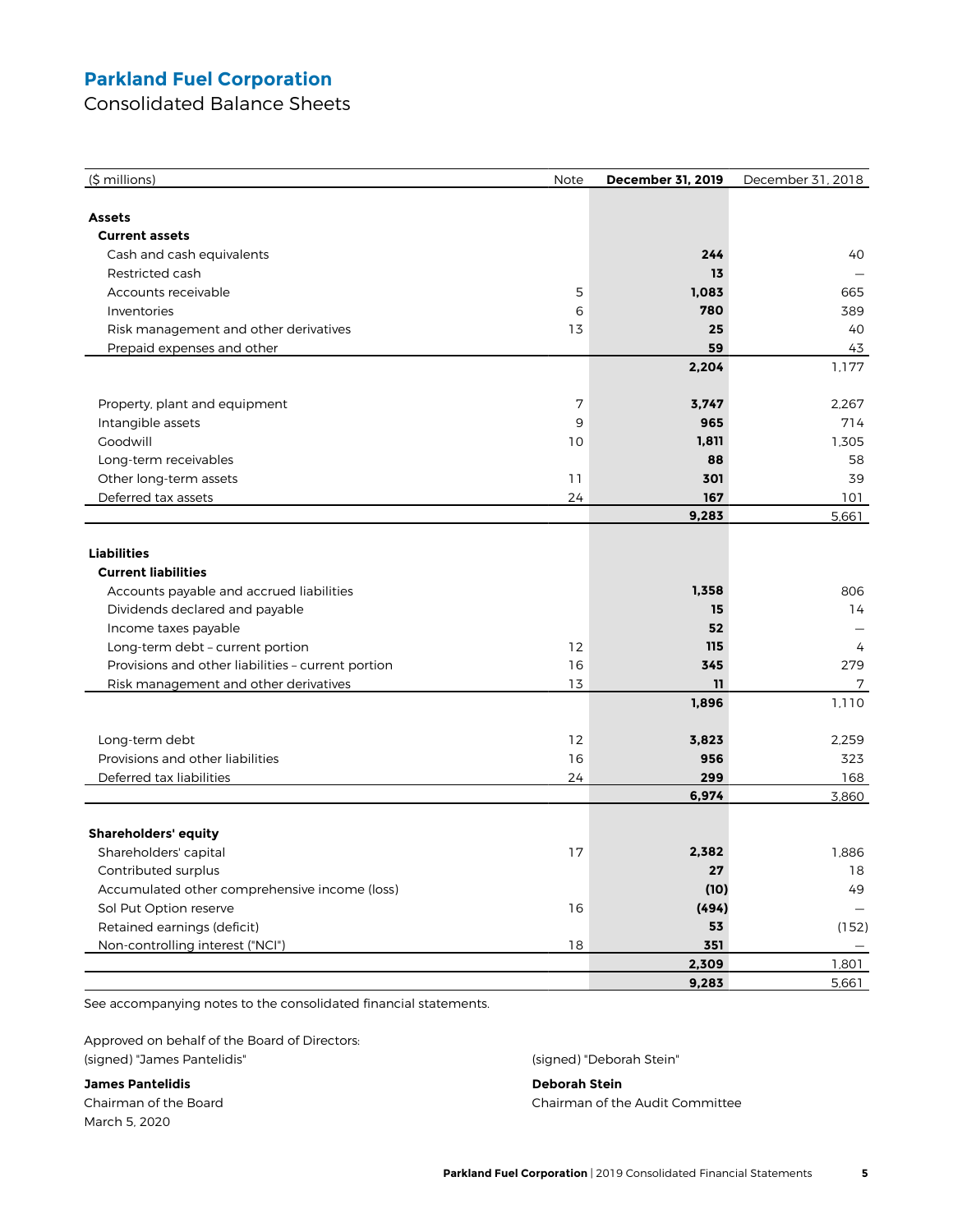Consolidated Statements of Income

| For the years ended (\$ millions, unless otherwise stated)                                         | Note | December 31, 2019 | December 31, 2018 |
|----------------------------------------------------------------------------------------------------|------|-------------------|-------------------|
|                                                                                                    |      |                   |                   |
| Sales and operating revenue                                                                        | 26   | 18,453            | 14,442            |
| Expenses                                                                                           |      |                   |                   |
| Cost of purchases                                                                                  |      | 15,617            | 12,425            |
| Operating costs                                                                                    |      | 1,043             | 815               |
| Marketing, general and administrative                                                              | 20   | 448               | 293               |
| Acquisition, integration and other costs                                                           | 19   | 91                | 77                |
| Depreciation and amortization                                                                      | 7.9  | 580               | 301               |
| Finance costs                                                                                      | 22   | 260               | 147               |
| Foreign exchange (gain) loss                                                                       | 13   | (32)              | 43                |
| (Gain) loss on asset disposals                                                                     |      | 3                 | 23                |
| (Gain) loss on risk management and other derivatives                                               | 13   | 5                 | 17                |
|                                                                                                    |      |                   |                   |
| Other (gains) and losses                                                                           | 23   | (87)              | 24                |
| Other income                                                                                       | 21   | (22)              |                   |
| Earnings before income taxes                                                                       |      | 547               | 277               |
|                                                                                                    |      |                   |                   |
| Income tax (recovery) expense                                                                      | 24   | 133               | 71                |
| Net earnings                                                                                       |      | 414               | 206               |
|                                                                                                    |      |                   |                   |
| Net earnings attributable to:                                                                      |      |                   |                   |
| Parkland                                                                                           |      | 382               | 206               |
| <b>NCI</b>                                                                                         | 18   | 32                |                   |
| Net earnings per share (\$ per share)                                                              | 4    |                   |                   |
| <b>Basic</b>                                                                                       |      | 2.60              | 1.56              |
| Diluted                                                                                            |      | 2.55              | 1.53              |
| Weighted average number of common shares (000's of shares)                                         | 4    | 146,890           | 132,378           |
| Weighted average number of common shares adjusted for the effects of<br>dilution (000's of shares) | 4    | 149,685           | 135,061           |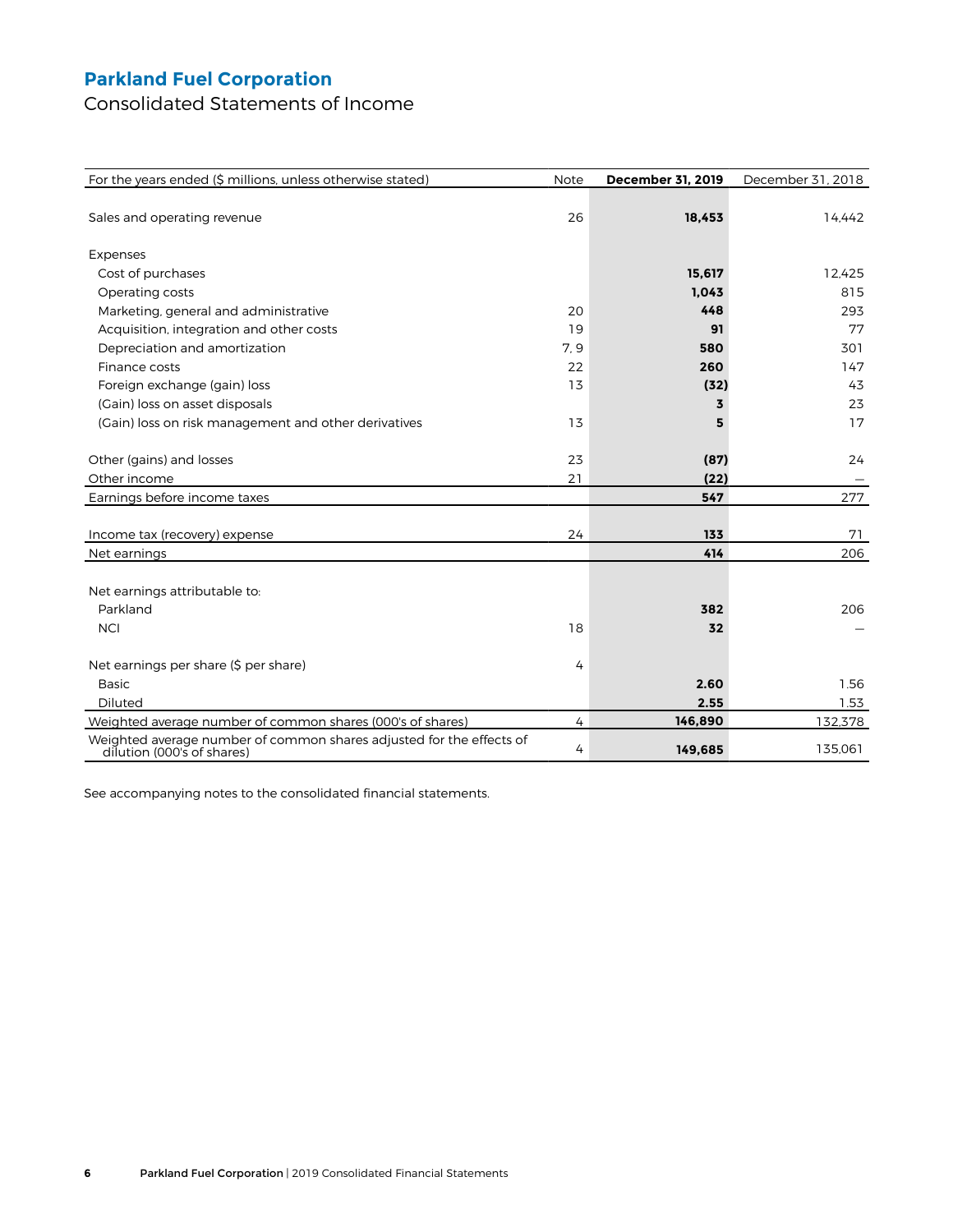Consolidated Statements of Comprehensive Income

| For the years ended (\$ millions)                                                                                                                         | <b>Note</b> | December 31, 2019 | December 31, 2018 |
|-----------------------------------------------------------------------------------------------------------------------------------------------------------|-------------|-------------------|-------------------|
|                                                                                                                                                           |             |                   |                   |
| Net earnings                                                                                                                                              |             | 414               | 206               |
| Other comprehensive income (loss):                                                                                                                        |             |                   |                   |
| Items that may be reclassified to consolidated statements of income in<br>subsequent periods:                                                             |             |                   |                   |
| Exchange differences on translation of foreign operations                                                                                                 |             | (54)              | 16                |
| Exchange differences on USD-denominated debt designated as a hedge<br>of the net investment in foreign operations ("Net Investment Hedge").<br>net of tax | 12          | 10                |                   |
| Gain on Sol Transaction Hedge                                                                                                                             | 13          |                   | 26                |
| Other comprehensive income (loss)                                                                                                                         |             | (44)              | 42                |
| Total comprehensive income                                                                                                                                |             | 370               | 248               |
|                                                                                                                                                           |             |                   |                   |
| Total comprehensive income attributable to:                                                                                                               |             |                   |                   |
| Parkland                                                                                                                                                  |             | 349               | 248               |
| <b>NCI</b>                                                                                                                                                | 18          | 21                |                   |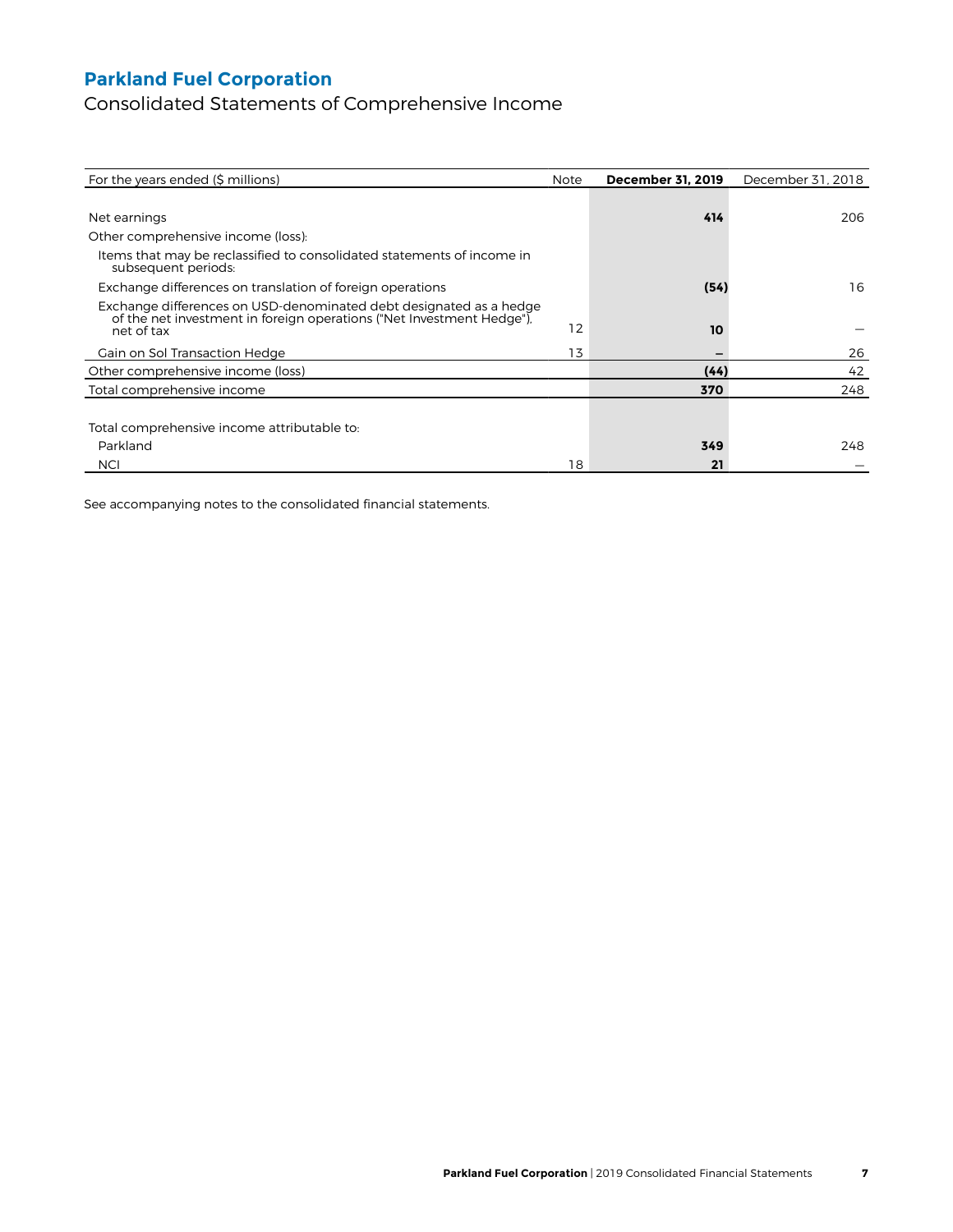Consolidated Statements of Changes in Shareholders' Equity

|                                                             |             |                                             |         | Accumulated<br>other           |                          | Sol Put Retained         |                          | Total                   |
|-------------------------------------------------------------|-------------|---------------------------------------------|---------|--------------------------------|--------------------------|--------------------------|--------------------------|-------------------------|
| (\$ millions)                                               | <b>Note</b> | <b>Shareholders' Contributed</b><br>capital | surplus | comprehensive<br>income (loss) | Option<br>reserve        | earnings<br>(deficit)    | <b>NCI</b>               | shareholders'<br>equity |
|                                                             |             |                                             |         |                                |                          |                          |                          |                         |
| As at January 1, 2019                                       |             | 1.886                                       | 18      | 49                             | -                        | (152)                    | $\overline{\phantom{0}}$ | 1.801                   |
| Net earnings                                                |             |                                             |         |                                |                          | 382                      | 32                       | 414                     |
| Other comprehensive<br>income (loss)                        |             |                                             |         | (33)                           | -                        | $\overline{\phantom{0}}$ | (11)                     | (44)                    |
| NCI acquired on Sol<br>Transaction                          | 19          |                                             |         | -                              |                          |                          | 414                      | 414                     |
| Shares issued on Sol<br>Transaction                         | 19          | 423                                         |         | $\overline{\phantom{0}}$       | $\overline{\phantom{0}}$ |                          | $\overline{\phantom{0}}$ | 423                     |
| <b>Dividends</b>                                            | 17          |                                             |         |                                |                          | (177)                    | (84)                     | (261)                   |
| Share incentive<br>compensation                             | 17          |                                             | 19      |                                |                          |                          |                          | 19                      |
| Issued under dividend<br>reinvestment plan, net<br>of costs | 17          | 62                                          | -       |                                |                          |                          |                          | 62                      |
| Issued under share option<br>plan                           | 17          | 12                                          | (1)     |                                |                          |                          |                          | 11                      |
| Issued on vesting of<br>restricted share units              | 17          | (1)                                         | (9)     |                                |                          |                          |                          | (10)                    |
| Sol Put Option                                              | 16          |                                             |         |                                | (494)                    |                          |                          | (494)                   |
| Reclassification of net<br>gain on Sol Transaction<br>Hedge | 13          |                                             | -       | (26)                           |                          |                          | ۳                        | (26)                    |
| As at December 31, 2019                                     |             | 2,382                                       | 27      | (10)                           | (494)                    | 53                       | 351                      | 2,309                   |
|                                                             |             |                                             |         |                                |                          |                          |                          |                         |
| As at January 1, 2018                                       |             | 1,816                                       | 21      | 7                              | $\overline{\phantom{0}}$ | (199)                    |                          | 1,645                   |
| Net earnings                                                |             |                                             |         | $\overline{\phantom{0}}$       | $\overline{\phantom{0}}$ | 206                      |                          | 206                     |
| Other comprehensive<br>income (loss)                        |             |                                             |         | 42                             | $\overline{\phantom{0}}$ |                          |                          | 42                      |
| Dividends                                                   | 17          |                                             |         |                                | $\overline{\phantom{0}}$ | (159)                    |                          | (159)                   |
| Share incentive<br>compensation                             | 17          |                                             | 6       |                                | —                        |                          |                          | 6                       |
| Issued under dividend<br>reinvestment plan, net<br>of costs | 17          | 55                                          |         |                                |                          |                          |                          | 55                      |
| Issued under share option<br>plan                           | 17          | 15                                          | (1)     |                                |                          |                          |                          | 14                      |
| Issued on vesting of<br>restricted share units              | 17          | 2                                           | (8)     |                                |                          |                          |                          | (6)                     |
| Share cancellation                                          | 17          | (2)                                         |         |                                |                          |                          |                          | (2)                     |
| As at December 31, 2018                                     |             | 1,886                                       | 18      | 49                             | $\overline{\phantom{0}}$ | (152)                    |                          | 1,801                   |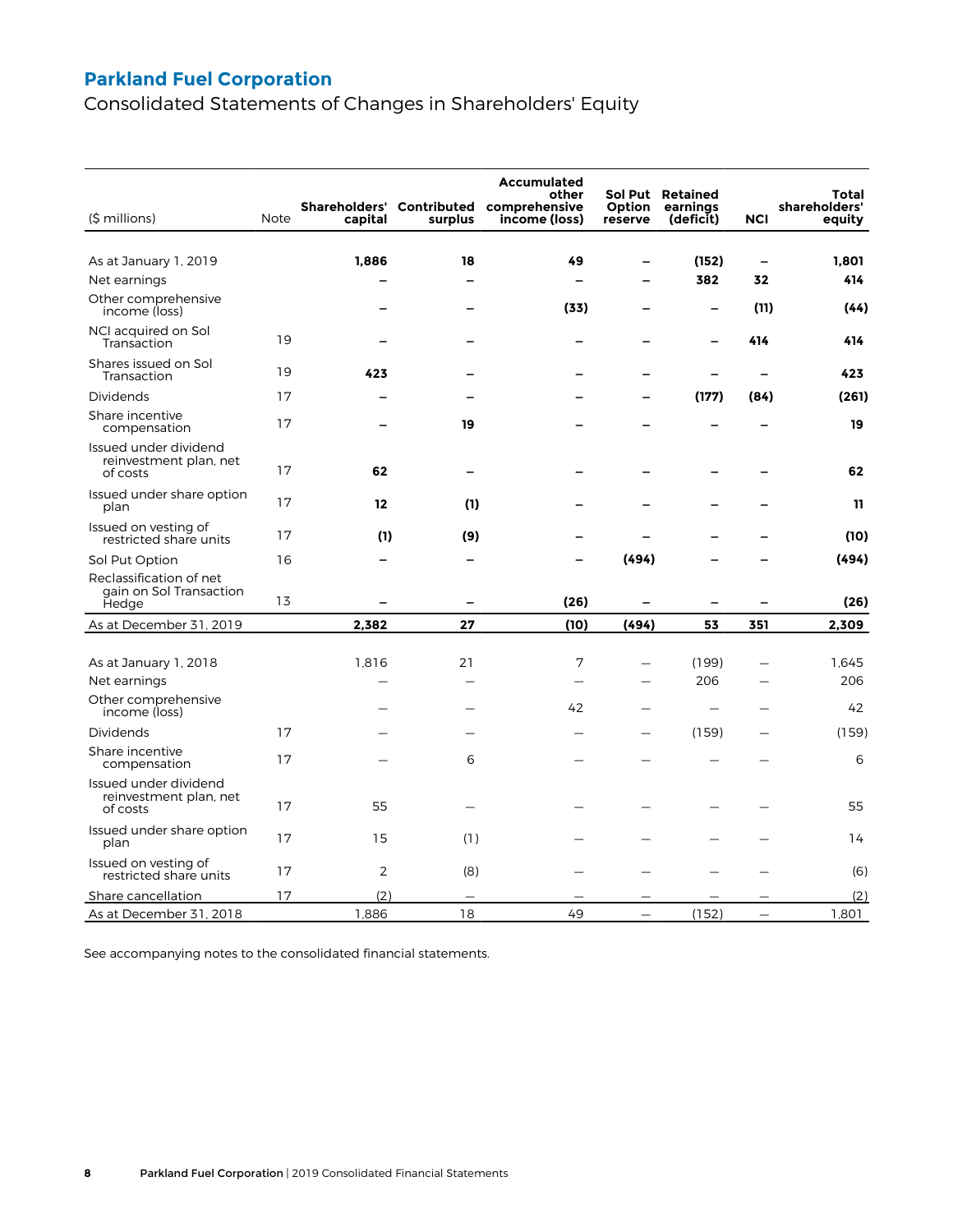Consolidated Statements of Cash Flows

| For the years ended (\$ millions)                                                   | <b>Note</b> | December 31, 2019 | December 31, 2018        |
|-------------------------------------------------------------------------------------|-------------|-------------------|--------------------------|
| <b>Operating activities</b>                                                         |             |                   |                          |
| Net earnings                                                                        |             | 414               | 206                      |
| Adjustments for:                                                                    |             |                   |                          |
| Depreciation and amortization                                                       |             | 580               | 301                      |
| (Gain) loss on asset disposals                                                      |             |                   | 23                       |
| Share incentive compensation                                                        |             | 23                | 13                       |
| Change in risk management and other derivatives                                     |             | (8)               | 3                        |
| Change in other liabilities and other assets                                        |             | 49                | (43)                     |
| Change in fair value of Redemption Options                                          | 23          | (91)              | 24                       |
| Change in value of Sol Put Option                                                   | 16          | 6                 |                          |
| Deferred tax (recovery) expense                                                     | 24          | (60)              | (10)                     |
| Share of earnings from investment in associate                                      | 11          | (8)               |                          |
| Other operating activities                                                          |             | (12)              | 55                       |
| Net change in non-cash working capital related to operating activities              | 15          | 4                 | (111)                    |
| Cash generated from operating activities                                            |             | 897               | 461                      |
| <b>Financing activities</b>                                                         |             |                   |                          |
| Net proceeds from (repayments of) the Credit Facility                               | 15          | 542               | (749)                    |
| Long-term debt repayments, excluding the Credit Facility                            | 15          | (47)              | (3)                      |
| Proceeds from long-term debt, net of financing costs, excluding the Credit Facility |             | 663               | 948                      |
| Payments on principal amount on leases                                              | 8           | (117)             |                          |
| Change in provisions and other liabilities                                          |             | 36                | (59)                     |
| Dividends paid to shareholders, net of dividend reinvestment plan                   |             | (114)             | (102)                    |
| Dividends paid to non-controlling interest                                          |             | (84)              |                          |
| Shares issued for cash, net of share issuance costs                                 |             |                   | 14                       |
| Cash generated from financing activities                                            |             | 879               | 49                       |
|                                                                                     |             |                   |                          |
| <b>Investing activities</b>                                                         |             |                   |                          |
| Sol Transaction, net of Sol Transaction Hedge and cash assumed                      | 19          | (948)             |                          |
| <b>USA Acquisitions</b>                                                             | 19          | (101)             | (220)                    |
| Chevron Acquisition                                                                 |             |                   | 26                       |
| Dividends received from investment in associate, net of contributions               | 11          | 4                 |                          |
| Expenditures on property, plant and equipment and intangible assets                 |             | (489)             | (285)                    |
| Change in long-term receivables and other long-term assets                          |             | (34)              | (18)                     |
| Proceeds on asset disposals                                                         |             | 21                | 3                        |
| Cash used in investing activities                                                   |             | (1, 547)          | (494)                    |
| Increase in net cash                                                                |             | 229               | 16                       |
| Impact of foreign currency translation on cash                                      |             | (12)              | 1                        |
| Net cash at beginning of year                                                       |             | 40                | 23                       |
| Net cash at end of year                                                             |             | 257               | 40                       |
| Represented by:                                                                     |             |                   |                          |
| Cash and cash equivalents                                                           |             | 244               | 40                       |
| Restricted cash                                                                     |             | 13                | $\overline{\phantom{m}}$ |
| Net cash                                                                            |             | 257               | 40                       |
| Supplementary cash flow information:                                                |             |                   |                          |
| Interest paid                                                                       |             | 205               | 111                      |
| Interest received                                                                   |             | (3)               | (3)                      |
| Income taxes paid                                                                   |             | 155               | 64                       |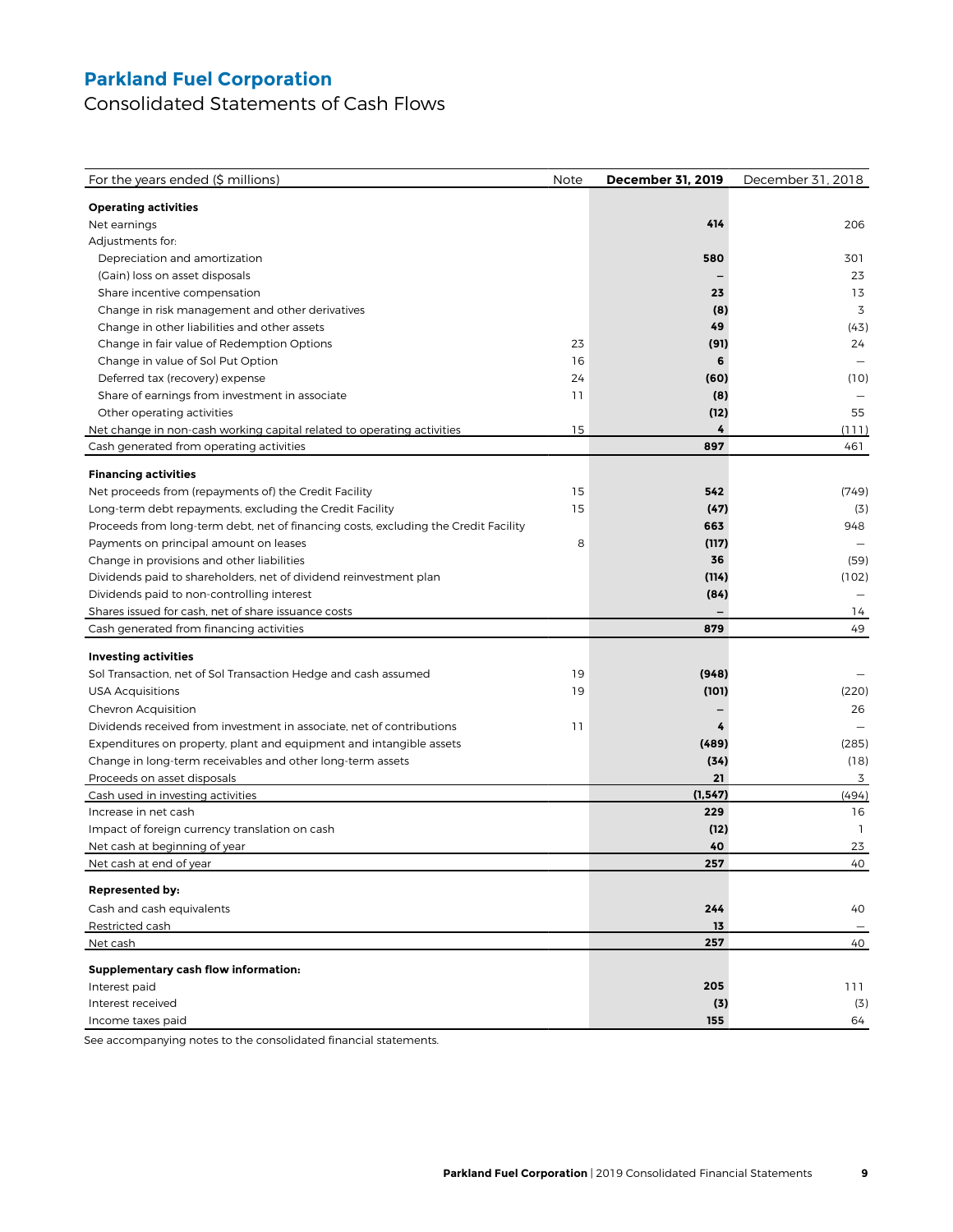Notes to the Consolidated Financial Statements For the year ended December 31, 2019 (\$ millions, unless otherwise stated)

# **1. CORPORATE INFORMATION**

Parkland Fuel Corporation ("Parkland") is an independent marketer, distributor and refiner of fuel and petroleum products and a convenience retailer. Parkland delivers refined fuels, propane and other high-quality petroleum products to motorists, businesses, consumers and wholesale customers across the Americas. Parkland exists under the Business Corporations Act (Alberta) in Canada and its corporate office is located at Suite 1800, 240 4 Ave SW, Calgary, Alberta, T2P 4H4, Canada. The consolidated financial statements include the accounts of Parkland and its subsidiaries and any investments in associates and joint arrangements as at December 31, 2019.

# **2. SUMMARY OF SIGNIFICANT ACCOUNTING POLICIES**

Parkland's consolidated financial statements are prepared in accordance with International Financial Reporting Standards ("IFRS") as issued by the International Accounting Standards Board ("IASB"). These consolidated financial statements were approved for issue by the Board of Directors on March 5, 2020.

### **(a) Basis of measurement**

Parkland's consolidated financial statements are prepared on a historical cost basis, except for certain items recorded at fair value as detailed in the accounting policies disclosed below.

### **(b) Presentation and functional currency**

The consolidated financial statements are presented in Canadian dollars, which is Parkland's functional currency.

The following items within consolidated statements of income, consolidated balance sheets, and the consolidated statements of cash flows were reclassified to conform to the current year's presentation as a result of changes in materiality:

- change in fair value of Redemption Options, which was formerly included in finance costs, is now included in other (gains) and losses;
- asset retirement obligations, which were formerly presented separately, are now included in provision and other liabilities; and
- net repayments or proceeds from the Credit Facility, which were formerly included in the proceeds from long-term debt, net of financing costs or long-term debt repayments, as applicable, are now presented separately.

### **(c) Basis of consolidation**

The consolidated financial statements comprise the financial statements of Parkland and its subsidiaries. Subsidiaries are all entities over which Parkland has control. Control is achieved when Parkland is exposed, or has rights, to variable returns from its involvement with the entity and has the ability to affect those returns through its power over the entity. All intercompany transactions, balances, and unrealized gains and losses are eliminated upon consolidation. Subsidiaries are consolidated from the date control is obtained by Parkland and de-consolidated from the date control ceases.

Non-controlling interest ("NCI") represents the portion of equity ownership in subsidiaries not attributable to Parkland shareholders. NCI is initially measured as the proportionate share of its interest in the acquiree's identifiable net assets as at the date of acquisition and subsequently adjusted for the proportionate share of net earnings and other comprehensive income (loss) attributable to the NCI, as well as any dividends or distributions paid to the NCI.

### **(d) Business combinations and goodwill**

Business combinations are accounted for using the acquisition method. Goodwill is measured at cost, being the difference between the acquisition date fair value of consideration transferred, including the recognized amount of any non-controlling interest in the acquiree over the net fair value amount of the identifiable assets acquired and the liabilities assumed, all measured as at the acquisition date. Consideration transferred includes the fair value of assets transferred (including cash and contingent consideration, if any), liabilities incurred by Parkland on behalf of the acquiree, and equity interests issued by Parkland. Goodwill is allocated to the cash-generating units ("CGUs") or group of CGUs ("CGU group") expected to benefit from the business combination.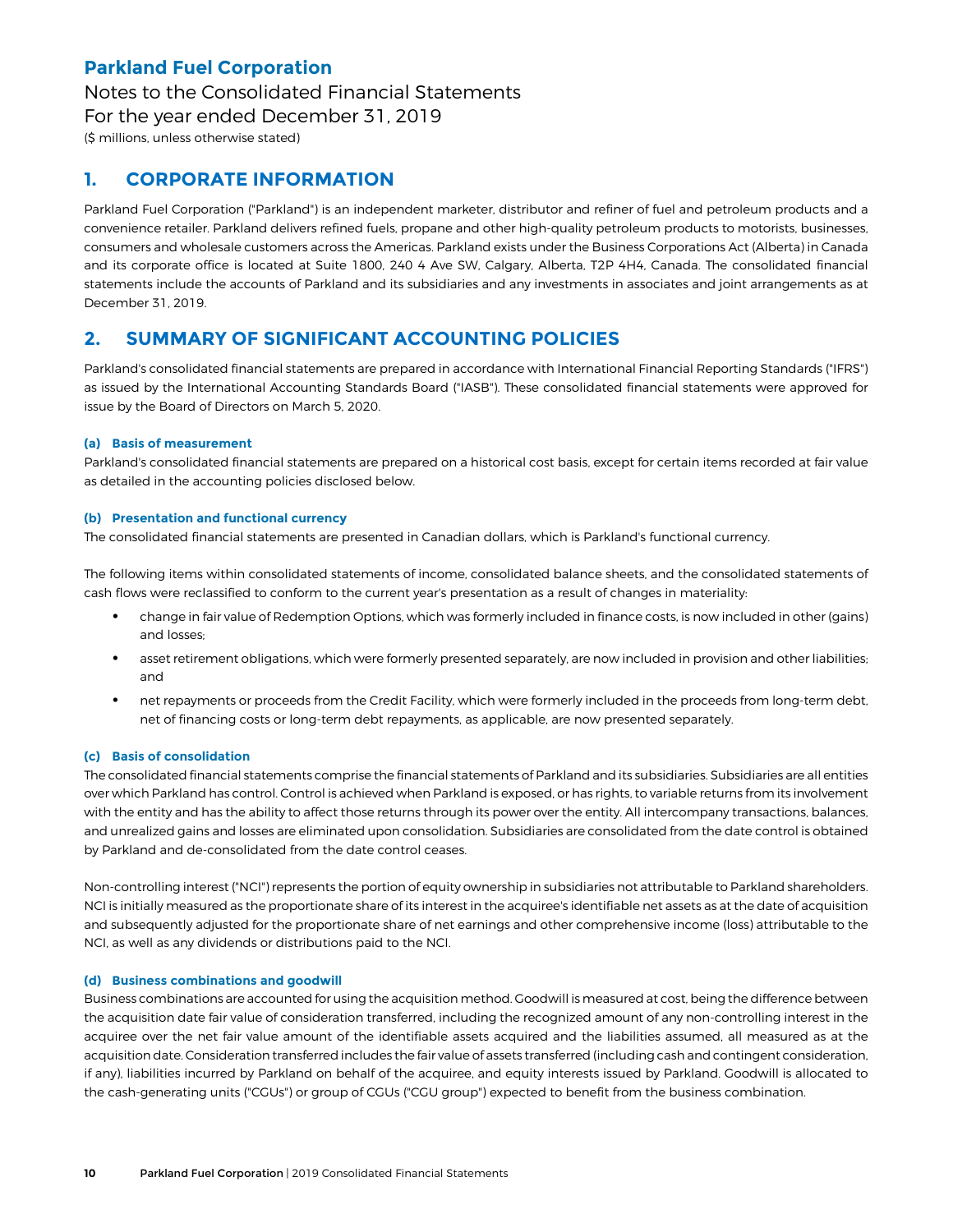### Notes to the Consolidated Financial Statements

For the year ended December 31, 2019

(\$ millions, unless otherwise stated)

The fair values of property, plant and equipment recognized as a result of a business combination are based on either the cost approach or market approach, as applicable. Under the cost approach, the current replacement cost or reproduction cost for each major asset is calculated. Under the market approach, the market value of property is the estimated amount for which a property could be exchanged on the date of valuation between a willing buyer and a willing seller in an arm's length transaction after proper marketing wherein the parties each act knowledgeably and willingly.

The fair values of banners and trademarks acquired in a business combination are determined using an income approach. The fair values of franchise agreements and other intangible assets, such as customer relationships, are determined using an income approach or multi-period excess earnings approach. This method is based on the discounted cash flows expected to be derived from ownership of the assets. The present value of the cash flows represents the value of the intangible asset. The fair value of offmarket leases acquired in a business combination is determined based on the present value of the difference between market rates and rates in the existing leases.

The fair values of inventories acquired in a business combination are determined based on the estimated selling price in the ordinary course of business less the estimated costs of sale, and a reasonable profit margin based on the effort required to complete and sell the inventories.

Acquisition-related costs are expensed as incurred and are included in acquisition, integration and other costs.

#### **(e) Foreign currency translation**

The functional currency for each of Parkland's individual entities is the currency of the primary economic environment in which the entity operates. Transactions in foreign currencies are translated to the respective functional currencies at the exchange rates applicable on the dates of the transactions. Monetary assets and liabilities denominated in foreign currencies are translated to the appropriate functional currency at the exchange rate at the consolidated balance sheet date. Foreign exchange gains and losses are recorded in the consolidated statements of income. Non-monetary assets measured in a foreign currency at historical cost are translated using the exchange rate at the date of the transaction.

On consolidation, the financial statements of foreign operations are translated into Canadian dollars. The assets and liabilities of foreign operations are translated into Canadian dollars at the exchange rate prevailing at the consolidated balance sheet date. Revenue and expenses of foreign operations are translated into Canadian dollars at the exchange rates that approximate those on the dates of the transactions. Foreign exchange differences arising on translation for consolidation are recognized in other comprehensive income (loss).

### **(f) Joint arrangements**

Joint arrangements represent activities where Parkland has joint control established by a contractual agreement. Joint control requires unanimous consent for financial and operational decisions. A joint arrangement can be classified as either a joint operation or a joint venture. Classification of a joint arrangement requires judgment. In determining classification, Parkland considers the legal structure of the joint arrangement and whether the contractual rights and obligations of the arrangement give Parkland direct rights to the assets and obligations for the liabilities within the normal course of business.

Where Parkland has rights to the assets and obligations for the liabilities of a joint arrangement, such arrangements are classified as a joint operation with Parkland's share of the assets, liabilities, revenue and expenses included in the consolidated financial statements.

Where Parkland has rights to the net assets of an arrangement, the arrangement is classified as a joint venture and accounted for using the equity method of accounting. Under the equity method, Parkland's initial investment is recognized at cost and subsequently adjusted for Parkland's share of the joint venture's net income or loss, less distributions received.

#### **(g) Investments in associates**

An associate is an entity for which Parkland has significant influence and thereby has the power to participate in the financial and operational decisions but does not control or jointly control the investee. Investments in associates are accounted for using the equity method of accounting and are recognized at cost and subsequently adjusted for the proportionate share of the investee's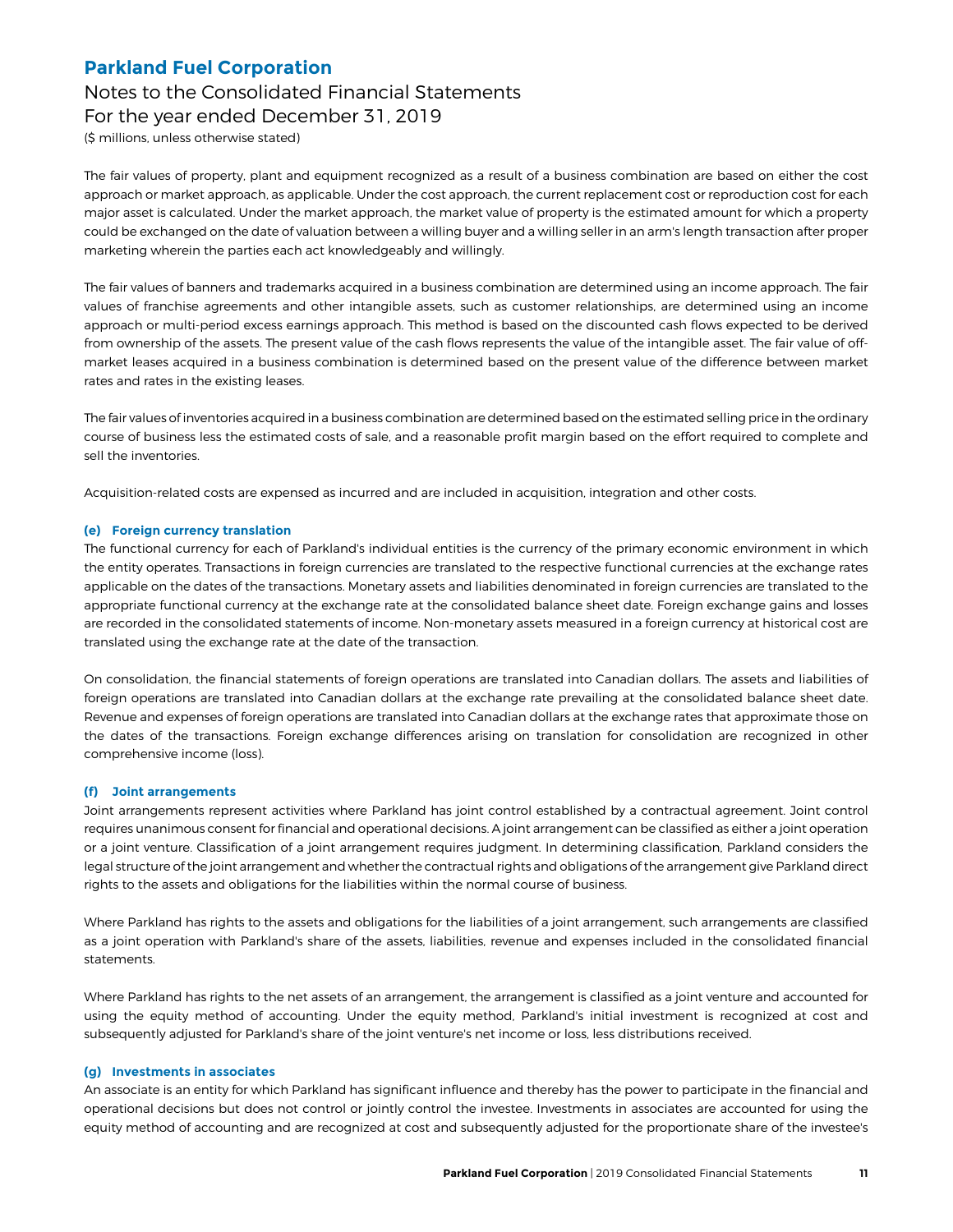### Notes to the Consolidated Financial Statements

For the year ended December 31, 2019

(\$ millions, unless otherwise stated)

net assets. Parkland's consolidated financial statements include its share of the investee's net earnings and other comprehensive income (loss) until the date that significant influence ceases. Dividends received or receivable from associates are recognized as a reduction in the carrying amount of the investment.

#### **(h) Operating segments**

An operating segment is a component of Parkland for which discrete financial information is available and whose operating results are regularly reviewed by the entity's chief operating decision maker to make decisions about resources to be allocated to the segment and assess its performance, and that engages in business activities from which it may earn revenue and incur expenses, including revenue and expenses that relate to transactions with any of Parkland's other operations.

#### **(i) Cash, cash equivalents, restricted cash and cash held in escrow**

Cash and cash equivalents consist primarily of cash on hand, deposits held with banks and other highly liquid investments. Restricted cash is cash that is pledged as collateral or guarantees for certain of Parkland's projects, obligations, and agreements. Cash held in escrow is cash that is held by independent escrow agents to fund future acquisitions but restricted by certain release conditions.

#### **(j) Inventories**

Inventories are valued at the lower of cost and net realizable value on a weighted average cost basis or first-in, first-out basis. The cost of inventories includes all costs incurred in the normal course of business to bring each product to its present location and condition. Net realizable value is the estimated selling price in the ordinary course of business, less estimated costs of completion and estimated costs necessary to make the sale. If the carrying amount exceeds the net realizable value, a write-down is recognized.

#### **(k) Emission credits and allowances**

Emission credits and allowances purchased for use by Parkland are recorded at cost and are carried at the lower of cost and net realizable value in inventories. Credits granted to or internally generated by Parkland are recorded at nominal value. Emission liabilities are recorded using the best estimate of the amount required by Parkland to settle its obligation and are recorded in the period in which the emissions occur.

Emission credits and allowances that are held for trading and meet the definition of a derivative are accounted for using the fair value method of accounting in risk management and other derivatives. Realized and unrealized gains and losses are included in net earnings as gain or loss on risk management and other derivatives.

#### **(l) Cost of purchases**

Cost of purchases consists primarily of costs to purchase fuel and petroleum products as well as non-fuel products. In addition, transportation costs, excise taxes, emission credits and allowances, gains and losses on Intermediation Facility Derivatives (see Note 16), and miscellaneous materials are included.

### **(m) Property, plant and equipment**

Property, plant and equipment are stated at historical cost, net of accumulated depreciation and accumulated impairment losses, if any. Historical cost includes expenditures directly attributable to the acquisition of the asset. The costs of major refurbishments, turnarounds, overhauls or replacements are capitalized when it is probable the future economic benefits will be realized by Parkland and the associated carrying amount of the replaced component is derecognized.

Planned major maintenance includes inspection, repair, and maintenance of existing components, and the replacement of existing components and is performed at regular intervals. Costs incurred for planned major maintenance activities are capitalized in the period maintenance activities occur and are amortized on a straight-line basis over the term until the next major maintenance event. All other repair and maintenance costs are recognized in the consolidated statements of income as incurred.

Land is recorded at cost, less any accumulated impairment.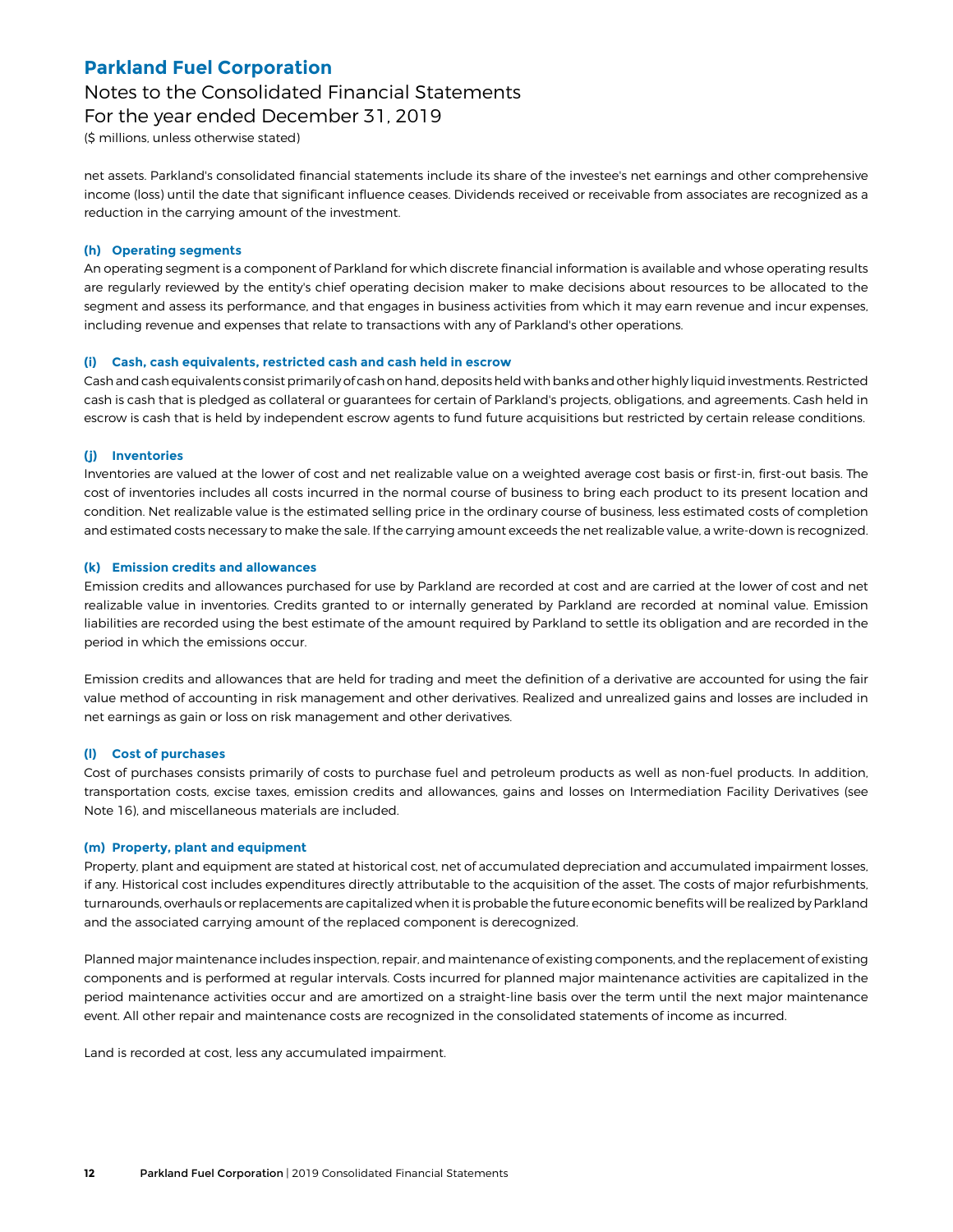### Notes to the Consolidated Financial Statements

For the year ended December 31, 2019

(\$ millions, unless otherwise stated)

Depreciation is calculated on a straight-line basis over the estimated useful lives of the assets as follows:

| Land                            | Not depreciated |
|---------------------------------|-----------------|
| Land improvements               | 20 to 25 years  |
| <b>Buildings and structures</b> | 15 to 50 years  |
| Plant and equipment             | 3 to 35 years   |

The estimated useful lives and depreciation methods are reviewed annually and adjusted prospectively as appropriate. Any gain or loss arising on derecognition of property, plant and equipment is recognized in the consolidated statements of income within gain or loss on asset disposals.

### **(n) Leases**

Under IAS 17 - Leases ("IAS 17"), leases are classified as either operating or finance based on the substance of the arrangement at the inception of the lease.

#### **Parkland as a lessee**

A lease that transfers substantially all the risks and rewards incidental to ownership to Parkland is classified as a finance lease. Finance leases are capitalized at lease commencement at the lower of the asset's fair value and the present value of the minimum lease payments. Lease payments are apportioned between finance charges and reduction of the lease liability to achieve a constant rate of interest on the remaining balance of the liability. Finance charges are recognized in finance costs in the consolidated statements of income. Finance lease obligations are included in long-term liabilities.

Operating leases are leases other than a finance lease. Operating lease payments are recognized as an operating expense in the consolidated statements of income on a straight-line basis over the lease term.

#### **Parkland as a lessor**

Leases in which Parkland does not transfer substantially all the risks and rewards of ownership of an asset are classified as operating leases.

#### **(o) Intangible assets**

Intangible assets are carried at historical cost, net of accumulated amortization and accumulated impairment losses, if any. Historical cost includes expenditures directly attributable to the acquisition of assets. The cost of an intangible asset acquired in a business combination is its fair value at the acquisition date.

Intangible assets with finite lives are amortized over their respective useful economic lives and assessed for impairment whenever there is an indication that the intangible asset may be impaired. The amortization expense on intangible assets is recognized in the consolidated statements of income within depreciation and amortization.

Amortization of intangible assets is calculated on a straight-line basis over the estimated useful lives of the assets as follows:

| Customer relationships | 3 to 20 years |
|------------------------|---------------|
| Trade names            | 5 to 30 years |
| Other agreements       | 2 to 15 years |
| Software systems       | 1 to 10 years |

Any gain or loss arising on derecognition of an intangible asset is recognized in the consolidated statements of income within gain or loss on asset disposals.

### **(p) Impairment of non-financial assets**

Parkland assesses at each reporting date whether there is an indication that an asset may be impaired. Goodwill and indefinite life intangible assets are tested for impairment annually. If indicators of impairment exist, Parkland estimates the asset's recoverable amount, which is the higher of the asset's fair value less costs of disposal and its value in use. In determining fair value less costs of disposal, an earnings multiple approach and recent market transactions are considered. If no such multiples or transactions can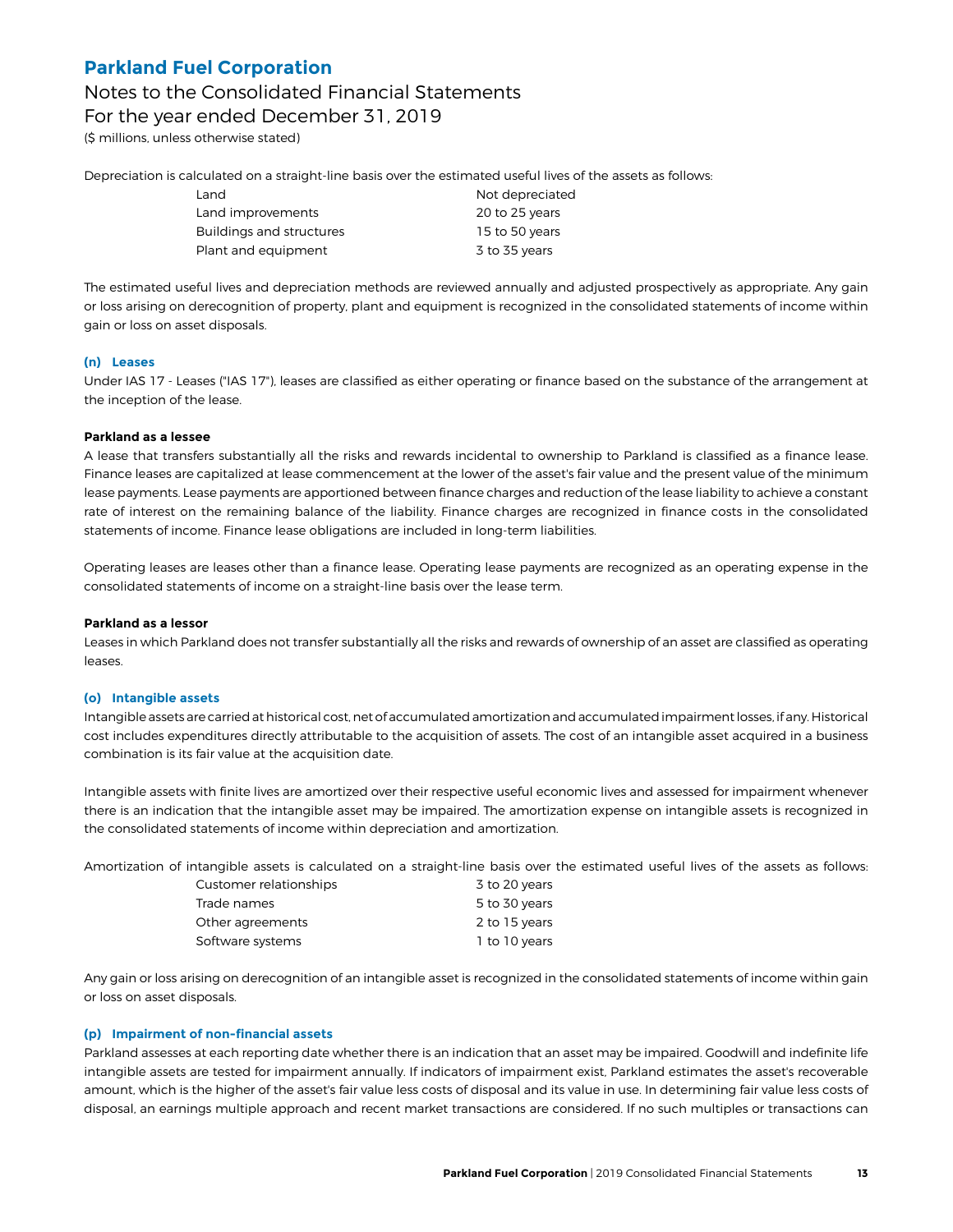# Notes to the Consolidated Financial Statements

For the year ended December 31, 2019

(\$ millions, unless otherwise stated)

be identified, another appropriate valuation model is used. Value in use is assessed using the present value of the expected future cash flows of the relevant asset.

The recoverable amount is determined for an individual asset unless the asset does not generate cash inflows that are largely independent of those from other assets or groups of assets. A CGU is the smallest identifiable group of assets that generates cash inflows that are largely independent of the cash inflows from other assets or groups of assets. When the carrying amount of an asset or CGU exceeds its recoverable amount, the asset is considered impaired and is written down to its recoverable amount.

An impairment loss is allocated to first reduce the carrying amount of any goodwill allocated to the CGU and then to reduce the carrying amounts of other assets in the CGU. Impairment losses, excluding goodwill impairments, are assessed at each reporting date for any indicators the impairment losses may no longer exist. If such indication is present, the carrying amount of the CGU or non-financial asset is increased to its revised recoverable amount, which cannot exceed the carrying amount determined, net of depreciation and amortization, had no impairment been recognized. Impairment losses, if any, are recognized in the consolidated statements of income within gain or loss on asset disposals.

### **(q) Provisions**

Provisions are recognized when Parkland has a present legal or constructive obligation due to past events, it is probable that an outflow of resources will be required to settle the obligation, and a reliable estimate can be made of the amount of the obligation.

Asset retirement obligation ("ARO") provisions are recognized for decommissioning, restoration and remediation obligations associated with sites and locations on which Parkland operates, and include known legal, contractual and constructive obligations related to required environmental restoration or remediation of a site and the removal of Parkland's structures, equipment and storage tanks at leased or owned properties. Parkland assumes that all leased and owned sites will be remediated and decommissioned when a site is vacated, a site lease has expired, or a site has reached the end of its useful life, in the absence of an indemnity or contractual agreement. ARO provisions are measured at the present value of management's best estimate of the future cash flows required to settle the obligation using a credit-adjusted risk-free interest rate. The value of the obligation is added to the carrying amount of the associated asset in property, plant and equipment, and depreciated over the useful life of the asset. The provision is accreted over time through finance costs and actual expenditures are charged against the accumulated obligation. Changes in estimated obligations resulting from revisions to estimated future cash flows or timing are recognized as a change in the ARO provision and the related asset. Certain of Parkland's ARO provisions are based on legal obligations to perform remediation activity at the Burnaby Refinery once it permanently ceases refinery operations.

#### **(r) Income taxes**

Tax expenses for the year comprise current and deferred income tax expenses. Income tax expenses are recognized in the consolidated statements of income, except to the extent that they relate to items recognized in other comprehensive income (loss) or directly in equity.

Current income tax is calculated based on the tax laws enacted or substantively enacted at the consolidated balance sheet date in the countries where Parkland and its subsidiaries operate and generate taxable income. Provisions are established, where appropriate, based on the amounts expected to be paid to the tax authorities.

Deferred income tax is recognized on temporary differences arising between the tax basis of assets and liabilities and their carrying amounts in the consolidated financial statements. However, deferred income tax is not recognized if it arises from the initial recognition of goodwill or the initial recognition of an asset or liability in a transaction other than a business combination that affects neither accounting nor taxable income at the time of the transaction. Deferred income tax is determined using tax rates and laws that have been enacted or substantively enacted by the consolidated balance sheet date and are expected to apply when the related deferred income tax asset is realized or the deferred income tax liability is settled.

Deferred income tax liabilities are provided on taxable temporary differences arising from investments in subsidiaries, except for deferred income tax liabilities where the timing of the reversal of the temporary differences is controlled by Parkland and it is probable that the temporary differences will not reverse in the foreseeable future.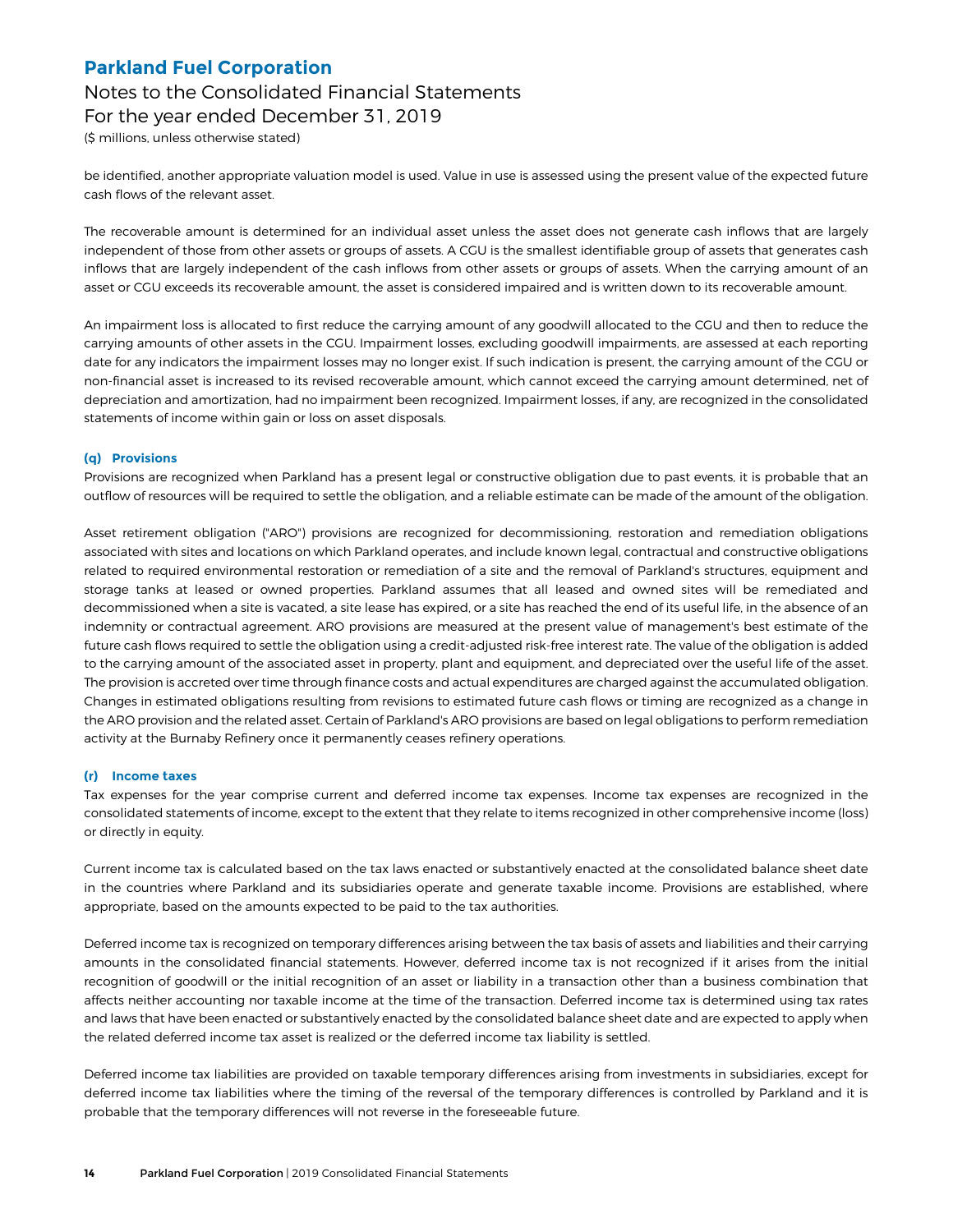### Notes to the Consolidated Financial Statements

For the year ended December 31, 2019

(\$ millions, unless otherwise stated)

Deferred income tax assets are recognized on deductible temporary differences arising from investments in subsidiaries only to the extent that it is probable the temporary differences will reverse in the future and there is sufficient taxable profit available against which the temporary differences can be utilized.

Deferred income tax assets and liabilities are offset when there is a legally enforceable right to offset current tax assets against current tax liabilities and when the deferred income tax assets and liabilities relate to income taxes levied by the same taxation authority on either the same taxable entity or different taxable entities where there is an intention to settle the balances on a net basis.

#### **(s) Share-based payments**

Parkland's share-based payments consist of share options, restricted share units ("RSUs") and deferred share units ("DSUs"). The costs of these share-based payments are included in marketing, general and administrative expenses.

#### **Share options**

Parkland has equity-settled share option plans for certain officers and employees. Parkland may issue share option rights to acquire up to 10% of the issued and outstanding common shares. The fair value of options at the date of grant is calculated using the Black-Scholes option pricing model and is recognized as an expense over the vesting period of the options, with a corresponding increase to contributed surplus. The amount recognized as an expense is adjusted to reflect the number of awards for which the related service and non-market performance conditions are expected to be met.

When options are exercised, the proceeds, together with the amount recorded in contributed surplus, are transferred to shareholders' capital. Forfeitures are estimated and accounted for at the grant date and adjusted, if necessary, in subsequent periods.

#### **Restricted share units**

Parkland has equity-settled RSU plans for certain officers and employees. The units are awarded at no cost to the recipient and the fair market value determined at the grant date is expensed uniformly over their vesting period. The fair market value of the award is based on the volume weighted average trading price for the shares on the Toronto Stock Exchange ("TSX") for the five trading days immediately preceding the grant date. Additional RSUs are granted upon each dividend payment made by Parkland.

RSU expense is recognized over the vesting period with a related credit to contributed surplus. Parkland recognizes the expense based on the best available estimate of the number of RSUs expected to vest and revises the estimate if necessary. Upon redemption of RSUs, the contributed surplus balance is reduced through a credit to shareholders' capital.

#### **Deferred share units**

Parkland has a cash-settled DSU plan for non-executive members of the Board of Directors. The liability is measured based on the trading price of Parkland's shares on the TSX, and changes in the fair value of the outstanding DSU liability, including deemed dividend equivalents, are recorded as an expense in the consolidated statements of income. The liability is measured at each reporting date and at the settlement date. DSUs vest immediately on the grant date and are redeemed for cash when the director ceases to be a member of the Board of Directors.

#### **(t) Financial instruments**

Financial assets and financial liabilities, including derivatives, are recognized in the consolidated balance sheets when Parkland becomes a party to the contractual provisions of a financial instrument or non-financial derivative contract. All financial assets and financial liabilities are initially measured at fair value, net of transaction costs, except for financial instruments classified as fair value through profit or loss ("FVTPL"), where transaction costs are recognized immediately in profit or loss.

Financial assets and liabilities are classified and measured based on Parkland's business model for managing its assets and the contractual terms of the cash flows. Financial assets that meet the following conditions are subsequently measured at amortized cost: (i) assets held for the collection of contractual cash flows; and (ii) contractual cash flows that consist solely of principal and interest payments on the principal amount outstanding. All other financial assets and equity investments are subsequently measured at FVTPL. Financial liabilities are classified as FVTPL when held for trading. All other financial liabilities are subsequently measured at amortized cost.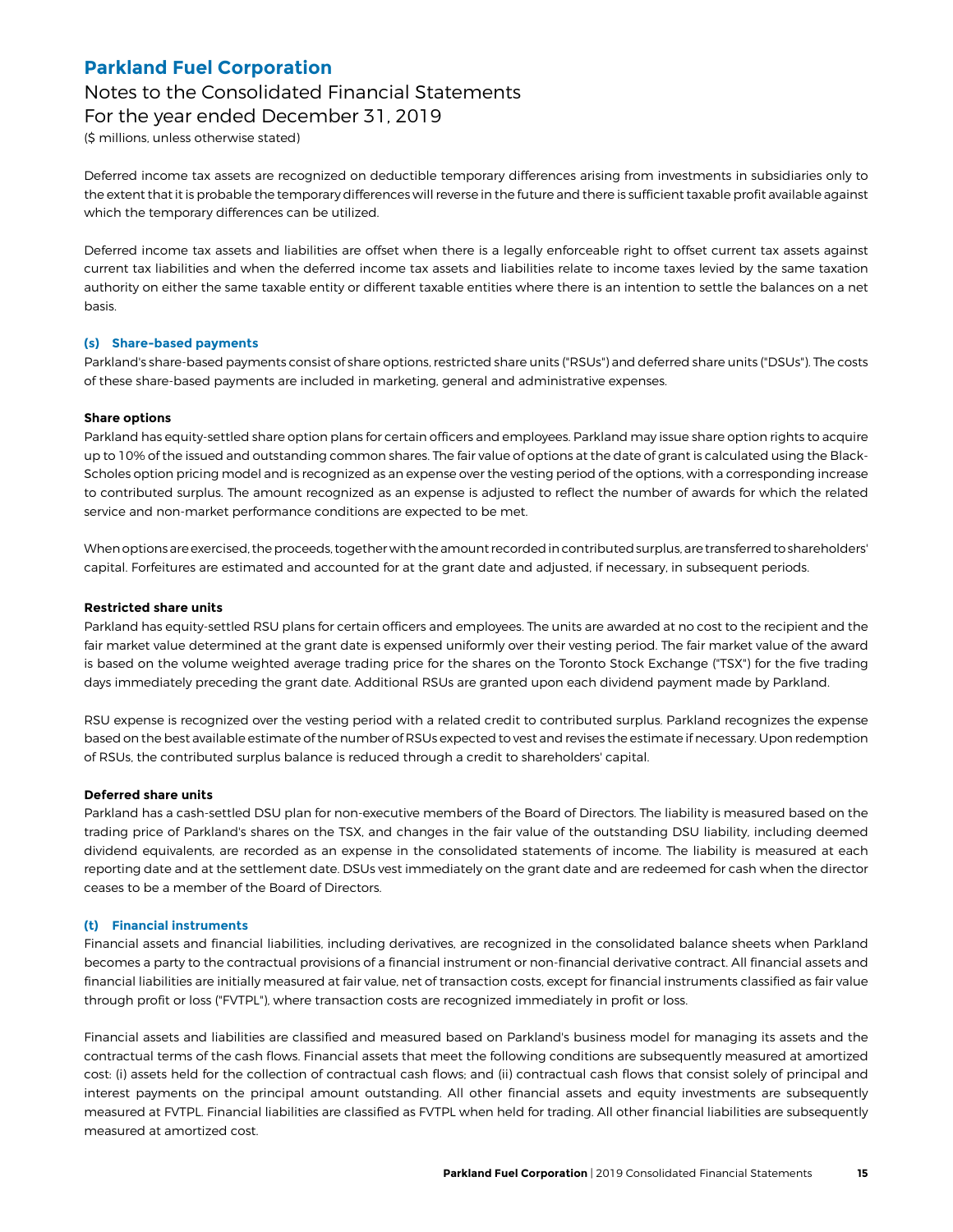### Notes to the Consolidated Financial Statements

For the year ended December 31, 2019

(\$ millions, unless otherwise stated)

For the year ended December 31, 2019, Parkland classified its financial instruments according to IFRS 9 - Financial Instruments ("IFRS 9") into one of the following categories:

| <b>Classification</b>                                      | <b>Financial instrument</b>                |
|------------------------------------------------------------|--------------------------------------------|
| Financial instruments at fair value through profit or loss | Risk management and other derivatives      |
|                                                            | <b>Redemption Options</b>                  |
|                                                            | Intermediation Facility Derivatives        |
|                                                            | Sol Put Option                             |
|                                                            | Other instruments                          |
| Loans and receivables                                      | Cash and cash equivalents                  |
|                                                            | Restricted cash                            |
|                                                            | Cash held in escrow                        |
|                                                            | Accounts receivable                        |
|                                                            | Long-term receivables                      |
| Financial instruments measured at amortized cost           | Accounts payable and accrued liabilities   |
|                                                            | Dividends declared and payable             |
|                                                            | Long-term debt                             |
|                                                            | Other liabilities, excluding DSU liability |

### **Financial instruments at FVTPL**

Financial instruments at FVTPL are initially recognized at fair value on the date that Parkland commits to purchase or sell the asset (trade date), with changes in fair value recognized in (gain) loss on risk management and other derivatives, cost of purchases or finance costs in the consolidated statements of income in the period they arise.

Certain physical commodity contracts, when used for trading purposes, are deemed to be derivative financial instruments for accounting purposes. Physical commodity contracts entered into for the purpose of receipt or delivery in accordance with Parkland's expected purchase, sale or usage requirements are not considered to be derivative financial instruments. Intermediation Facility Derivatives (see Note 16) and risk management and other derivatives are derivative financial instruments measured at FVTPL.

Risk management and other derivative assets and liabilities include outstanding commodities swaps and forward contracts, commodities and futures contracts, emission credits and allowances, and United States (US) dollar forward exchange contracts. Parkland periodically enters into derivative contracts to manage exposure to movements in commodity prices and US dollar exchange rates.

Derivative instruments embedded in financial or non-financial contracts are liabilities that are accounted for as separate derivatives if their risks and characteristics are not closely related to their host contracts, and the contracts are not measured at fair value. Parkland's Senior Notes contain Redemption Options (see Note 13) that are accounted for as embedded derivative financial instruments. Changes in the fair values of the Redemption Options are recognized in finance costs. Changes in the fair values of other derivative instruments are recognized in (gain) loss on risk management and other derivatives. Changes in the fair value of Intermediation Facility Derivatives are recognized in cost of purchases.

The Sol Put Option represents a non-derivative financial liability, which is remeasured each reporting period with changes in redemption value of the option recorded within finance and other costs on the consolidated statements of income.

The best evidence of a financial instrument's fair value on initial recognition is normally the transaction price (i.e. fair value of the consideration given or received). If Parkland determines that the fair value on initial recognition differs from the transaction price and the fair value is neither evidenced by a quoted price in the active market for an identical asset or liability nor based on a valuation technique that only uses data from observable markets, then the financial instrument is initially measured at fair value, adjusted to defer the difference between fair value on initial recognition and the transaction price (day-one profit or loss). Subsequently, the day-one difference is recognized in profit or loss on an appropriate basis over the life of the instrument, but no later than when the transaction is closed out.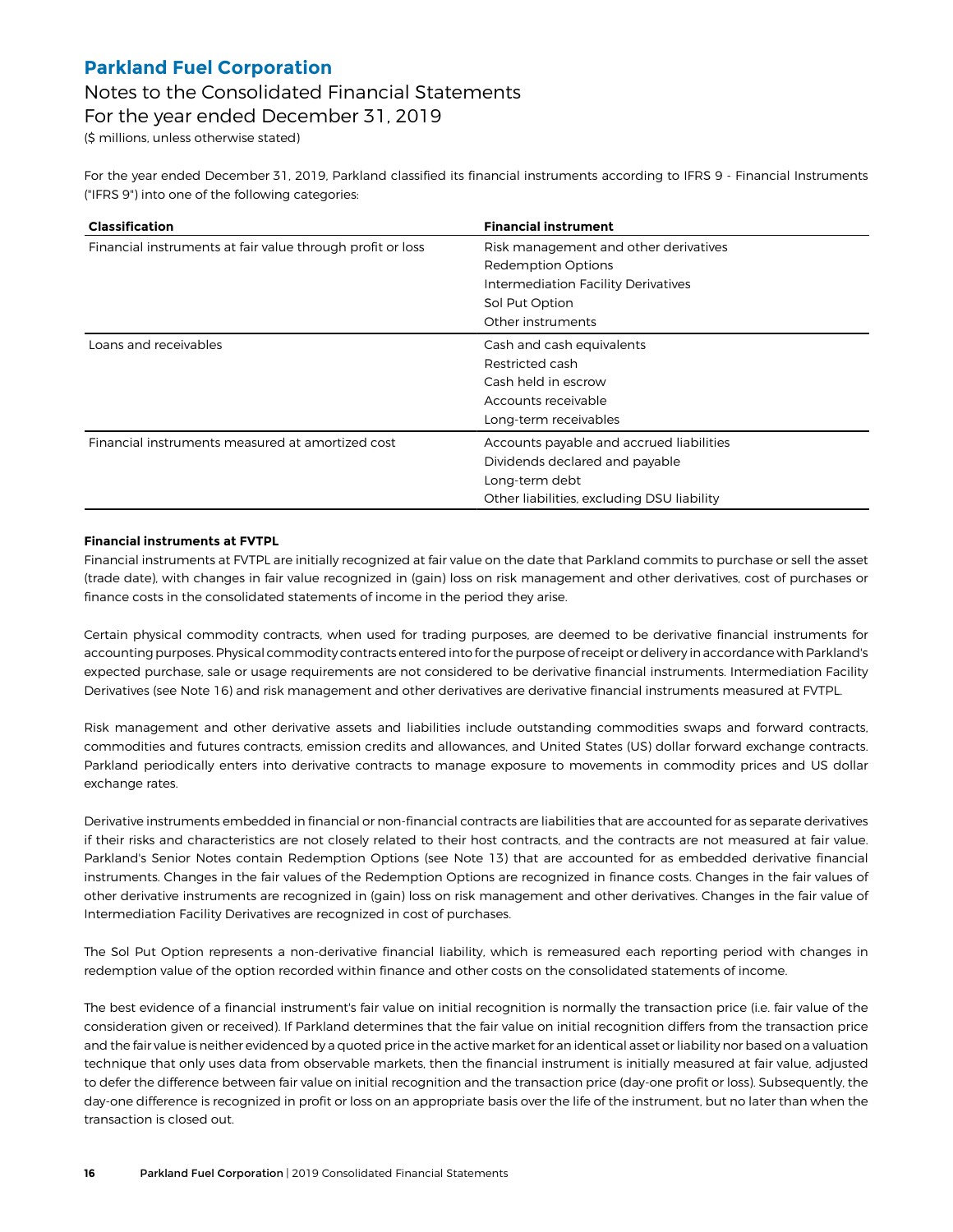### Notes to the Consolidated Financial Statements

For the year ended December 31, 2019

(\$ millions, unless otherwise stated)

#### **Loans and receivables**

Loans and receivables are non-derivative financial assets with fixed or determinable payments that are not quoted in an active market. Loans and receivables are initially recognized at fair value plus transaction costs, and are subsequently measured at amortized cost using the effective interest method, less any provision for impairment. Accounts receivable are reduced by provisions for lifetime expected credit losses, which are determined by reference to past experience and expectations.

#### **Financial instruments measured at amortized cost**

Financial assets measured at amortized cost are initially recognized at fair value plus transaction costs, and are subsequently measured at amortized cost using the effective interest method, less any provision for impairment.

Financial liabilities measured at amortized cost are initially recognized at fair value net of transaction costs, and are subsequently measured at amortized cost using the effective interest rate method. Amortized cost is calculated by considering any discount or premium on acquisition and fees or costs that are an integral part of the effective interest rate method. The effective interest rate amortization and gains or losses on derecognition of the financial liabilities are recognized in finance costs.

#### **Impairment of financial assets**

Expected credit losses ("ECLs") and any changes at each reporting date are accounted for in the consolidated financial statements to reflect changes in credit risk since initial recognition of the financial assets. A loss allowance is required for ECLs on (i) financial assets subsequently measured at amortized cost, (ii) lease receivables, and (iii) loan commitments and financial guarantee contracts to which the impairment requirements of IFRS 9 apply.

Parkland measures its trade accounts receivable and lease receivables using the simplified approach at an amount equal to their lifetime ECL. For all other financial assets, Parkland recognizes the lifetime ECL when there is a significant increase in credit risk since initial recognition. If the credit risk on the financial asset did not increase significantly, Parkland recognizes an ECL equal to the 12-month ECL. The assessment of whether the lifetime ECL is recognized is based on significant increases in the likelihood or risk of default occurring since initial recognition and not on evidence of a financial asset being credit impaired at the reporting date, or an actual default occurring. The loss allowance for ECL is presented as a deduction from the gross carrying amount for financial assets carried at amortized cost.

In assessing whether the credit risk on a financial asset has increased significantly since initial recognition, Parkland compares the risk of a default occurring on the financial instrument as at the reporting date, with the risk of a default occurring as at the date of initial recognition. In making this assessment, Parkland considers both qualitative and quantitative information that is reasonable and supportable, including historical experience and forward-looking information, relevant industry-specific economic outlooks, and external sources of actual and forecasted economic factors related to Parkland's core operations, such as fuel commodity prices, unemployment rates and interest rates.

Where information is not available on an individual instrument level, financial assets can be grouped in a variety of ways including: the nature of the financial asset; past-due status; nature, size or industry of counterparty; or geographic location. Parkland regularly reviews groupings to ensure the constituents of each group continue to share similar credit risk characteristics and the groupings used are most relevant to Parkland's operations.

#### **Offsetting of financial instruments**

Financial assets and financial liabilities are offset against one another and the net amount is reported in the consolidated balance sheets in circumstances where there is a currently enforceable legal right to offset the recognized amounts and there is an intention to settle on a net basis to realize the assets and settle the liabilities simultaneously.

#### **Derecognition**

A financial asset is derecognized when the rights to receive cash flows from the asset have expired or when Parkland transfers its rights to receive cash flows from the asset and the associated risks and rewards to a third party. A financial liability is derecognized when the obligation under the liability expires or is discharged or cancelled.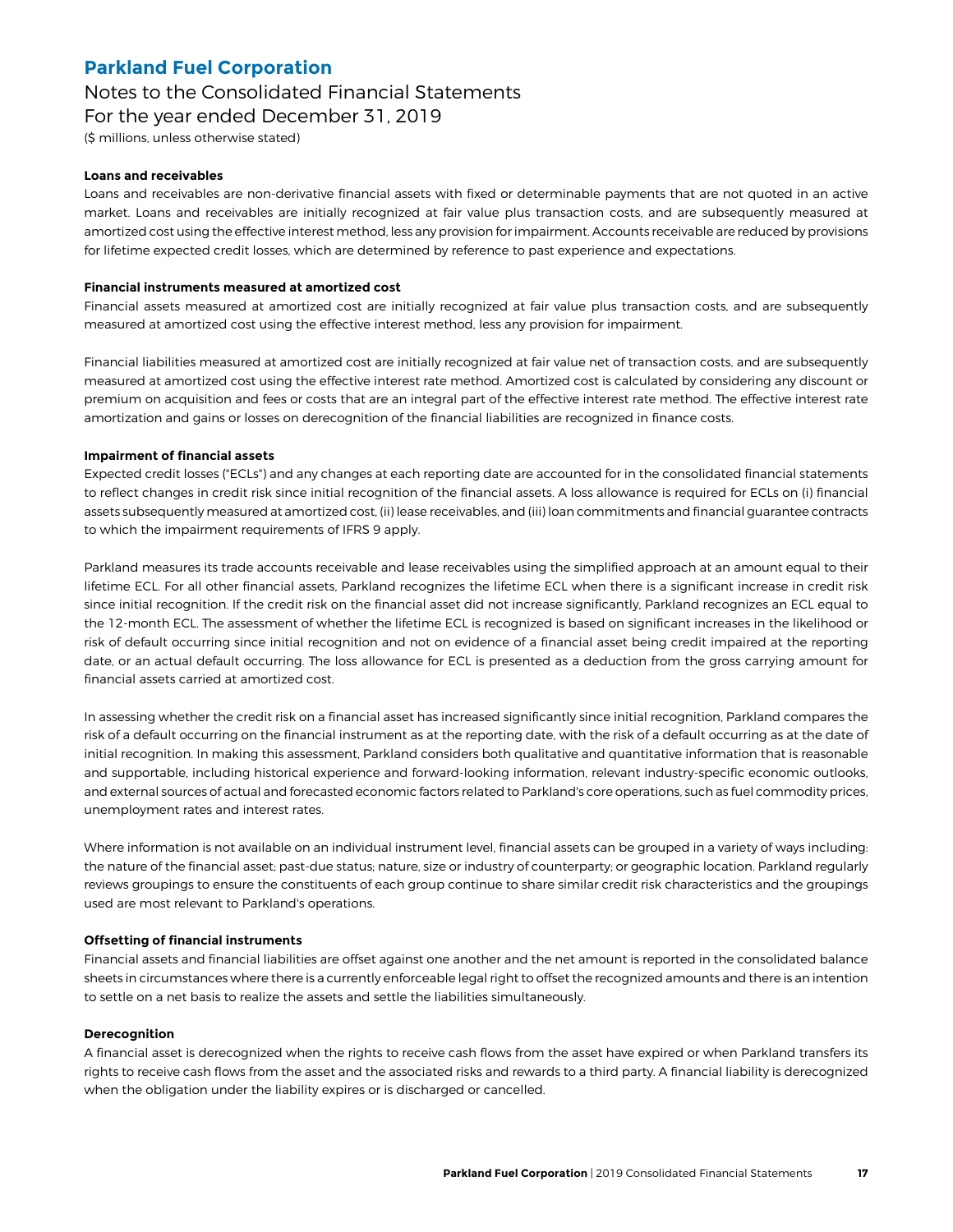### Notes to the Consolidated Financial Statements

For the year ended December 31, 2019

(\$ millions, unless otherwise stated)

### **(u) Hedges**

Parkland may apply hedge accounting to arrangements that qualify for designated hedge accounting treatment. Designated hedges are assessed at each reporting date to determine if the relationship between the derivative or other hedging instrument and the underlying hedged exposure is still effective and to quantify any ineffectiveness in such relationship.

Parkland may use a fair value hedge to mitigate commodity price risk. The carrying value of the hedged item is adjusted for changes in fair value attributable to the hedged risk, and these changes are recognized in the consolidated statements of income. Changes in the fair value of the hedged item, to the extent the hedging relationship is effective, are offset by changes in the fair value of the hedging item, which are also recorded in the consolidated statements of income. If hedge accounting is discontinued, the carrying value of the hedged item is no longer adjusted and the cumulative fair value adjustment to the carrying value of the hedged item is amortized to the consolidated statements of income over the remaining term of the original hedging relationship.

Parkland may enter into a cash flow hedging relationship, where the effective portion of the change in the fair value of the hedging derivative is initially recognized in other comprehensive income (loss), while any ineffective portion is recognized in the consolidated statements of income in the same financial statement category as the underlying transaction. When hedge accounting is discontinued, the amounts recognized previously in accumulated other comprehensive income (loss) are reclassified to net earnings during the period when the variability in cash flows of the hedged item affects consolidated net earnings or as the original hedged item settles. Gains and losses on derivatives are reclassified immediately to net earnings from accumulated other comprehensive income (loss) when the hedged item is sold or terminated early, or when it becomes probable that the anticipated transaction will not occur.

Parkland may use a net investment hedge to mitigate foreign exchange risk related to foreign operations. The effective portion of the hedge is recognized in other comprehensive income (loss). The gain or loss relating to the ineffective portion is recognized in the consolidated statements of income. Gains and losses accumulated in equity are included in the consolidated statements of income when control of the foreign operation is lost.

### **(v) Fair value measurement**

Parkland's financial assets and liabilities measured at FVTPL are categorized into a three-level hierarchy depending on the degree to which the inputs are observable as follows:

- Level 1 Quoted (unadjusted) prices in active markets for identical assets or liabilities;
- Level 2 Inputs other than quoted prices included within Level 1 that are observable for the asset or liability, either directly (as prices) or indirectly (derived from prices); and
- Level 3 Inputs that are not based on observable market data (unobservable inputs).

The fair values of Parkland's recurring measurements of risk management and other derivatives are determined based on Level 2 inputs. Parkland used the following techniques to value financial instruments categorized in Level 2:

- fair values of the outstanding heating oil, gasoline and refined products put and call option contracts are determined using external counterparty information, which is compared to observable data;
- fair values of commodities forward contracts, futures contracts, emission credits and allowances and US dollar forward exchange contracts are determined using independent price publications, third-party pricing services, market exchanges and investment dealer quotes:
- fair values of the Redemption Options are determined using a valuation model based on inputs from observable market data, including independent price publications, third-party pricing services, and market exchanges; and
- fair values of the Intermediation Facility Derivatives are determined using independent price publications, third-party pricing services and market exchanges.

The fair value of the Sol Put Option is determined based on Level 3 by discounting Sol's contractually defined trailing-twelve-month adjusted EBITDA, multiplied by 8.5, and including other adjustments as defined in the Sol Business Combination Agreement ("Sol Agreement").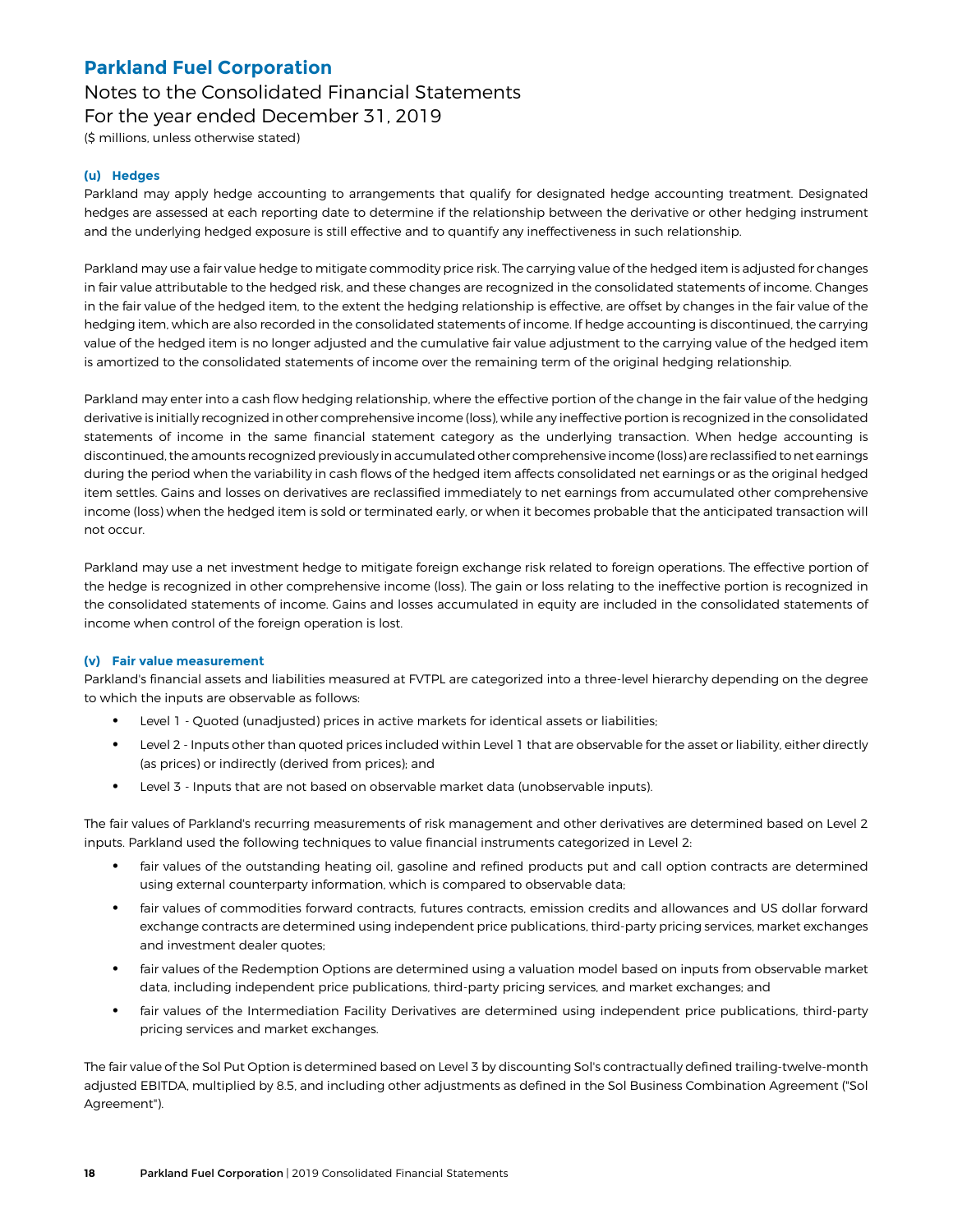# Notes to the Consolidated Financial Statements

For the year ended December 31, 2019

(\$ millions, unless otherwise stated)

#### **(w) Revenue recognition**

#### **Fuel and petroleum product revenue**

Parkland delivers a range of refined fuel and petroleum products to motorists, businesses, consumers and wholesale customers. Canada Retail and Canada Commercial contracts sell fuel and petroleum products to retail and commercial consumers where revenue is recognized at the point of sale, which is the time control of the goods has passed to the purchaser and collection is reasonably assured. Supply and wholesale contracts are typically long-term in nature and customers make monthly payments. Revenue for these sales is recognized when control of the goods passes to the customer, collection is reasonably assured and generally when physical delivery has occurred.

Revenue is measured on the stand-alone sales price specified in sales contracts, which may be based on independently published rack prices, net of discounts at the time of sale. Volume discounts are assessed using anticipated annual volumes. Historical experience is used to estimate and provide for discounts, and revenue is reduced accordingly.

Certain fuel contracts have specified annual volumes that customers must purchase over the contract duration. Contractual minimums are not enforceable and customers may purchase less than the contractual minimum with no penalties. In such cases, contracts are viewed as having options to purchase rather than fixed volume sales requirements, and the transaction price allocated to remaining unsatisfied performance obligations is not disclosed.

#### **Non-fuel revenue**

#### Convenience store

Parkland operates multiple convenience store brands with revenue from sales of confectionery, groceries, beverages and other convenience store products. In the case of company-owned convenience stores, revenue is recognized when a retail customer purchases an item at the convenience store and control of the goods is transferred, and payment for the transaction occurs immediately at the point of sale.

#### **Lubricants**

Parkland sells branded and private label lubricants to commercial, industrial and wholesale customers. Revenue for these sales is recognized when control of the goods passes to the customer, collection is reasonably assured, and generally when physical delivery has occurred.

#### Other revenue

Parkland's other revenue consists of revenue from rent, freight, tanks and parts installation, cylinder exchanges, and other products and services. Rent includes percentage rent collected from independent retailers on their convenience store sales or gross margin. Revenue on services is recognized in the accounting period in which the services are rendered.

When Parkland delivers third-party branded fuel and petroleum products as an exclusive reseller, Parkland evaluates whether it acts as a principal or agent. Where Parkland acts as an agent, revenue is reported from these transactions on a net basis, as the performance obligation is to facilitate the transportation of branded fuels from the branded suppliers to their customers, for which Parkland earns delivery fees. The portion of the gross amount billed to customers and remitted to the branded suppliers is not reflected in sales and operating revenue. Physical exchanges of inventory are reported on a net basis for similar items as are sales and purchases made with a common counterparty as part of an arrangement similar to a physical exchange.

#### **(x) Earnings per share**

Basic earnings per share ("Basic EPS") are calculated by dividing net earnings attributable to the shareholders of Parkland by the weighted average number of common shares outstanding during the period.

Diluted earnings per share ("Diluted EPS") are calculated by adjusting the weighted average number of common shares outstanding for dilutive common shares related to Parkland's share-based compensation plan. The dilutive effect of share options and RSUs is determined using the treasury stock method. Net earnings attributable to the shareholders of Parkland are the same for both the Basic EPS and Diluted EPS calculations.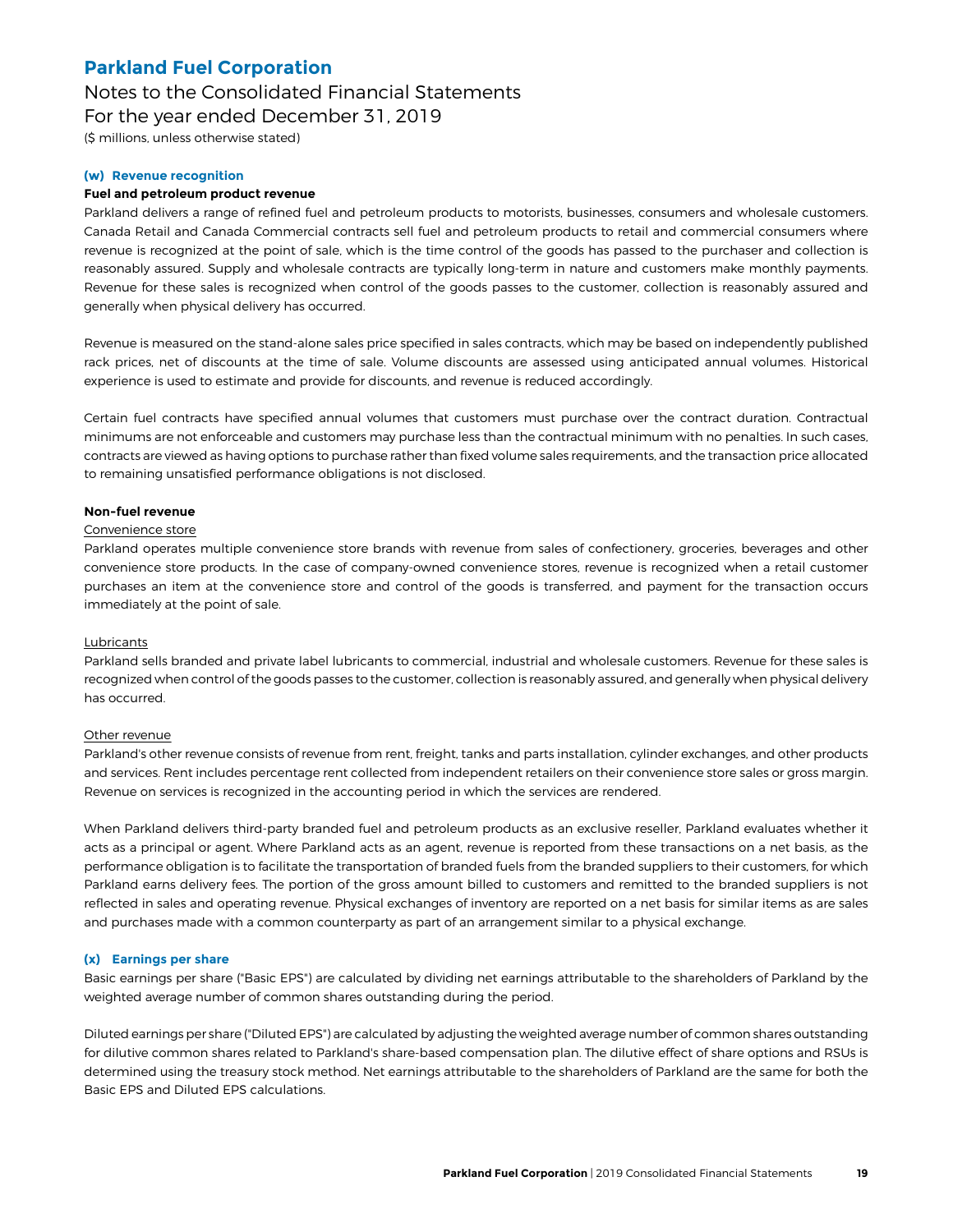### Notes to the Consolidated Financial Statements

For the year ended December 31, 2019

(\$ millions, unless otherwise stated)

### **(y) Assets held for sale**

Assets are classified as held for sale if their carrying amount will be recovered primarily through a sale as opposed to continued use by Parkland. Assets to be disposed that meet the held for sale criteria are reported at the lower of their carrying amount and fair value less costs to sell, and are no longer depreciated. Assets classified as held for sale are reported as current assets in the consolidated balance sheets.

### **(z) Significant accounting estimates, assumptions and judgments**

The preparation of Parkland's consolidated financial statements requires management to make estimates, assumptions and judgments that affect the reported amounts of revenue, expenses, assets, liabilities, accompanying disclosures and the disclosure of contingent liabilities. These estimates and judgments are subject to change based on experience and new information. Uncertainty about these assumptions and estimates could result in outcomes that require a material adjustment to the carrying amounts of assets or liabilities affecting future periods. Estimates and judgments are reviewed on an ongoing basis. Revisions to estimates are recognized prospectively.

The financial statement areas that require significant estimates and judgments are as follows:

#### **Asset retirement and other obligations**

ARO represents the present value estimates of Parkland's cost to remediate sites and perform other environmental activities. Parkland applies judgment in assessing the existence, extent and expected method of remediation, decommissioning and other environmental activities required at the end of each reporting period. Parkland also uses judgment to determine whether the nature of the activities performed relate to decommissioning and remediation activities or normal operating activities. In addition, the provisions are based on estimated costs, which consider the anticipated method and extent of remediation, technological advances, possible future uses of the site, and regulatory, environmental and safety considerations. Actual costs are uncertain and estimates can vary as a result of changes to relevant laws and regulations, the emergence of new technologies, operating experience, prices and closure plans. The estimated timing of future decommissioning and remediation may change due to factors such as closure plans and regulatory considerations. Changes to estimates relating to future expected costs, discount rates and timing may have a material impact on the amounts presented.

#### **Contingencies and legal matters**

Contingencies are subject to measurement uncertainty as the financial impact will only be confirmed by the outcome of a future event. The assessment of contingencies and legal matters involves a significant amount of judgment, including assessing whether a present obligation exists, assessing factors that may mitigate or reduce the obligation, and determining a reliable estimate of the amount of cash outflow required in settling the obligation. Parkland is required to both determine whether a loss is probable and whether the loss can be reasonably estimated. The uncertainty involved with the time and amount at which a contingency may be settled may have a material impact on the consolidated financial statements of future periods to the extent that the amount provided for differs from the actual outcome.

#### **Business combinations**

Parkland uses judgment in applying the acquisition method of accounting for business combinations and estimates to value identifiable assets and liabilities at the acquisition date. Parkland may engage independent third parties to determine the fair value of property, plant and equipment, and intangible assets. Estimates are used to determine cash flow projections, including the period of future benefit, and future growth and discount rates, among other factors. The values placed on the acquired assets and liabilities assumed affect the amount of goodwill recorded on an acquisition.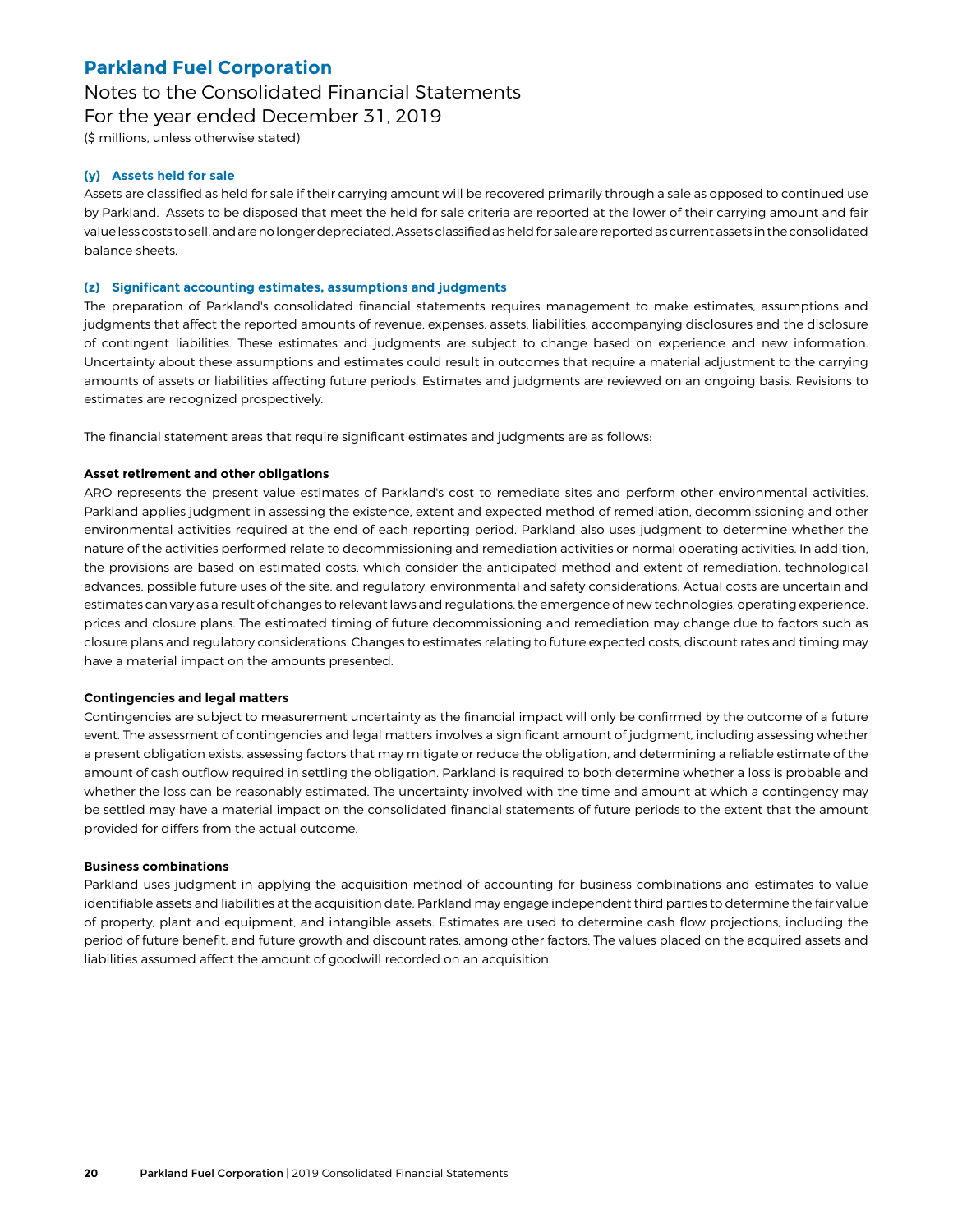### Notes to the Consolidated Financial Statements

For the year ended December 31, 2019

(\$ millions, unless otherwise stated)

#### **Asset impairment**

Asset impairment tests require the allocation of assets to CGUs or CGU groups, which requires significant judgment and interpretation with respect to the integration between assets, the existence of active markets, similar exposure to market risks, shared resources and assets, and the way in which management monitors the operations.

The assessment of whether there is any indication of impairment is performed at the end of each reporting period, and requires the application of judgment, historical experience, and use of external and internal sources of information.

Asset impairment tests may also require the estimation of the recoverable amount of the non-financial asset or the CGU group, which is the higher of its fair value less costs of disposal and its value in use. The fair value less costs of disposal calculation is based on an earnings multiple approach, available data from binding sales transactions conducted at arm's length for similar assets, valuation appraisals, or observable market prices less incremental costs for disposing of the asset. The value in use calculation is based on a discounted cash flow model. Parkland references adjusted EBITDA forecasts and implied earnings multiples and appropriate discount rates for the recoverable amount calculations. The forecasts do not include restructuring activities that Parkland is not yet committed to, or significant future investments that will enhance the performance of the asset or CGU being tested. The implied multiples are determined by utilizing multiples of comparable public companies and recently completed transactions by operating segment. The recoverable amount is sensitive to adjusted EBITDA forecasts, implied earnings multiples, the discount rate used for the discounted cash flow model as well as the expected future cash flows and the growth rate used for cash flow forecasts. These estimates are most relevant to goodwill, property, plant and equipment and intangible assets recognized by Parkland.

#### **Depreciation and amortization**

Depreciation of property, plant and equipment and amortization of intangible assets incorporate estimates of useful lives and residual values. These estimates are based on past experience and industry norms, and may change as more experience is obtained or as market conditions change.

#### **Fair value of financial instruments**

The fair value of financial instruments is determined wherever possible based on observable market data. If not available, Parkland uses third-party models, independent price publications, market exchanges, investment dealer quotes, and valuation methodologies that utilize observable data. Actual values may significantly differ from these estimates.

#### **Income taxes**

Estimation of income taxes includes evaluating the recoverability of deferred tax assets based on an assessment of the ability to use the underlying future tax deductions against future taxable income before the deductions expire. The assessment is based on existing tax laws and estimates of future taxable income. Parkland maintains provisions for uncertain tax positions using the best estimate of the amount expected to be paid based on a qualitative assessment of all relevant factors. Parkland reviews the adequacy of these provisions at the end of each reporting period.

#### **(aa) New and amended standards adopted and not yet adopted by Parkland**

On January 1, 2019, Parkland adopted IFRS 16 - Leases ("IFRS 16"). See Note 3 for discussion on Parkland's accounting policies resulting from the adoption of IFRS 16.

Certain standards, amendments and interpretations that are issued but not yet effective as at December 31, 2019 were not early adopted and are not expected to have a material impact on Parkland's disclosure or financial position.

## **3. CHANGES IN ACCOUNTING POLICIES AND DISCLOSURES**

### **(a) IFRS 16 - Leases**

The accounting policies under IAS 17 are disclosed separately under Note 2 if they differ from those under IFRS 16.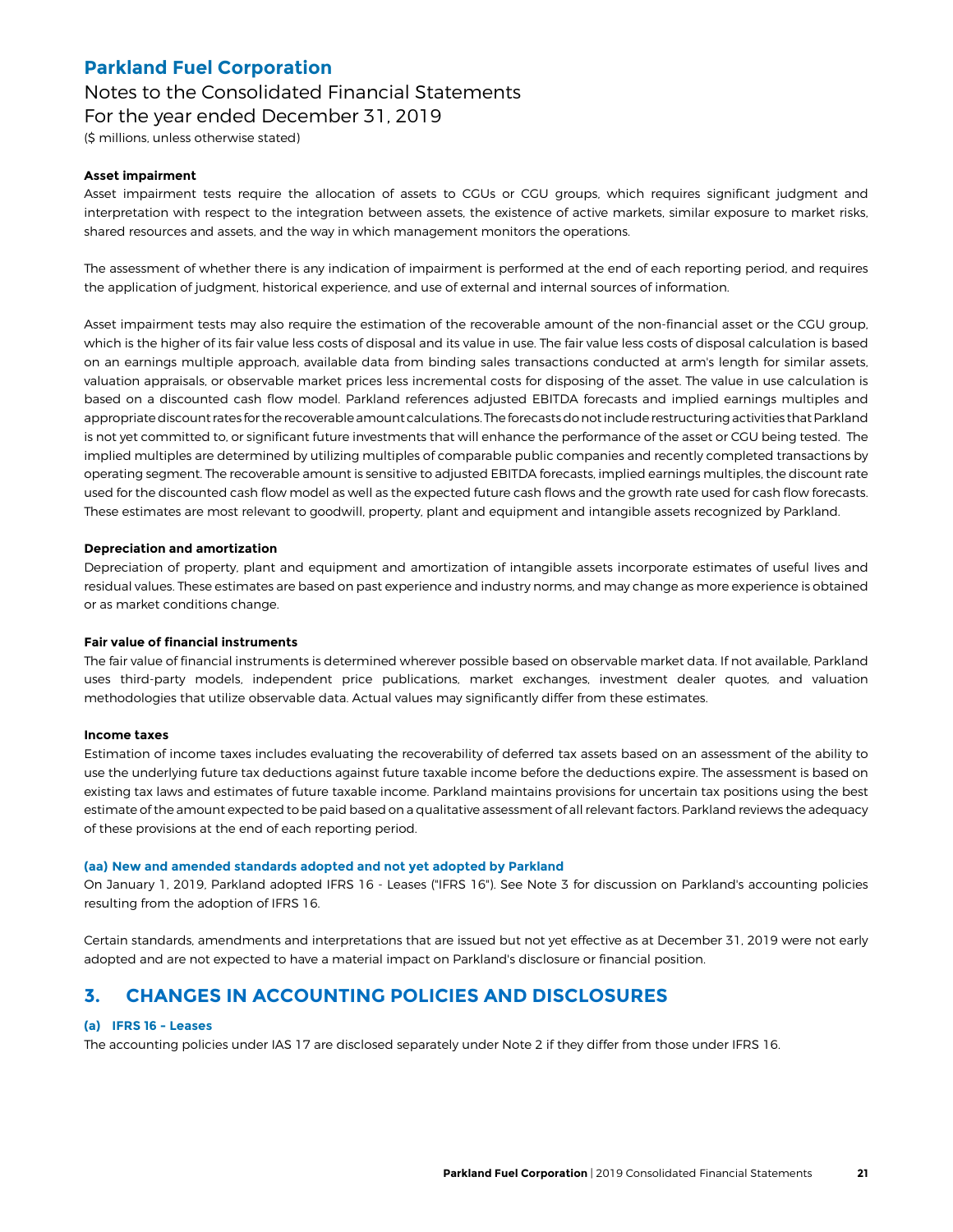### Notes to the Consolidated Financial Statements

### For the year ended December 31, 2019

(\$ millions, unless otherwise stated)

The change in definition of a lease mainly relates to the concept of control. IFRS 16 distinguishes between leases and service contracts on the basis of whether the use of an identified asset is controlled by the customer (right-of-use asset). Control is considered to exist if the customer has:

- the right to obtain substantially all of the economic benefits from the use of an identified asset; and
- the right to direct the use of that asset.

On Parkland's initial adoption of IFRS 16, lease liabilities were measured at the present value of the remaining lease payments, discounted using Parkland's incremental borrowing rate as at January 1, 2019. The right-of-use assets were measured at an amount equal to the lease liability, adjusted by the amount of any prepaid or accrued lease payments relating to that lease recognized in the consolidated balance sheet as at December 31, 2018. Parkland elected to use the following practical expedients permitted by the standard:

- use a single discount rate to a portfolio of leases with reasonably similar characteristics;
- rely on previous assessments on whether leases are onerous;
- by class of underlying assets, account for leases with a remaining lease term of less than twelve months on January 1, 2019 as short-term leases;
- exclude initial direct costs from the measurement of right-of-use assets;
- by class of underlying assets, elect to combine lease and non-lease components as a single lease component; and
- treat leases with an underlying asset of low dollar value as operating leases.

The adoption of IFRS 16 increases Parkland's assets and liabilities, depreciation and amortization, and finance costs, while reducing operating costs and increasing Adjusted EBITDA. While cash payments associated with operating leases were previously presented under operating activities, cash flows associated with lease payments under IFRS 16 are allocated between financing activities for the repayment of the principal liability and operating activities for the interest component. The overall impact on cash flow for Parkland remains unchanged.

Right-of-use assets are measured at cost and are comprised of the amount of the initial measurement of the lease liability, any lease payments made at or before the commencement date less any lease incentives received and any initial direct costs. Rightof-use assets are generally depreciated over the shorter of the asset's useful life and the lease term on a straight-line basis.

Adoption of IFRS 16 resulted in the recording of additional right-of-use assets, net of adjustments and lease liabilities of approximately \$239 and \$241, respectively, as at January 1, 2019 with no impact on accumulated deficit in the consolidated statements of changes in shareholders' equity. For categories of right-of-use assets recognized, refer to Note 8. A weighted average incremental borrowing rate of 6.62% was applied to the lease liabilities as at January 1, 2019.

Payments associated with short-term leases and leases of low-value assets are recognized on a straight-line basis as operating costs or marketing, general and administrative expenses, depending on the nature of the business activities to which the leases relate. Short-term leases are leases with a lease term of twelve months or less. Low-value assets are comprised of IT equipment and small office furniture items.

In determining the lease term, management considers all facts and circumstances that create an economic incentive to exercise an extension option, or not to exercise a termination option. The assessment is reviewed if a significant event or change in circumstances occurs.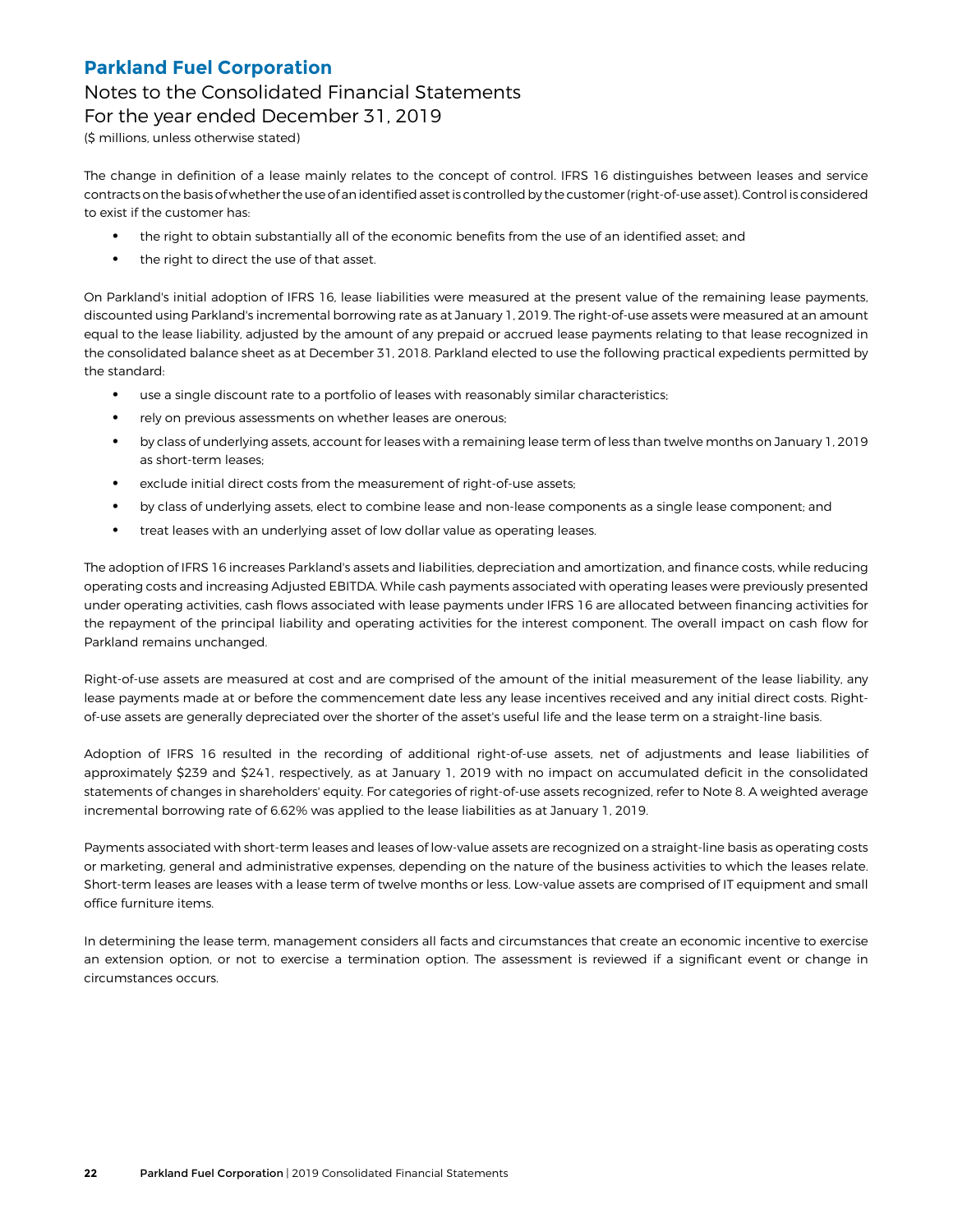### Notes to the Consolidated Financial Statements

### For the year ended December 31, 2019

(\$ millions, unless otherwise stated)

The following reconciliation to the opening balance for the lease liabilities as at January 1, 2019 is based on the operating lease obligations as at December 31, 2018:

| Reconciliation                                                                                       | <b>January 1, 2019</b> |
|------------------------------------------------------------------------------------------------------|------------------------|
| Operating lease obligations as at December 31, 2018                                                  | 320                    |
| Minimum lease payments on finance lease liabilities as at December 31, 2018                          | 13                     |
| Relief option for short-term leases                                                                  | (12)                   |
| Relief options for leases of low-value assets                                                        |                        |
| Lease type obligations (service payments)                                                            | 13                     |
| Others                                                                                               | (5)                    |
| Gross lease liabilities as at January 1, 2019                                                        | 329                    |
| Discounting                                                                                          | (82)                   |
| Lease liabilities as at January 1, 2019                                                              | 247                    |
| Present value of finance leases as at December 31, 2018                                              | (6)                    |
| Additional lease liabilities as a result of the initial application of IFRS 16 as at January 1, 2019 | 241                    |

The lessor accounting model remains substantially unchanged from IAS 17, maintaining the distinction between operating leases and finance leases.

### **(b) Impact of adopting IFRS 16 on the consolidated financial statements**

The impact of IFRS 16 on the consolidated balance sheets as at December 31, 2019 is as follows:

|                                  | December 31, 2019 |                              |             |
|----------------------------------|-------------------|------------------------------|-------------|
|                                  | As reported       | <b>IFRS 16</b><br>Adjustment | Pre-IFRS 16 |
| <b>Assets</b>                    |                   |                              |             |
| Prepaid expenses and other       | 59                | $\mathbf{2}$                 | 61          |
| Property, plant and equipment    | 3,747             | (497)                        | 3,250       |
| Intangible assets                | 965               | 2                            | 967         |
| Deferred tax assets              | 167               | (17)                         | 150         |
|                                  | 4,938             | (510)                        | 4,428       |
| <b>Liabilities</b>               |                   |                              |             |
| Long-term debt                   | 3,938             | (520)                        | 3,418       |
| Provisions and other liabilities | 1,301             | 4                            | 1,305       |
| Deferred tax liabilities         | 299               | (10)                         | 289         |
|                                  | 5,538             | (526)                        | 5,012       |
| <b>Shareholders' equity</b>      |                   |                              |             |
| Retained earnings (deficit)      | 53                | 11                           | 64          |
| Non-controlling interest ("NCI") | 351               | 5                            | 356         |
|                                  | 404               | 16                           | 420         |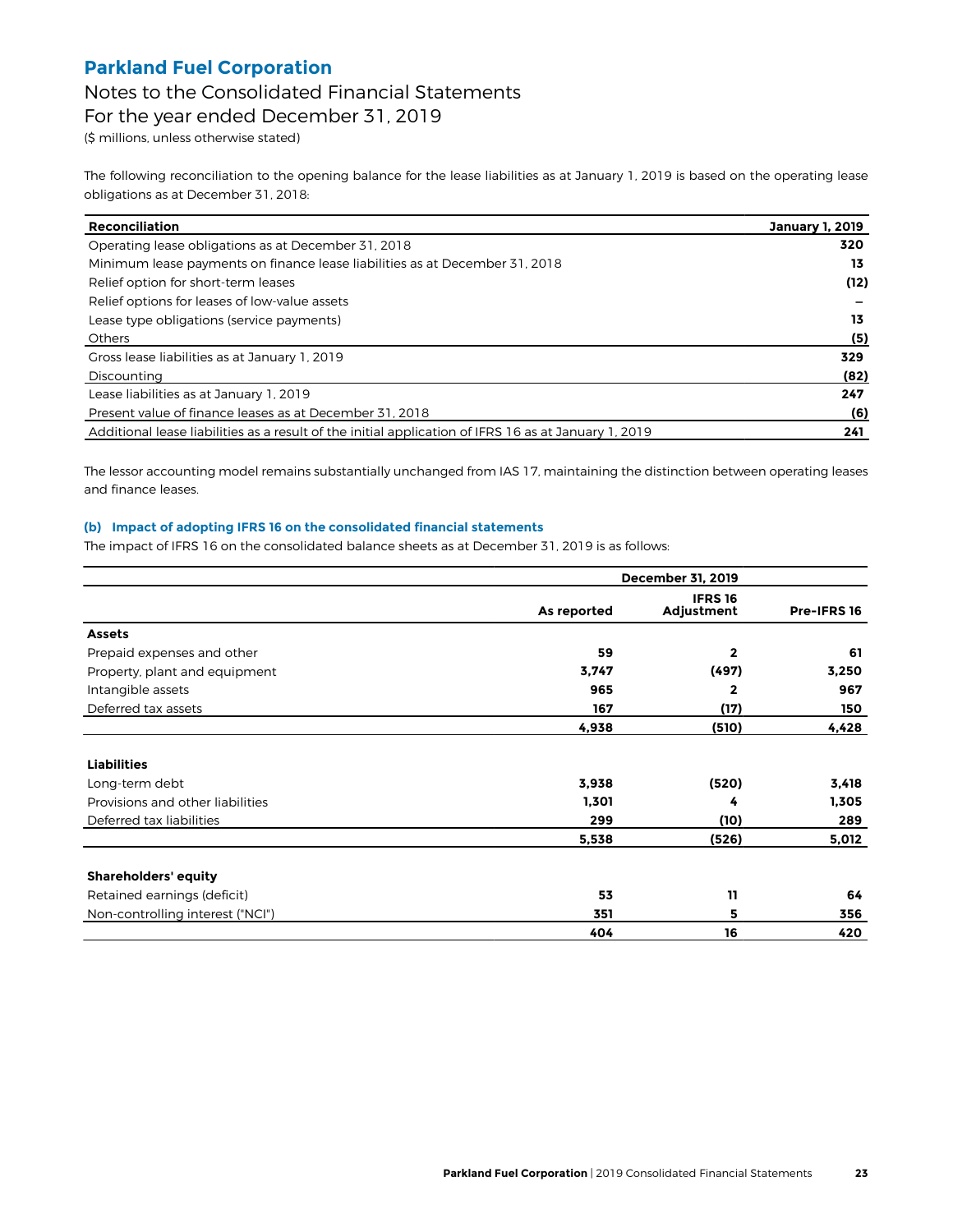## Notes to the Consolidated Financial Statements

For the year ended December 31, 2019

(\$ millions, unless otherwise stated)

The impact of IFRS 16 on the consolidated statements of income for the year ended December 31, 2019 is as follows:

|                                                      | December 31, 2019 |                              |             |  |  |
|------------------------------------------------------|-------------------|------------------------------|-------------|--|--|
|                                                      | As reported       | <b>IFRS 16</b><br>Adjustment | Pre-IFRS 16 |  |  |
| Sales and operating revenue                          | 18,453            |                              | 18,453      |  |  |
| Expenses                                             |                   |                              |             |  |  |
| Cost of purchases                                    | 15,617            | 66                           | 15,683      |  |  |
| Operating costs                                      | 1,043             | 70                           | 1,113       |  |  |
| Marketing, general and administrative                | 448               | 12                           | 460         |  |  |
| Acquisition, integration and other costs             | 91                |                              | 91          |  |  |
| Depreciation and amortization                        | 580               | (142)                        | 438         |  |  |
| Finance costs                                        | 260               | (29)                         | 231         |  |  |
| Foreign exchange (gain) loss                         | (32)              |                              | (32)        |  |  |
| (Gain) loss on asset disposals                       | 3                 |                              | 3           |  |  |
| (Gain) loss on risk management and other derivatives | 5                 |                              | 5           |  |  |
| Other (gains) and losses                             | (87)              |                              | (87)        |  |  |
| Other income                                         | (22)              |                              | (22)        |  |  |
| Earnings before income taxes                         | 547               | 23                           | 570         |  |  |
| Income tax expense (recovery)                        | 133               | 7                            | 140         |  |  |
| Net earnings                                         | 414               | 16                           | 430         |  |  |
| Net earnings attributable to:                        |                   |                              |             |  |  |
| Parkland                                             | 382               | 11                           | 393         |  |  |
| <b>NCI</b>                                           | 32                | 5                            | 37          |  |  |

The following table outlines the impact of IFRS 16 on the consolidated statements of cash flows for the year ended December 31, 2019:

|                                          |             | December 31, 2019            |                    |  |  |
|------------------------------------------|-------------|------------------------------|--------------------|--|--|
|                                          | As reported | <b>IFRS 16</b><br>Adjustment | <b>Pre-IFRS 16</b> |  |  |
| Cash generated from operating activities | 897         | (117)                        | 780                |  |  |
| Cash generated from financing activities | 879         | 117                          | 996                |  |  |
|                                          | 1.776       | -                            | 1.776              |  |  |

### **(c) Impact of adopting IFRS 16 on segment information**

The following table outlines the impact of IFRS 16 on segment information attributable to Parkland as disclosed in Note 27 of the consolidated financial statements for the year ended December 31, 2019:

|                   |                                                         | Year ended December 31, 2019 |                                      |  |  |
|-------------------|---------------------------------------------------------|------------------------------|--------------------------------------|--|--|
|                   | Adjusted<br><b>EBITDA</b> as<br>reported <sup>(1)</sup> | <b>IFRS 16</b><br>Adjustment | Pre-IFRS 16<br>Amount <sup>(2)</sup> |  |  |
| Supply            | 658                                                     | (32)                         | 626                                  |  |  |
| Canada Retail     | 283                                                     | (26)                         | 257                                  |  |  |
| International     | 281                                                     | (57)                         | 224                                  |  |  |
| Canada Commercial | 99                                                      | (7)                          | 92                                   |  |  |
| <b>USA</b>        | 56                                                      | (2)                          | 54                                   |  |  |
| Corporate         | (112)                                                   | (4)                          | (116)                                |  |  |
| Consolidated      | 1.265                                                   | (128)                        | 1,137                                |  |  |

(1) See Note 27 for the calculation of Adjusted EBITDA.

<sup>(2)</sup> Pre-IFRS 16 Amounts are comparable to reportable information in the comparative period, which were calculated under IAS 17.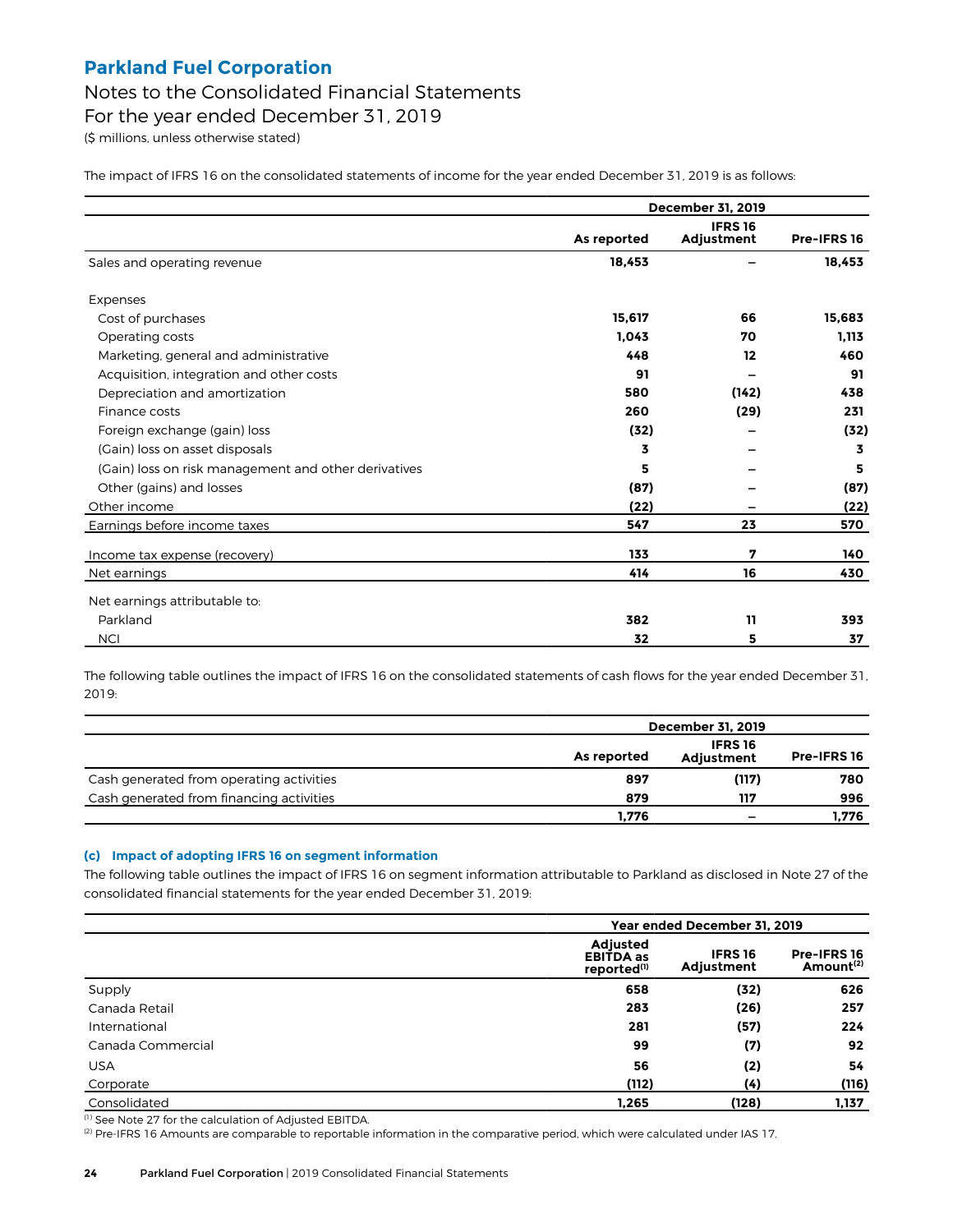Notes to the Consolidated Financial Statements For the year ended December 31, 2019 (\$ millions, unless otherwise stated)

# **4. NET EARNINGS PER SHARE**

| For the years ended                                                                                | December 31, 2019 | December 31, 2018 |
|----------------------------------------------------------------------------------------------------|-------------------|-------------------|
| Net earnings attributable to Parkland                                                              | 382               | 206               |
| Weighted average number of common shares (000's of shares)                                         | 146.890           | 132.378           |
| Effect of dilutive securities (000's of shares)                                                    | 2.795             | 2,683             |
| Weighted average number of common shares adjusted for the effects of dilution<br>(000's of shares) | 149.685           | 135.061           |
| Net earnings per share (\$ per share)                                                              |                   |                   |
| Basic                                                                                              | 2.60              | 1.56              |
| <b>Diluted</b>                                                                                     | 2.55              | 1.53              |

# **5. ACCOUNTS RECEIVABLE**

|                                                                   | December 31, 2019 | December 31, 2018 |
|-------------------------------------------------------------------|-------------------|-------------------|
| Trade accounts receivable                                         | 907               | 531               |
| Miscellaneous, government and other non-trade accounts receivable | 189               | 141               |
| Allowance for doubtful accounts                                   | (13)              |                   |
|                                                                   | 1.083             | 665               |

Refer to Note 13 for details on Parkland's exposure to credit and market risks as well as impairment losses for accounts receivable.

## **6. INVENTORIES**

|                                      | December 31, 2019 | December 31, 2018 |
|--------------------------------------|-------------------|-------------------|
| Gas and diesel                       | 461               | 130               |
| Liquid petroleum gas                 | 35                | 33                |
| Other fuel and petroleum products    | 142               | 120               |
| Lubricants                           | 82                | 47                |
| Convenience store and other non-fuel | 60                | 59                |
|                                      | 780               | 389               |

Other fuel and petroleum products include crude oil, aviation fuel, asphalt, fuel oils, gas oils, ethanol, and biodiesel. For the year ended December 31, 2019, \$14,867 (2018 - \$12,179) of inventories was recognized within cost of purchases. Inventory write-downs recognized within expenses for the year ended December 31, 2019 were \$7 (2018 - nil).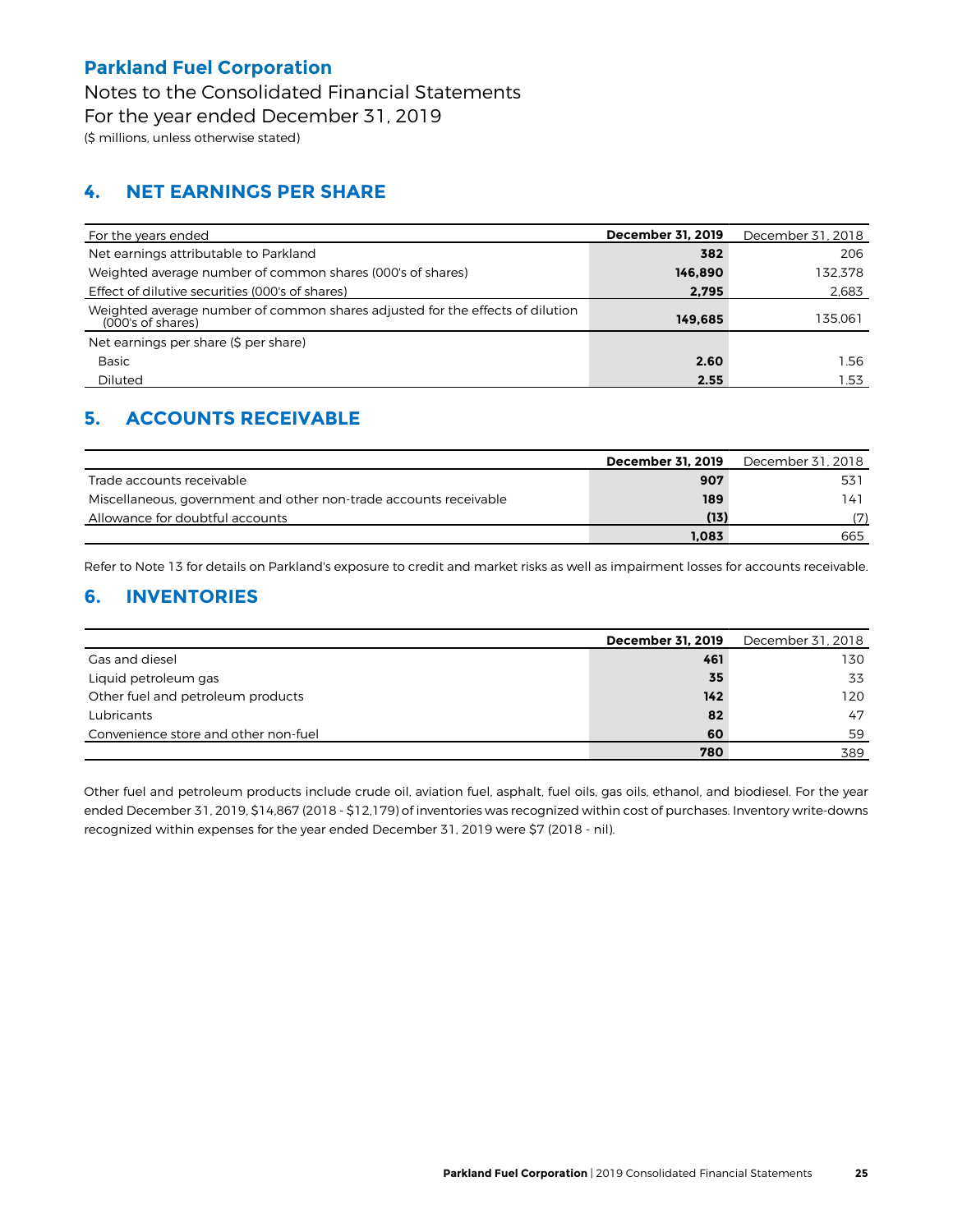Notes to the Consolidated Financial Statements For the year ended December 31, 2019 (\$ millions, unless otherwise stated)

# **7. PROPERTY, PLANT AND EQUIPMENT**

|                                               | Note | Land | Land<br>improvements | <b>Buildings and</b><br><b>structures</b> | <b>Plant and</b><br>equipment | Right-of-use<br>assets <sup>(1)</sup> | Total |
|-----------------------------------------------|------|------|----------------------|-------------------------------------------|-------------------------------|---------------------------------------|-------|
| Cost                                          |      |      |                      |                                           |                               |                                       |       |
| As at December 31, 2018                       |      | 668  | 113                  | 418                                       | 1,746                         | 7                                     | 2,952 |
| IFRS 16 Adjustment                            | 3    |      |                      |                                           |                               | 239                                   | 239   |
| Adjusted balance as at<br>January 1, 2019     |      | 668  | 113                  | 418                                       | 1.746                         | 246                                   | 3,191 |
| Sol Transaction                               | 19   | 298  | 25                   | 128                                       | 379                           | 172                                   | 1.002 |
| Additions                                     |      | 10   | 19                   | 87                                        | 332                           | 239                                   | 687   |
| 2019 USA Acquisitions                         | 19   | 15   | 3                    | 11                                        | 21                            | 4                                     | 54    |
| Change in ARO costs and<br>other acquisitions |      |      |                      |                                           | 18                            |                                       | 18    |
| Disposals and other<br>adjustments            |      | (7)  | (3)                  | (4)                                       | (20)                          | (44)                                  | (78)  |
| Exchange differences                          |      | (9)  | (2)                  | (7)                                       | (18)                          | (3)                                   | (39)  |
| As at December 31, 2019                       |      | 975  | 155                  | 633                                       | 2,458                         | 614                                   | 4,835 |
| <b>Depreciation</b>                           |      |      |                      |                                           |                               |                                       |       |
| As at January 1, 2019                         |      |      | 27                   | 92                                        | 564                           | $\overline{2}$                        | 685   |
| Depreciation                                  |      |      | 16                   | 47                                        | 237                           | 142                                   | 442   |
| Disposals and other<br>adjustments            |      |      | (1)                  | (1)                                       | (11)                          | (15)                                  | (28)  |
| Exchange differences                          |      |      |                      | (1)                                       | (6)                           | (4)                                   | (11)  |
| As at December 31, 2019                       |      |      | 42                   | 137                                       | 784                           | 125                                   | 1,088 |

|  | ¬ ∼<br>ember<br>As<br><u>.</u><br><b>DECEI</b><br>ت ∟ب ∠ | 0.75<br>. . | ---<br> | 496 | $\sim$ $\sim$ $\sim$ $\sim$<br>. .<br> | 489 | 3 747 |
|--|----------------------------------------------------------|-------------|---------|-----|----------------------------------------|-----|-------|
|--|----------------------------------------------------------|-------------|---------|-----|----------------------------------------|-----|-------|

|                                    | Note | Land | Land<br>improvements | <b>Buildings and</b><br>structures | <b>Plant and</b><br>equipment | Right-of-use<br>assets | Total |
|------------------------------------|------|------|----------------------|------------------------------------|-------------------------------|------------------------|-------|
| Cost                               |      |      |                      |                                    |                               |                        |       |
| As at January 1, 2018              |      | 646  | 104                  | 347                                | 1.477                         | 7                      | 2,581 |
| Additions                          |      | 3    | 5                    | 38                                 | 234                           |                        | 280   |
| 2018 USA Acquisitions              | 19   | 17   | 3                    | 30                                 | 28                            |                        | 78    |
| Change in ARO costs                |      |      |                      | -                                  | 39                            |                        | 39    |
| Disposals and other<br>adjustments |      |      |                      | (1)                                | (39)                          |                        | (40)  |
| Exchange differences               |      |      |                      | 4                                  | 7                             |                        | 14    |
| As at December 31, 2018            |      | 668  | 113                  | 418                                | 1,746                         | 7                      | 2,952 |
| <b>Depreciation</b>                |      |      |                      |                                    |                               |                        |       |
| As at January 1, 2018              |      |      | 16                   | 64                                 | 389                           | 2                      | 471   |
| Depreciation                       |      |      | 11                   | 27                                 | 185                           |                        | 223   |
| Disposals and other<br>adjustments |      |      |                      |                                    | (14)                          |                        | (14)  |
| Exchange differences               |      |      |                      |                                    | 4                             |                        | 5     |
| As at December 31, 2018            |      |      | 27                   | 92                                 | 564                           | $\overline{2}$         | 685   |
| <b>Net book value</b>              |      |      |                      |                                    |                               |                        |       |

As at December 31, 2018 100 1068 1068 1068 1068 1068 326 1,182 1,182 1,182 1,182 1,182 1,182 1,267 (1) The January 1, 2019 right-of use assets were adjusted to conform with IFRS 16, which replaces IAS 17 and related interpretations. Refer to Notes 3 and 8 for further information.

Included in property, plant and equipment as at December 31, 2019 are assets under construction of \$354 (December 31, 2018 - \$153), consisting primarily of construction and upgrades for the refinery within the Supply segment and for retail stations within the Canada Retail, USA and International segments.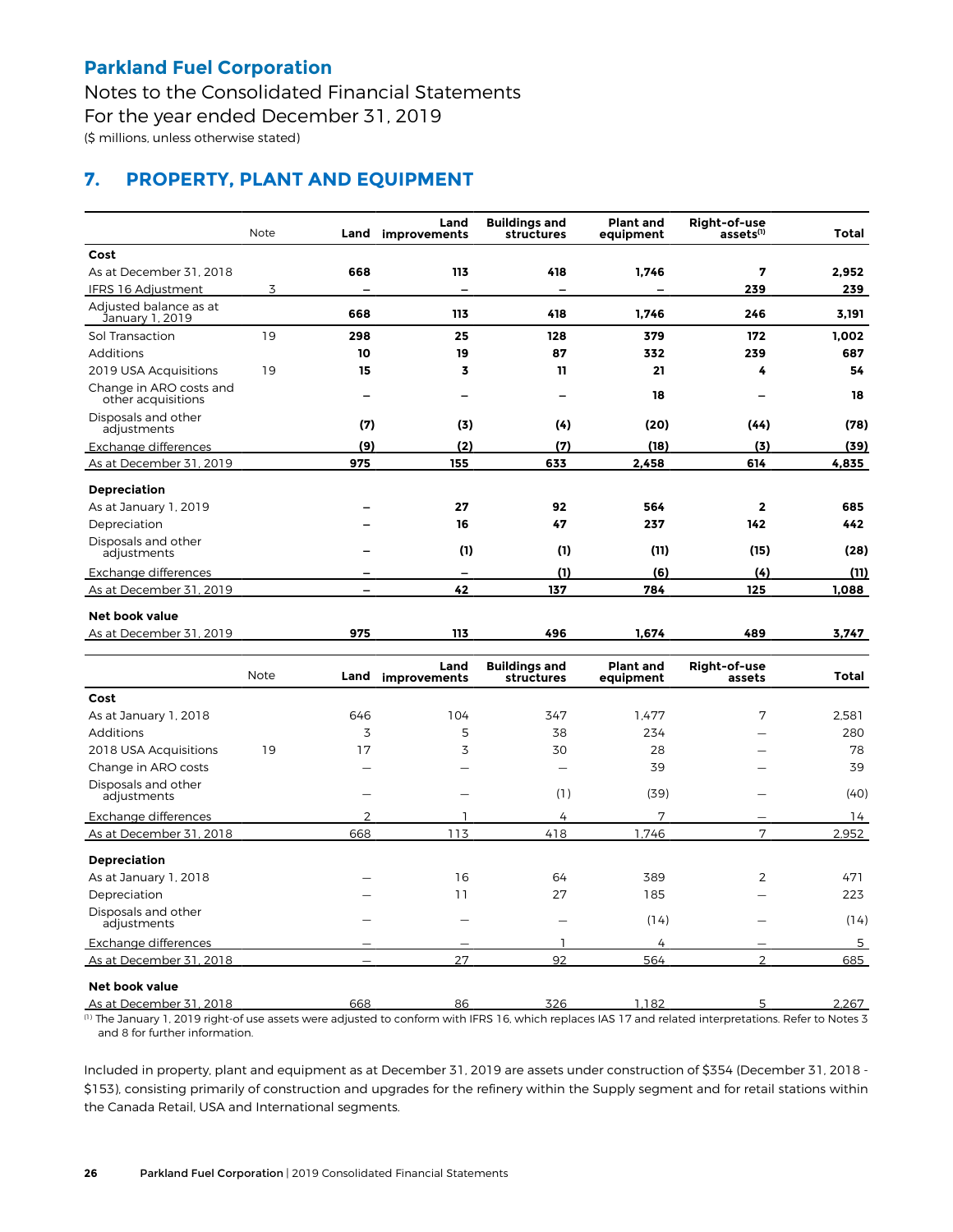### Notes to the Consolidated Financial Statements For the year ended December 31, 2019

(\$ millions, unless otherwise stated)

### **8. LEASES**

#### **(a) Parkland as a lessee**

See Note 3 for further discussion on the adoption of IFRS 16. The right-of-use assets carried as property, plant and equipment resulting from leases are presented below:

| Right-of-use assets                | Note | Land,<br>buildings and<br>structures | <b>Shipping</b><br>vessels | <b>Railcars</b> | Equipment    | Other        | Total          |
|------------------------------------|------|--------------------------------------|----------------------------|-----------------|--------------|--------------|----------------|
| Cost                               |      |                                      |                            |                 |              |              |                |
| As at January 1, 2019              |      | 187                                  |                            | 37              | 4            | 18           | 246            |
| Sol Transaction                    | 19   | 59                                   | 83                         |                 |              | 30           | 172            |
| Additions                          |      | 86                                   | 58                         | 55              | 4            | 36           | 239            |
| 2019 USA Acquisitions              |      |                                      |                            |                 |              | 4            | 4              |
| Disposals and other<br>adjustments |      | (28)                                 | (15)                       |                 |              | (1)          | (44)           |
| Exchange differences               |      | $\mathbf{2}$                         | (2)                        | (2)             |              | (1)          | (3)            |
| As at December 31, 2019            |      | 306                                  | 124                        | 90              | 8            | 86           | 614            |
| Depreciation                       |      |                                      |                            |                 |              |              |                |
| As at January 1, 2019              |      |                                      |                            |                 |              | $\mathbf{2}$ | $\overline{2}$ |
| Depreciation                       |      | 40                                   | 58                         | 25              | $\mathbf{2}$ | 17           | 142            |
| Disposals and other<br>adjustments |      | (1)                                  | (14)                       |                 |              |              | (15)           |
| Exchange differences               |      |                                      | (3)                        | (1)             |              |              | (4)            |
| As at December 31, 2019            |      | 39                                   | 41                         | 24              | $\mathbf{2}$ | 19           | 125            |
| <b>Net book value</b>              |      |                                      |                            |                 |              |              |                |
| As at December 31, 2019            |      | 267                                  | 83                         | 66              | 6            | 67           | 489            |

#### **(b) Amounts recognized in the consolidated statements of income**

The consolidated statements of income include the following amounts relating to leases:

|                                                      | December 31, 2019 | December 31, 2018 |
|------------------------------------------------------|-------------------|-------------------|
| Depreciation charge on right-of-use assets           | 142               |                   |
| Interest expense on lease liabilities <sup>(1)</sup> | 29                |                   |
| Other lease expenses <sup>(2)</sup>                  | 90                | I 04              |
|                                                      | 261               | 105               |

 $(1)$  See Note 22.

(2) Other lease expenses include payments for short-term, low-value and/or variable lease payments not included in lease liabilities, but included within operating costs and marketing, general and administrative expenses on the consolidated statements of income.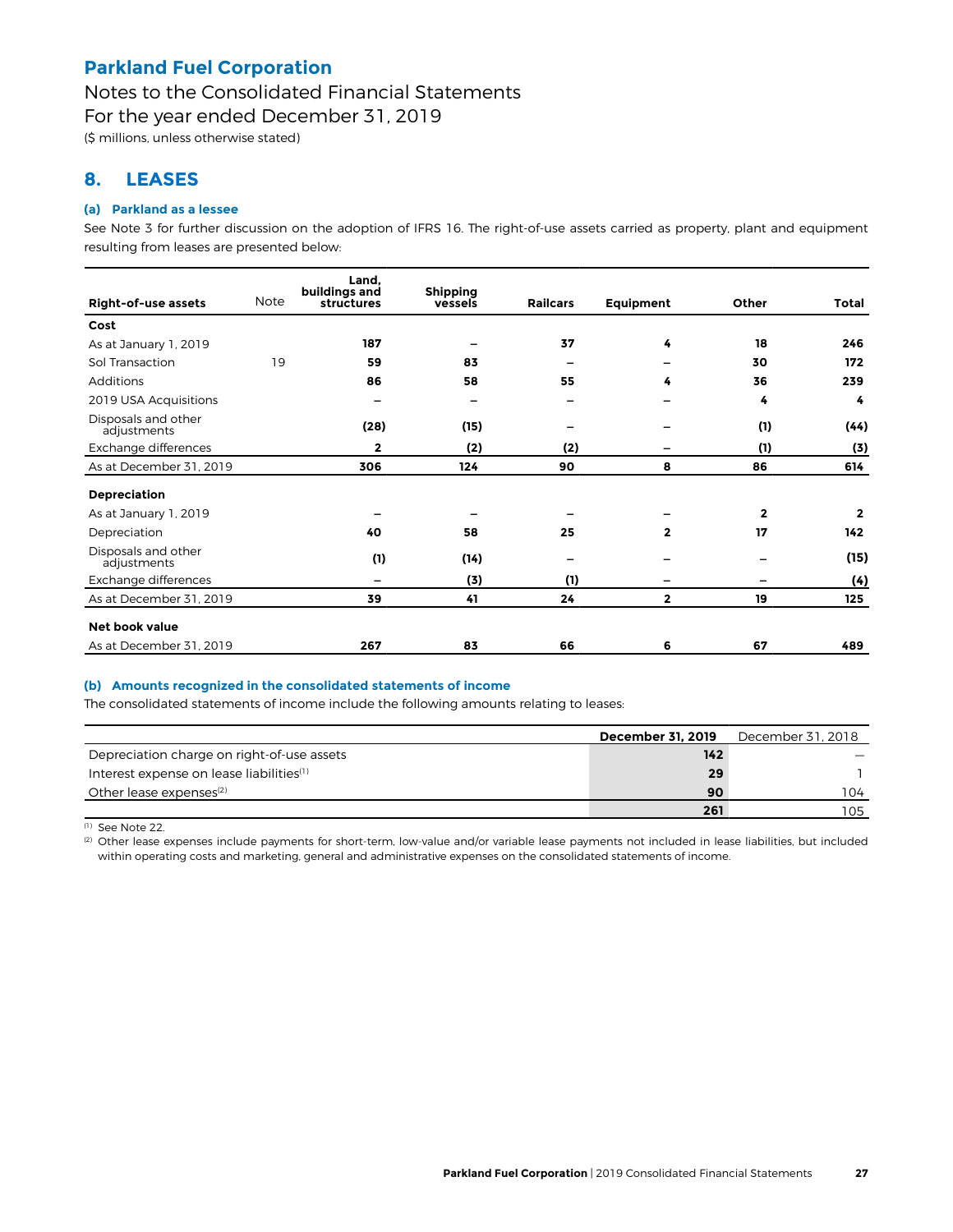Notes to the Consolidated Financial Statements For the year ended December 31, 2019 (\$ millions, unless otherwise stated)

# **9. INTANGIBLE ASSETS**

|                                           | Note | <b>Customer</b><br>relationships | <b>Trade</b><br>names    | Other<br>agreements      | Software<br>systems      | Total          |
|-------------------------------------------|------|----------------------------------|--------------------------|--------------------------|--------------------------|----------------|
| Cost                                      |      |                                  |                          |                          |                          |                |
| As at December 31, 2018                   |      | 654                              | 250                      | 61                       | 67                       | 1,032          |
| IFRS 16 Adjustment                        |      | $\overline{\phantom{0}}$         |                          | (3)                      | $\overline{\phantom{0}}$ | (3)            |
| Adjusted balance as at January 1, 2019    |      | 654                              | 250                      | 58                       | 67                       | 1,029          |
| Sol Transaction                           | 19   | 256                              | 59                       | 29                       | $\overline{\phantom{0}}$ | 344            |
| <b>Additions</b>                          |      | ı                                |                          |                          | 28                       | 29             |
| 2019 USA Acquisitions                     | 19   | 9                                | 5                        | 6                        | -                        | 20             |
| <b>Other Acquisitions</b>                 |      | $\overline{\phantom{0}}$         | $\overline{\phantom{0}}$ | 10                       |                          | 10             |
| Exchange differences                      |      | (11)                             | (3)                      | (1)                      | $\overline{\phantom{0}}$ | (15)           |
| As at December 31, 2019                   |      | 909                              | 311                      | 102                      | 95                       | 1,417          |
| Amortization                              |      |                                  |                          |                          |                          |                |
| As at January 1, 2019                     |      | 239                              | 36                       | 19                       | 24                       | 318            |
| Amortization                              |      | 80                               | 18                       | 19                       | 16                       | 133            |
| Exchange differences                      |      | ı                                | $\overline{\phantom{0}}$ | $\overline{\phantom{0}}$ | $\overline{\phantom{0}}$ | п.             |
| As at December 31, 2019                   |      | 320                              | 54                       | 38                       | 40                       | 452            |
| Net book value<br>As at December 31, 2019 |      | 589                              | 257                      | 64                       | 55                       | 965            |
|                                           | Note | <b>Customer</b><br>relationships | <b>Trade</b><br>names    | Other<br>agreements      | Software<br>systems      | Total          |
| Cost                                      |      |                                  |                          |                          |                          |                |
| As at January 1, 2018                     |      | 608                              | 240                      | 57                       | 51                       | 956            |
| Additions                                 |      | $\overline{\phantom{0}}$         | -                        |                          | 16                       | 16             |
| 2018 USA Acquisitions                     | 19   | 40                               | 9                        | 4                        | $\overline{\phantom{0}}$ | 53             |
| Exchange differences                      |      | 6                                | ı                        | $\overline{\phantom{0}}$ | $\overline{\phantom{0}}$ | 7              |
| As at December 31, 2018                   |      | 654                              | 250                      | 61                       | 67                       | 1,032          |
| Amortization                              |      |                                  |                          |                          |                          |                |
| As at January 1, 2018                     |      | 185                              | 21                       | 13                       | 18                       | 237            |
| Amortization                              |      | 52                               | 15                       | 6                        | 6                        | 79             |
| Exchange differences                      |      | $\overline{2}$                   | $\overline{\phantom{0}}$ | $\overline{\phantom{0}}$ | $\overline{\phantom{0}}$ | $\overline{2}$ |
| As at December 31, 2018                   |      | 239                              | 36                       | 19                       | 24                       | 318            |
| <b>Net book value</b>                     |      |                                  |                          |                          |                          |                |
| As at December 31, 2018                   |      | 415                              | 214                      | 42                       | 43                       | 714            |
|                                           |      |                                  |                          |                          |                          |                |

## **10. GOODWILL**

|                              | <b>Note</b> | 2019         | 2018  |
|------------------------------|-------------|--------------|-------|
| Goodwill, as at January 1    |             | 1,305        | 1,221 |
| Sol Transaction              | 19          | 505          |       |
| <b>Rhinehart Acquisition</b> | 19          |              | 68    |
| USA acquisitions             | 19          | 21           | 7     |
| <b>Other Acquisitions</b>    |             | $\mathbf{2}$ |       |
| Exchange differences         |             | (22)         | Q     |
| Goodwill, as at December 31  |             | 1,811        | 1.305 |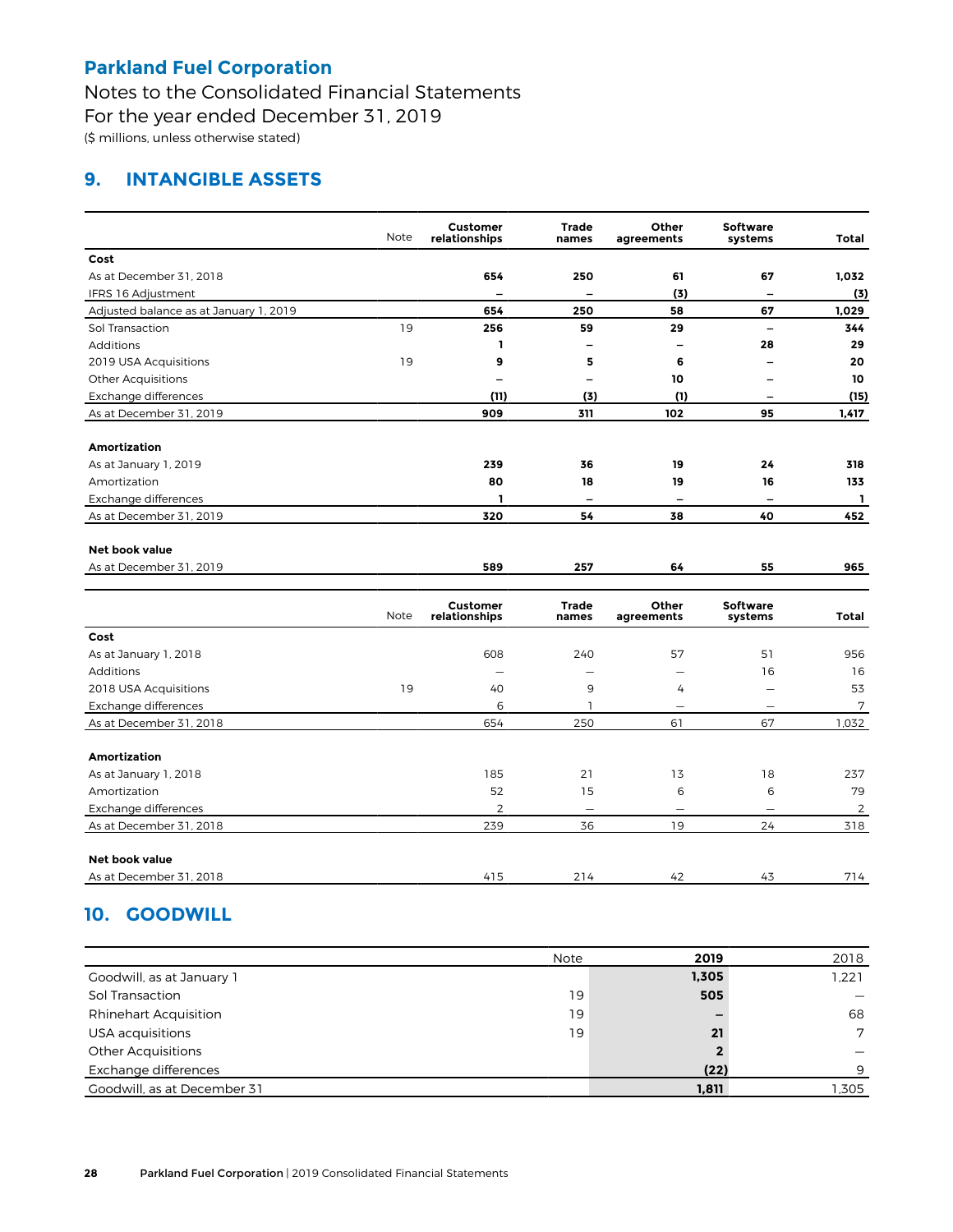# Notes to the Consolidated Financial Statements

For the year ended December 31, 2019

(\$ millions, unless otherwise stated)

Parkland performed its annual impairment test for goodwill and no impairment was identified. The recoverable amount for each CGU group was determined on a fair value less costs of disposal ("FVLCOD") approach (2018 - value in use ("VIU") approach).

Goodwill was allocated to CGU groups as follows:

|                   | December 31, 2019 | December 31, 2018 |
|-------------------|-------------------|-------------------|
| Supply            | 141               | 141               |
| Canada Retail     | 883               | 883               |
| International     | 495               |                   |
| Canada Commercial | 141               | 141               |
| <b>USA</b>        | 151               | 140               |
|                   | 1,811             | .305              |

During the year ended December 31, 2019, Parkland calculated recoverable amounts for its CGU groups for the purpose of the annual impairment test of goodwill using the FVLCOD approach as compared to the VIU approach used for the year ended December 31, 2018.

FVLCOD is calculated for each CGU group using Parkland's adjusted EBITDA forecast, implied earnings multiples and estimated costs of disposal. The adjusted EBITDA forecast at the time of the annual impairment test was determined with reference to current year results and Board-approved budget. The implied earnings multiples are determined with reference to average multiples of comparable public companies for the respective CGU group and consideration of recently completed transactions.

Parkland used average earnings multiples ranging from 7.0 to 12.5 for its CGU groups. The estimated costs of disposal were estimated as 1.5% of the transaction price and are established with reference to recently completed market transactions. The fair value calculations are categorized as Level 3 fair value based on the unobservable inputs.

The most sensitive key assumptions to the impairment model are the adjusted EBITDA forecast and implied earnings multiples. A decrease of 10% in the adjusted EBITDA forecast or the implied earnings multiples, with all other assumptions held constant, would not cause the recoverable amount of any CGU group to fall below its carrying amount.

For the year ended December 31, 2018, value in use was calculated using a five-year pre-tax cash flow projection based on Parkland's Board-approved budget for the first year and forecast for the next four years with an average growth rate of 2%. Cash flow forecasts were developed based on macroeconomic factors such as industry supply-demand fundamentals and inflation rates, as well as past experience, historical trends, weather, business, market and regional economic growth factors. Cash flows beyond the fiveyear period were extrapolated using a 2% perpetuity growth rate, which aligns with the Bank of Canada's inflation control target of 1% to 3%.

The pre-tax discount rate of 10.3% to 14.1% was based on the specific circumstances of Parkland and derived from its weighted average cost of capital ("WACC"). WACC is based on internal estimates that reflect past experience and management's expectation regarding activity and operating results, taking into consideration business strategy and economic trends in the market.

## **11. OTHER LONG-TERM ASSETS**

|                                                       | Note | December 31, 2019 | December 31, 2018 |
|-------------------------------------------------------|------|-------------------|-------------------|
| Investment in associate (a)                           |      | 152               |                   |
| Redemption Options                                    |      | 109               |                   |
| Long-term prepaid expenses, deposits and other assets |      | 40                |                   |
|                                                       |      | 301               | 39                |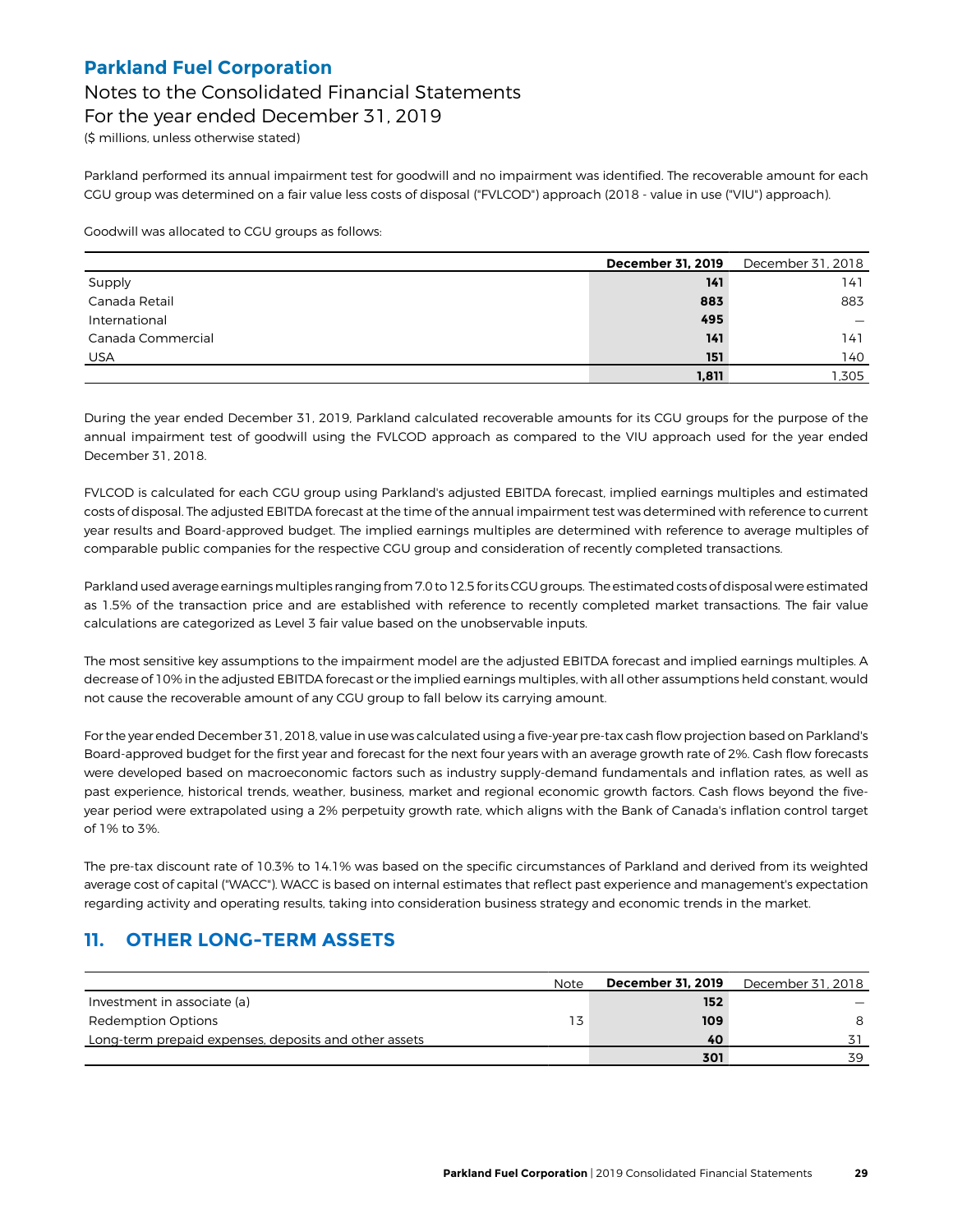### Notes to the Consolidated Financial Statements

For the year ended December 31, 2019

(\$ millions, unless otherwise stated)

### **(a) Investment in associate**

#### **Société Anonyme de la Raffinerie des Antilles ("SARA Refinery")**

A subsidiary of Sol Investments SEZC ("SIL", previously named as Sol Investments Limited, and with its subsidiaries, "Sol"), a nonwholly owned subsidiary of Parkland, holds a 29% interest in the SARA Refinery, which is based in Martinique with operations to sell refined crude oil in Guadeloupe, French Guiana and Martinique. The SARA Refinery is an unlisted entity and has a December 31 year end. This entity is treated as an investment in associate and accounted for using the equity method.

Summarized below is the financial information for the SARA Refinery:

| For the year ended                             | December 31, 2019 |
|------------------------------------------------|-------------------|
| Sales and operating revenue                    | 1,355             |
| Cost of purchases                              | 1,066             |
| Gross profit                                   | 289               |
|                                                |                   |
| Net earnings                                   | 34                |
| Share of equity investment (%)                 | 29%               |
| Proportionate share of net earnings            | 10                |
| Amortization of fair value adjustments         | (2)               |
| Share in earnings from investment in associate |                   |

|                            | <b>December 31, 2019</b> |
|----------------------------|--------------------------|
| Current assets             | 417                      |
| Non-current assets         | 234                      |
| <b>Current liabilities</b> | (163)                    |
| Non-current liabilities    | (140)                    |
| Net assets                 | 348                      |

The table below presents the reconciliation of proportionate share of net assets of the SARA Refinery to the carrying amounts recorded in the consolidated balance sheets as at December 31, 2019.

|                                              | <b>December 31, 2019</b> |
|----------------------------------------------|--------------------------|
| Proportionate share of equity investment (%) | 29%                      |
| Proportionate share of net assets            | 101                      |
| Fair value adjustments                       | 51                       |
| Carrying amount                              | 152                      |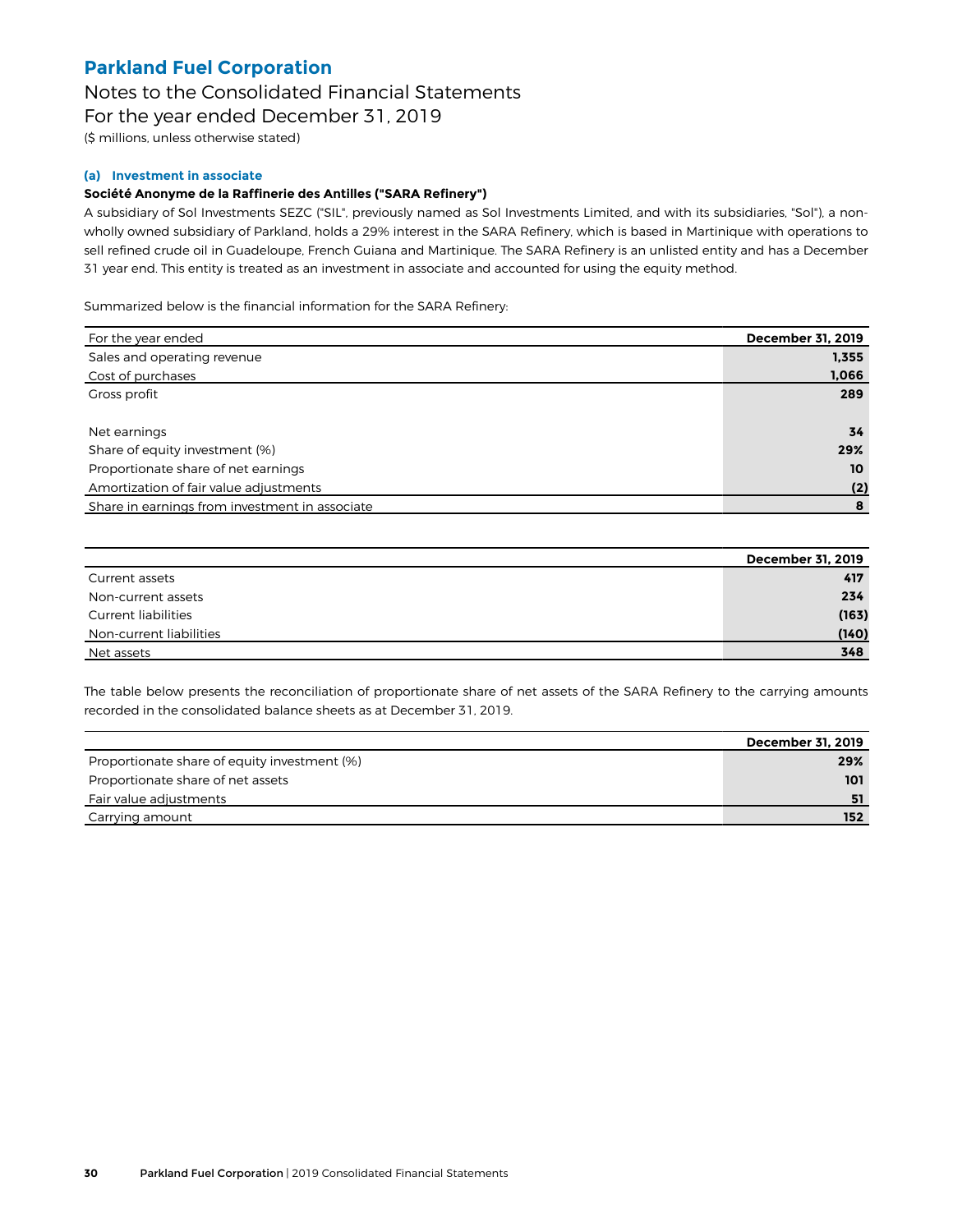Notes to the Consolidated Financial Statements For the year ended December 31, 2019 (\$ millions, unless otherwise stated)

### **12. LONG-TERM DEBT**

|                                                                        | December 31, 2019 | December 31, 2018 |
|------------------------------------------------------------------------|-------------------|-------------------|
| Credit Facility (a)                                                    | 610               | 82                |
| Unamortized discount: deferred financing costs                         |                   | (6)               |
|                                                                        | 610               | 76                |
| Senior Notes (b)                                                       |                   |                   |
| 5.50% Senior Notes, due 2021                                           | 200               | 200               |
| 6.00% Senior Notes, due 2022                                           | 200               | 200               |
| 5.75% Senior Notes, due 2024                                           | 300               | 300               |
| 5.625% Senior Notes, due 2025                                          | 500               | 500               |
| 6.00% US\$500 Senior Notes, due 2026                                   | 648               | 682               |
| 6.50% Senior Notes, due 2027                                           | 300               | 300               |
| 5.875% US\$500 Senior Notes, due 2027                                  | 648               |                   |
| Unamortized premium: Redemption Options                                | 27                | 19                |
| Unamortized discount: deferred financing costs                         | (35)              | (31)              |
|                                                                        | 2,788             | 2,170             |
| Other notes                                                            | 14                | 11                |
| Credit Facility, Senior Notes, and Other notes                         | 3,412             | 2,257             |
|                                                                        |                   |                   |
| Lease obligations <sup>(1)</sup>                                       | 526               | 6                 |
| Total long-term debt                                                   | 3,938             | 2,263             |
| Less: current portion of Credit Facility, Senior Notes and Other notes | (3)               | (2)               |
| Less: current portion of Lease obligations                             | (112)             | (2)               |
| Long-term debt                                                         | 3,823             | 2,259             |

 $\overline{10}$  Parkland has included extension options in the calculation of the lease liabilities in limited circumstances where it has the right to extend a lease term at its discretion and is reasonably certain to exercise the extension option.

Estimated principal repayments of the Credit Facility, Senior Notes, and other notes are as follows:

|                                    |                          |      |      |              |     |                 | <b>Interest</b><br>included in<br>minimum<br>lease |       |
|------------------------------------|--------------------------|------|------|--------------|-----|-----------------|----------------------------------------------------|-------|
|                                    | 2020                     | 2021 | 2022 | 2023         |     | 2024 Thereafter | payments                                           | Total |
| Credit Facility (a)                |                          |      |      | 610          |     |                 |                                                    | 610   |
| Senior Notes (b)                   |                          |      |      |              |     |                 |                                                    |       |
| 5.50% Senior Notes, due 2021       | -                        | 200  |      |              |     |                 |                                                    | 200   |
| 6.00% Senior Notes, due 2022       |                          | -    | 200  |              |     |                 |                                                    | 200   |
| 5.75% Senior Notes, due 2024       |                          |      |      |              | 300 |                 | -                                                  | 300   |
| 5.625% Senior Notes, due 2025      |                          |      |      |              |     | 500             |                                                    | 500   |
| 6.00% US Senior Notes, due 2026    |                          |      |      |              |     | 648             |                                                    | 648   |
| 6.50% Senior Notes, due 2027       |                          |      |      |              |     | 300             | -                                                  | 300   |
| 5.875% US Senior Notes, due 2027   | $\overline{\phantom{0}}$ |      |      |              |     | 648             |                                                    | 648   |
| Other notes                        | 5                        | 6    |      | $\mathbf{2}$ |     |                 |                                                    | 14    |
| Undiscounted Future Lease Payments | 150                      | 113  | 88   | 73           | 51  | 218             | (167)                                              | 526   |
|                                    | 155                      | 319  | 289  | 685          | 351 | 2,314           | (167)                                              | 3,946 |

### **(a) Credit Facility**

On January 8, 2019, in connection with the Sol Transaction, the existing Credit Facility was amended and restated to expand the available facility and extend the maturity date (the "Credit Facility"). The Credit Facility includes a combined revolving facility amount of US\$780 and \$400 with a maturity date of January 8, 2023. The revolving facilities are extendible each year for a rolling four-year period at Parkland's option, subject to approval by the lenders.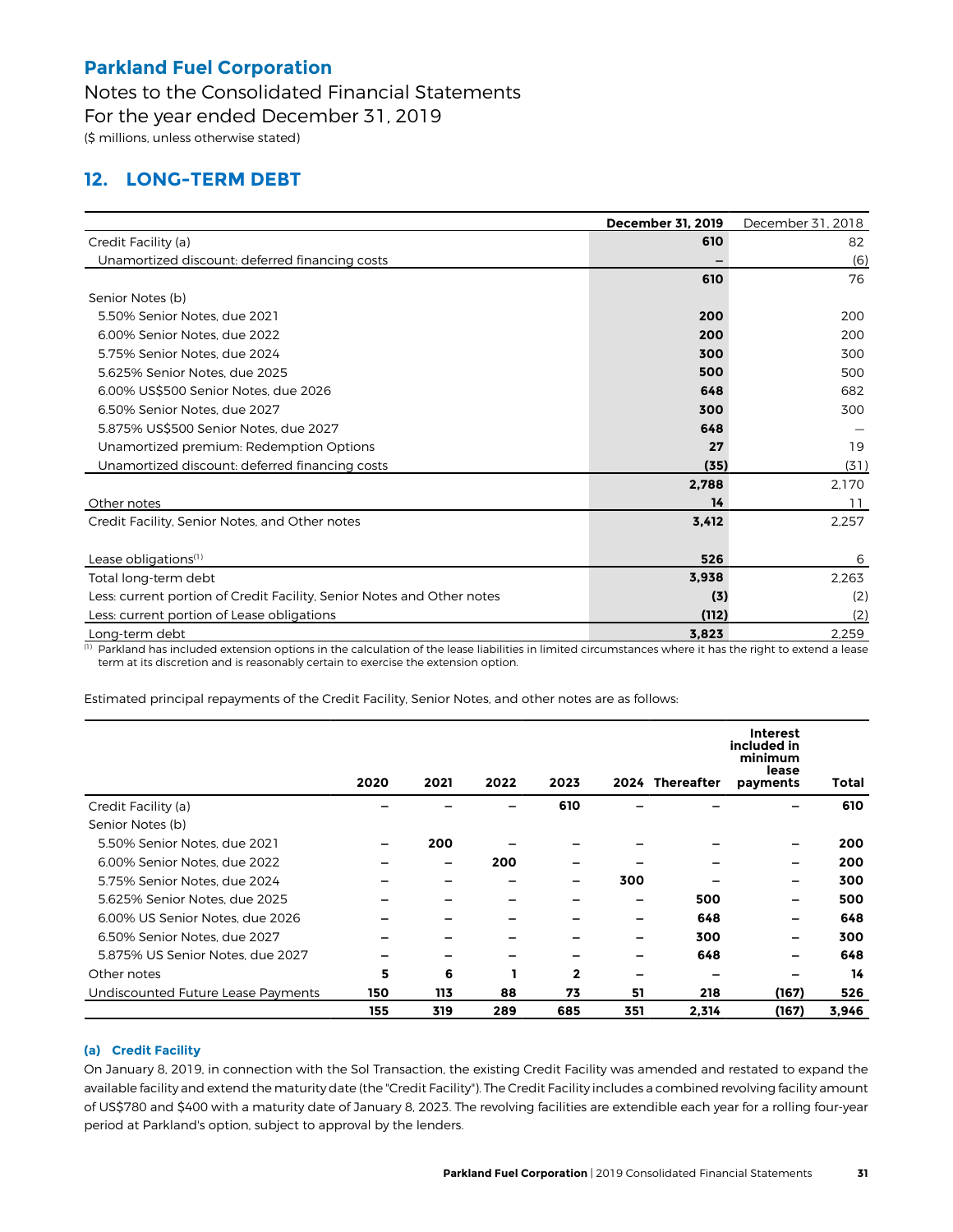### Notes to the Consolidated Financial Statements For the year ended December 31, 2019

(\$ millions, unless otherwise stated)

Details on the Credit Facility as at December 31, 2019 are as follows:

|                                                  | Rate          | <b>Maturity date</b> | <b>Effective rate</b> | <b>Balance</b> |
|--------------------------------------------------|---------------|----------------------|-----------------------|----------------|
| \$400 Canadian Syndicated<br>Facility            |               |                      |                       |                |
| Canadian Prime Rate Loan                         | Prime + 0.70% | January 8, 2023      | 4.65%                 | 90             |
| LIBOR Loan                                       | LIBOR + 1.70% | January 8, 2023      | 3.40% to 3.49%        | 95             |
| US\$780 US Syndicated<br>Facility                |               |                      |                       |                |
| US Prime Rate Loan                               | Prime + 0.70% | January 8, 2023      | 5.45%                 | 60             |
| US LIBOR Loan                                    | LIBOR + 1.70% | January 8, 2023      | 3.20% to 3.55%        | 365            |
| Outstanding borrowings under the Credit Facility |               |                      |                       | 610            |

Security on the Credit Facility consists of the assignment of insurance and a floating charge demand debenture, creating a first floating charge over all of Parkland's property and assets, except for those secured under the Intermediation Facility (see Note 13). Additionally, certain subsidiaries have provided security in connection with the Credit Facility.

Parkland provides guarantees on behalf of its subsidiaries in the form of letters of credit and surety bonds in the ordinary course of business. As at December 31, 2019, these guarantees amounted to \$272 (December 31, 2018 - \$233) and are not recognized in the consolidated financial statements. Maturity dates for these guarantees vary and are up to and including June 29, 2021.

As at December 31, 2019, Parkland provided \$2,314 (December 31, 2018 - \$866) of unsecured guarantees to counterparties of commodities swaps and purchases and supply agreements of crude oil, fuel and other petroleum products.

#### **(b) Senior Notes**

The Senior Notes are unsecured obligations guaranteed by Parkland's subsidiaries, summarized as follows:

|                        | <b>Private placement date</b> | <b>Maturity date</b> | <b>Principal amount</b> |
|------------------------|-------------------------------|----------------------|-------------------------|
| 5.50% Senior Notes     | May 29, 2014                  | May 28, 2021         | 200                     |
| 6.00% Senior Notes     | November 21, 2014             | November 21, 2022    | 200                     |
| 5.75% Senior Notes     | September 16, 2016            | September 16, 2024   | 300                     |
| 5.625% Senior Notes    | May 9, 2017                   | May 9, 2025          | 500                     |
| 6.00% US Senior Notes  | March 23, 2018                | April 1, 2026        | 648                     |
| 6.50% Senior Notes     | November 21, 2018             | January 21, 2027     | 300                     |
| 5.875% US Senior Notes | July 10, 2019                 | July 15, 2027        | 648                     |
|                        |                               |                      | 2.796                   |

The Senior Notes contain covenants that limit Parkland's ability to incur additional debt, make certain restricted payments and investments, create liens, enter into transactions with affiliates, and consolidate, merge, transfer or sell all or substantially all of its property and assets. Interest on the Senior Notes is paid semi-annually and is recorded in finance costs. See Note 22.

### **5.875% US Senior Notes**

On July 10, 2019, Parkland completed the private offering of US\$500 aggregate principal amount of senior unsecured notes due July 15, 2027. The 5.875% US Senior Notes were priced at par and bear interest at a rate of 5.875% per annum, payable semi-annually in arrears beginning January 15, 2020. Parkland used the net proceeds from the offering to: (i) repay in full its US\$250 Term Loan Facility due 2021; and (ii) repay certain outstanding amounts borrowed under its existing revolving credit facilities.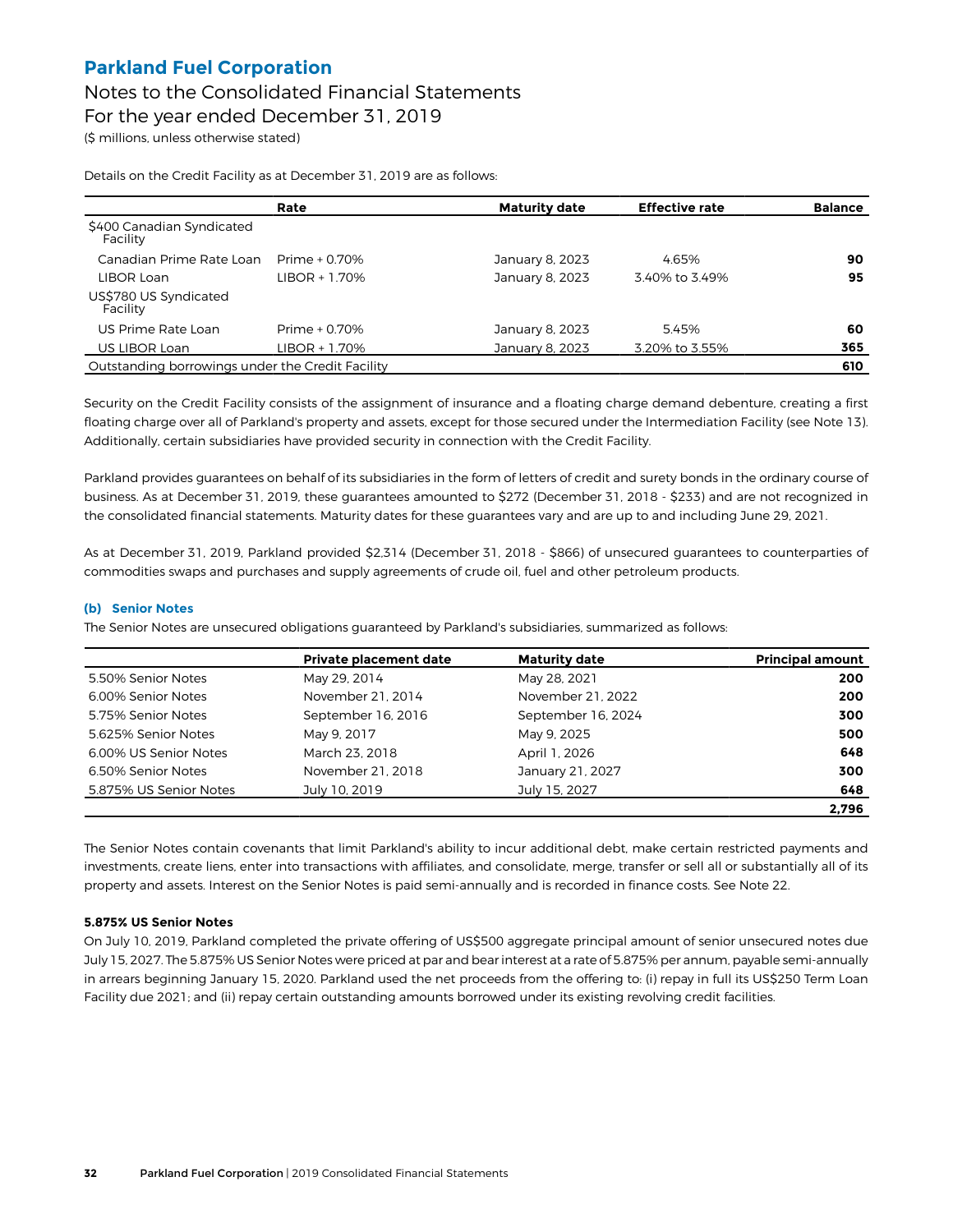### Notes to the Consolidated Financial Statements

For the year ended December 31, 2019

(\$ millions, unless otherwise stated)

### **6.00% US Senior Notes**

On March 23, 2018, Parkland completed a private placement of Senior Notes with an aggregate principal amount of US\$500 due April 1, 2026, bearing an interest rate of 6.00% per annum, payable semi-annually in arrears on April 1 and October 1 each year until maturity. The net proceeds from the 6.00% US Senior Notes were used to repay amounts owed under the revolving extendible credit facility as well as for general business use. In addition to the private placement of the 6.00% US Senior Notes, Parkland entered into a cross-currency swap to mitigate foreign currency risk related to the 6.00% US Senior Notes during the first quarter of 2018 (see Note 13). On November 29, 2018, the cross-currency swap was extinguished and the unamortized deferral of the day-one fair value was amortized in full.

### **6.50% Senior Notes**

On November 21, 2018, Parkland completed a private placement of Senior Notes with an aggregate principal amount of \$300 due January 21, 2027, bearing an interest rate of 6.50% per annum, payable semi-annually in arrears on January 21 and June 21 each year until maturity. The net proceeds from the 6.50% Senior Notes were used to repay amounts owing under the revolving extendible credit facility in anticipation of the Sol Transaction (see Note 19).

### **(c) Net Investment Hedge**

During the year ended December 31, 2019, Parkland designated certain USD-denominated debt and payable balances as a net investment hedge to mitigate foreign exchange risk related to foreign operations ("Net Investment Hedge") for which the US dollar is the functional currency. During the year ended December 31, 2019, Parkland recognized a foreign exchange gain of \$10 (net of tax) on these balances, representing the effective portion of the hedge in other comprehensive income (loss), offsetting exchange differences on translation of foreign operations.

### **13. FINANCIAL INSTRUMENTS AND RISK MANAGEMENT ACTIVITIES**

Parkland's financial instruments consist of cash and cash equivalents, accounts receivable, long-term receivables, risk management and other derivative assets, substantially all accounts payable and accrued liabilities, dividends declared and payable, long-term debt, risk management and other derivative liabilities, and certain portions of other long-term assets and other liabilities.

### **(a) Fair value measurement hierarchy**

Parkland's financial assets and liabilities that are measured at fair value are categorized by level according to the significance of the inputs used in making the measurements in a three-level hierarchy. Refer to Note 2 for the measurement hierarchy and techniques used by Parkland to value financial instruments.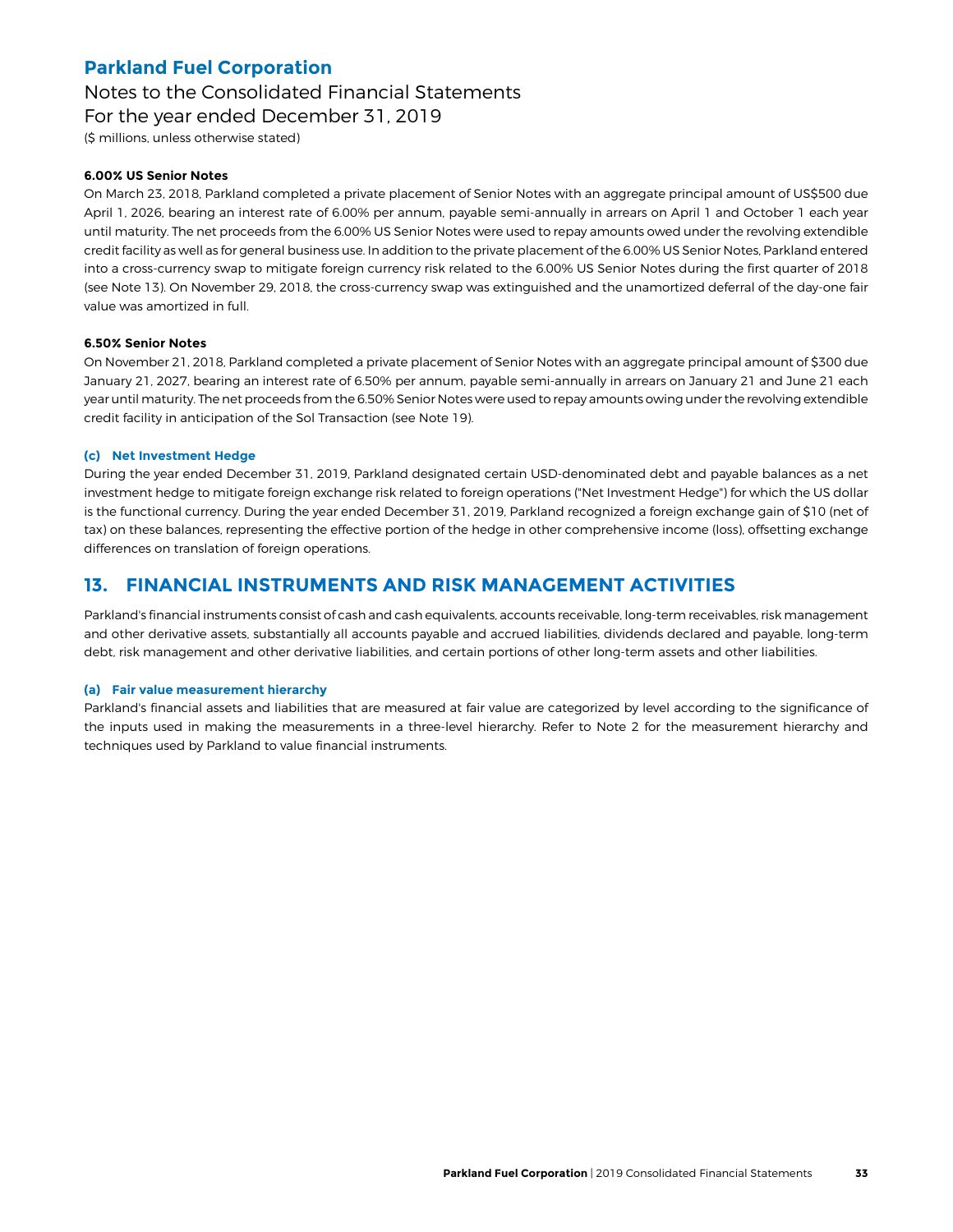# Notes to the Consolidated Financial Statements

For the year ended December 31, 2019

(\$ millions, unless otherwise stated)

The fair value hierarchy table for Parkland's financial assets and liabilities is as follows:

|                                                          | Fair value as at December 31, 2019 |                                                          |                                                         |                                                           |       |
|----------------------------------------------------------|------------------------------------|----------------------------------------------------------|---------------------------------------------------------|-----------------------------------------------------------|-------|
|                                                          | <b>Note</b>                        | <b>Ouoted</b><br>prices in<br>active market<br>(Level 1) | <b>Significant</b><br>observable<br>inputs<br>(Level 2) | <b>Significant</b><br>unobservable<br>inputs<br>(Level 3) | Total |
|                                                          |                                    |                                                          |                                                         |                                                           |       |
| Risk management derivatives                              |                                    |                                                          |                                                         |                                                           |       |
| Commodities swaps, forwards and futures contracts (b)    |                                    |                                                          |                                                         |                                                           |       |
| Other derivatives                                        |                                    |                                                          |                                                         |                                                           |       |
| Emission credits and allowances                          |                                    |                                                          | 24                                                      |                                                           | 24    |
| Risk management and other derivatives - assets           |                                    |                                                          | 25                                                      |                                                           | 25    |
| Risk management derivatives                              |                                    |                                                          |                                                         |                                                           |       |
| Commodities swaps, forwards and futures contracts (b)    |                                    |                                                          | (8)                                                     |                                                           | (8)   |
| Other derivatives                                        |                                    |                                                          |                                                         |                                                           |       |
| Emission credits and allowances                          |                                    |                                                          | (3)                                                     |                                                           | (3)   |
| Risk management and other derivatives - liabilities      |                                    |                                                          | (11)                                                    |                                                           | (11)  |
| Other items included in other long-term assets           |                                    |                                                          |                                                         |                                                           |       |
| Redemption Options (c)                                   | 11                                 |                                                          | 109                                                     |                                                           | 109   |
| Others                                                   | ו ו                                |                                                          |                                                         | 13                                                        | 13    |
| Other items included in other long-term assets           |                                    |                                                          | 109                                                     | 13                                                        | 122   |
| Other items included in provisions and other liabilities |                                    |                                                          |                                                         |                                                           |       |
| Intermediation Facility Derivatives                      | 16                                 |                                                          | (9)                                                     |                                                           | (9)   |
| Sol Put Option (d)                                       | 16                                 |                                                          |                                                         | (486)                                                     | (486) |

|                                                                                                 | Fair value as at December 31, 2018 |                                                   |                                                  |                                                    |       |
|-------------------------------------------------------------------------------------------------|------------------------------------|---------------------------------------------------|--------------------------------------------------|----------------------------------------------------|-------|
|                                                                                                 | <b>Note</b>                        | Quoted prices<br>in active<br>market<br>(Level 1) | Significant<br>observable<br>inputs<br>(Level 2) | Significant<br>unobservable<br>inputs<br>(Level 3) | Total |
| Risk management derivatives                                                                     |                                    |                                                   |                                                  |                                                    |       |
| Commodities swaps, forwards and futures contracts                                               |                                    |                                                   | 2                                                |                                                    | 2     |
| Sol Transaction Hedge                                                                           |                                    |                                                   | 26                                               |                                                    | 26    |
| Other derivatives                                                                               |                                    |                                                   |                                                  |                                                    |       |
| Emission credits and allowances                                                                 |                                    |                                                   | 12                                               |                                                    | 12    |
| Risk management and other derivatives - assets                                                  |                                    |                                                   | 40                                               |                                                    | 40    |
| Risk management derivatives                                                                     |                                    |                                                   |                                                  |                                                    |       |
| Commodities swaps, forwards and futures contracts                                               |                                    |                                                   | (2)                                              |                                                    | (2)   |
| US dollar forward exchange contract                                                             |                                    |                                                   | (2)                                              |                                                    | (2)   |
| Other derivatives                                                                               |                                    |                                                   |                                                  |                                                    |       |
| Emission credits and allowances                                                                 |                                    |                                                   | (3)                                              |                                                    | (3)   |
| Risk management and other derivatives - liabilities                                             |                                    |                                                   | (7)                                              |                                                    | (7)   |
| Other items included in other long-term assets                                                  |                                    |                                                   |                                                  |                                                    |       |
| Redemption Options                                                                              | 11                                 |                                                   | 8                                                |                                                    | 8     |
| Others                                                                                          | 11                                 |                                                   |                                                  | 7                                                  | 7     |
| Other items included in other long-term assets                                                  |                                    |                                                   | 8                                                | 7                                                  | 15    |
| Other derivatives included in prepaid expenses and other<br>Intermediation Facility Derivatives |                                    |                                                   |                                                  |                                                    | 7     |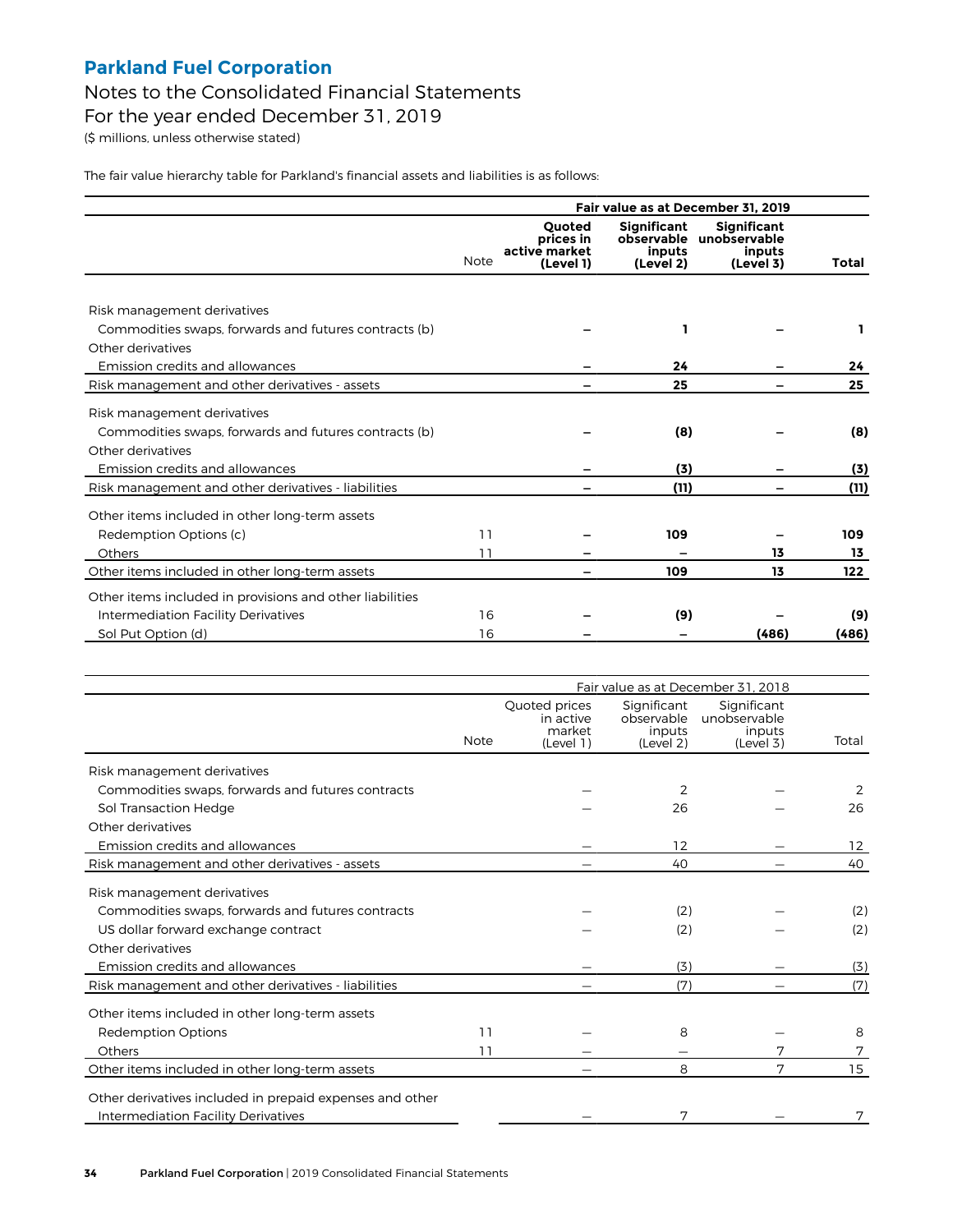### Notes to the Consolidated Financial Statements

For the year ended December 31, 2019

(\$ millions, unless otherwise stated)

There were no transfers between the fair value measurement hierarchy levels during the year ended December 31, 2019.

#### **(b) Risk management derivatives**

#### **Sol Transaction Hedge**

On January 8, 2019, Parkland exercised the US dollar open dated forward window contract to hedge the foreign currency risks related to the US dollar purchase price of the Sol Transaction (the "Sol Transaction Hedge"). The Sol Transaction Hedge contract was designated as a cash flow hedge with a notional amount of \$515, forward rate of 1.299, and settlement expiry date of January 31, 2019 and was effective in hedging against foreign exchange risks on the first US\$397 of the Sol Transaction purchase price. Upon exercise, the net gain of \$12 (including the unrealized gain of \$26 included in other comprehensive income (loss) as at December 31, 2018) with respect to this contract was recorded as a reduction to the purchase consideration for Sol Transaction (see Note 19).

#### **Commodities swaps, forwards and futures contracts and US dollar forward contracts**

Derivative financial instruments may be used to selectively reduce volatility associated with fluctuations in foreign currency exchange rates and commodity prices. As at December 31, 2019, Parkland's derivative financial instruments include US dollar forward contracts, commodities futures contracts on refined products, and commodities swaps on crude oil, heavy oil, liquid petroleum gas and refined products.

#### **(c) Other derivatives**

#### **Redemption Options**

The Senior Unsecured Notes contain optional redemption features that allow Parkland to redeem the notes prior to maturity at a premium (the "Redemption Options"). The Redemption Options are accounted for as embedded derivative financial instruments and carried at a fair value of \$109 as at December 31, 2019 (December 31, 2018 - \$8) within other long-term assets with the changes in fair value recorded within other (gains) and losses. The Redemption Options related to the 2019 Notes were ascribed a fair value of \$11 on initial recognition on July 10, 2019. The carrying value of the notes was accordingly increased by the same amount.

#### **USD Currency Swap**

During the first quarter of 2018, Parkland entered into a USD/CAD cross-currency swap maturing on April 1, 2026 to mitigate foreign currency risk related to the 6.00% US Senior Notes by converting the US\$500 Senior Notes at a fixed rate of 6.00% to C\$655 at a fixed rate of 5.7685% (the "USD Currency Swap"). Gains or losses were recorded within (gain) loss on risk management and other derivatives in the consolidated statements of income.

On November 29, 2018, the cross-currency swap was extinguished and the unamortized deferral of the day-one fair value was amortized in full.

#### **(d) Non-derivative financial instruments**

The Sol Put Option is classified as a non-derivative financial liability at FVTPL, with changes in redemption value recorded within other (gains) and losses on the consolidated statements of income. The proportionate redemption value of the Sol Put Option is calculated by discounting Sol's contractually defined trailing-twelve-month adjusted EBITDA, multiplied by 8.5, and including other adjustments as defined in the Sol Agreement. The Sol Put Option is carried at a redemption value of \$486 as at December 31, 2019. During the year ended December 31, 2019, a change in redemption value of \$6 was recorded within other (gains) and losses (2018 nil). See Note 16.

Significant unobservable inputs assumptions include (i) a contractually defined trailing-twelve-month adjusted EBITDA of Sol multiplied by 8.5, (ii) other adjustments as defined in the Sol Agreement, and (iii) a discount rate of 5.125%. An increase in adjusted EBITDA would result in an increase to the liability associated with the Sol Put Option. A 1% change in the discount rate would decrease or increase the liability associated with the Sol Put Option by \$7.

The carrying values of cash and cash equivalents, accounts receivable, accounts payable and accrued liabilities, and dividends declared and payable approximate their fair values as at December 31, 2019 due to the short-term nature of these instruments. The carrying value of long-term receivables approximates fair value as at December 31, 2019, as Parkland currently issues loans and advances to dealers and customers at similar terms. The Senior Notes had a carrying value of \$2,796 and an estimated fair value of \$2,939 as at December 31, 2019 (December 31, 2018 – \$2,182 and \$2,051 respectively), determined by discounting future cash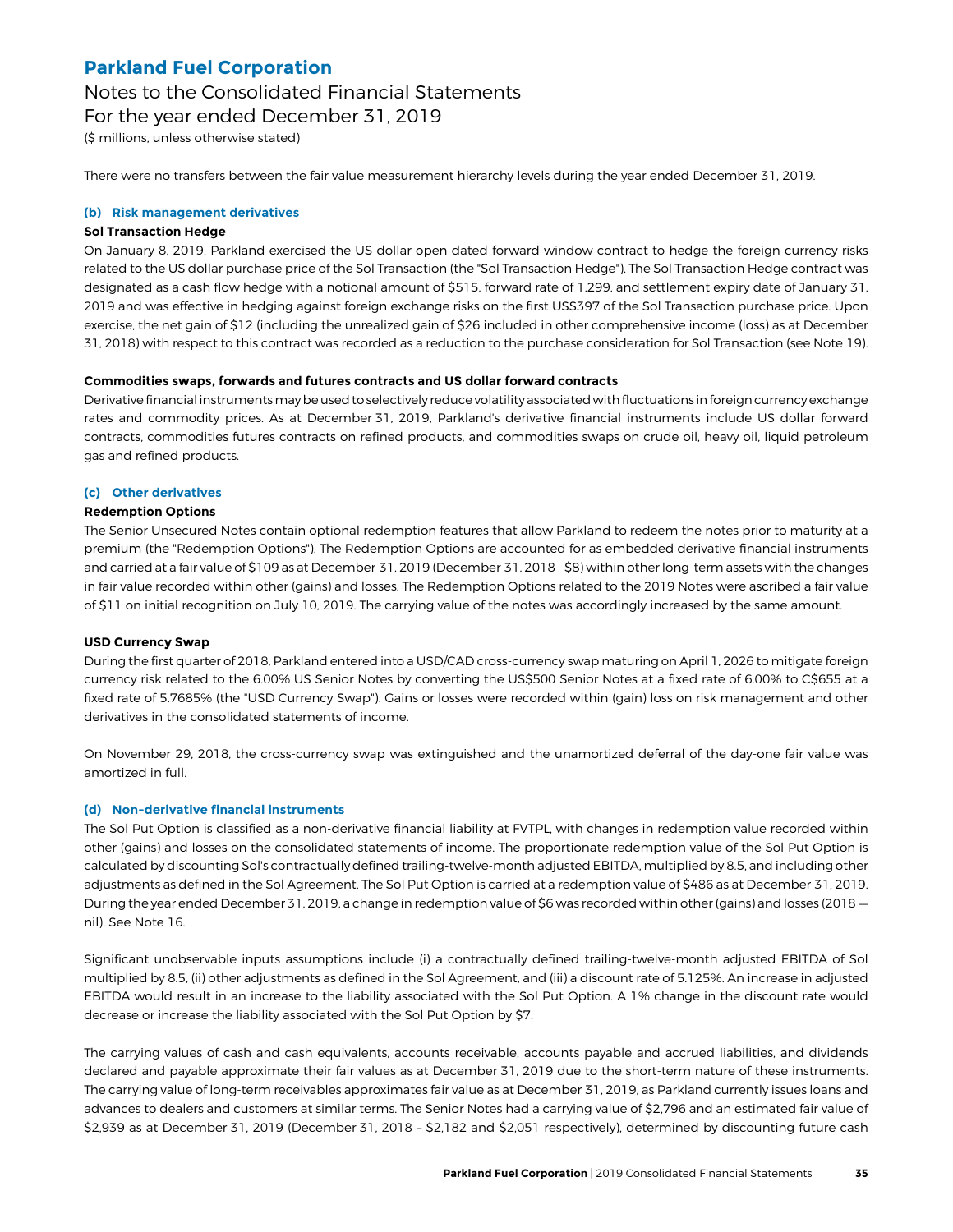### Notes to the Consolidated Financial Statements

For the year ended December 31, 2019

(\$ millions, unless otherwise stated)

flows using rates available to Parkland for loans with similar terms, conditions and maturity dates. The carrying value of other longterm debt approximates fair value as at December 31, 2019, as either the interest rate on the long-term debt is adjusted monthly or the debt was issued recently. The carrying value of other long-term liabilities approximates fair value as at December 31, 2019, given that they were recently incurred.

### **(e) Offsetting**

Parkland enters into enforceable netting arrangements that allow for the offsetting of financial assets and liabilities. The following financial assets and financial liabilities are subject to offsetting on the consolidated balance sheets:

|                                                     | December 31, 2019       |                          |     | December 31, 2018 |                   |            |
|-----------------------------------------------------|-------------------------|--------------------------|-----|-------------------|-------------------|------------|
|                                                     | <b>Gross</b><br>amounts | <b>Amounts</b><br>offset | Net | Gross<br>amounts  | Amounts<br>offset | <b>Net</b> |
| Risk management and other derivatives – assets      | 29                      | (4)                      | 25  | 28                | 14)               | 14         |
| Risk management and other derivatives – liabilities | (12)                    |                          | (8) | 21                | 14                |            |

### **(f) Market risk**

#### **US dollar currency risk**

Parkland is exposed to foreign currency risk relating to its operating and financing activities, such as purchasing and selling certain products and services in US dollars and the use of the Intermediation Facility, Credit Facility and Senior Notes. The following table demonstrates the sensitivity to a \$0.10 change in the US dollar to Canadian dollar exchange rate on financial instruments denominated in US dollars, with all other variables held constant. The impact on Parkland's net earnings is driven by changes in the fair value of monetary assets and liabilities and outstanding US dollar forward contracts.

| For the years ended                                 | December 31, 2019 | December 31, 2018 |
|-----------------------------------------------------|-------------------|-------------------|
| \$0.10 increase in USD/CAD exchange rate:           |                   |                   |
| - Increase (decrease) in net earnings               | (19)              | (51)              |
| - Increase (decrease) in other comprehensive income | (97)              | 40                |
|                                                     | (116)             |                   |

#### **Foreign exchange (gain) loss**

The following table details the foreign exchange (gain) loss as presented on the consolidated statements of income:

| For the years ended                          | December 31, 2019 | December 31, 2018 |
|----------------------------------------------|-------------------|-------------------|
| (Gain) loss on foreign exchange - unrealized | (47)              |                   |
| (Gain) loss on foreign exchange - realized   | 15                | (10               |
| Foreign exchange (gain) loss                 | (32)              | 43                |

### **(g) Commodity price risk**

Parkland enters into derivative instruments including the Intermediation Facility Derivatives as well as swaps, forwards and futures contracts ("risk management contracts") to mitigate commodity price risk volatility as part of its risk management strategy. These risk management contracts are used to lock in margins with customers on commodities to be delivered. Any unrealized gains or losses on risk management contracts recognized under IFRS are expected to partially offset any unrealized gains or losses on physical products to be delivered in the future. These financial instruments are subject to financial controls, risk management and monitoring procedures. Risk management derivatives and Intermediation Facility Derivatives are recorded at fair value and are sensitive to commodity price movements. As at December 31, 2019, a 5% change in commodity prices, including crude oil, heavy oil, LPGs and refined products, with all other variables held constant, would change net earnings by approximately \$5 (2018 - \$10) due to the change in the fair values of risk management derivatives and Intermediation Facility Derivatives.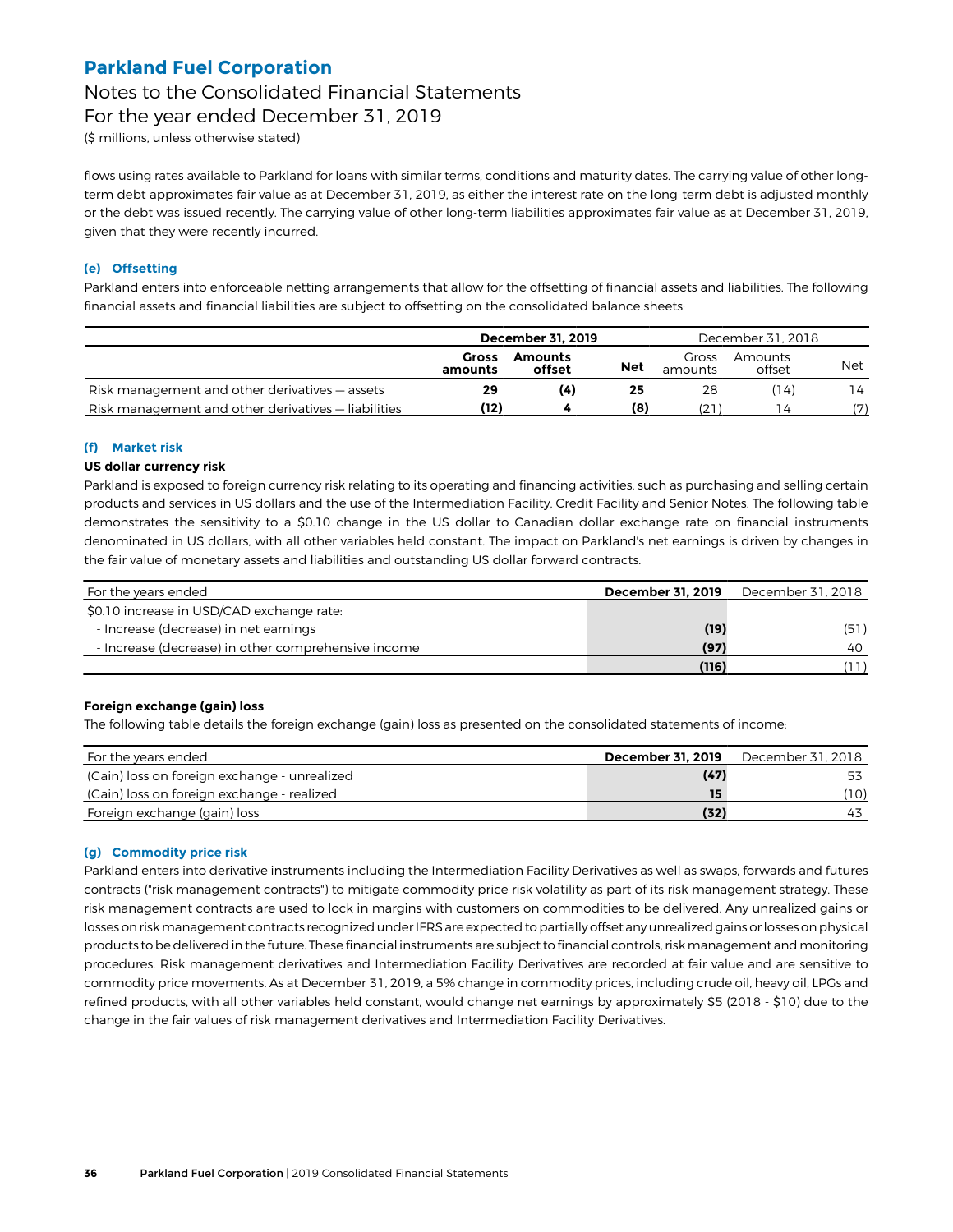### Notes to the Consolidated Financial Statements

For the year ended December 31, 2019

(\$ millions, unless otherwise stated)

### **(Gain) loss on risk management and other derivatives**

The following table details the (gain) loss on risk management and other derivatives as presented on the consolidated statements of income:

| For the years ended                                               | December 31, 2019 | December 31, 2018 |
|-------------------------------------------------------------------|-------------------|-------------------|
| (Gain) loss on risk management and other derivatives - unrealized |                   |                   |
| (Gain) loss on risk management and other derivatives - realized   |                   | 20                |
| (Gain) loss on risk management and other derivatives              |                   |                   |

#### **(h) Interest rate risk**

Parkland is normally exposed to market risk from changes in the Canadian and US prime interest rates, bankers' acceptance rate and LIBOR rate, which can impact Parkland's borrowing costs. Parkland monitors and analyzes interest rate risk on a regular basis and mitigates interest rate risk by considering refinancing, credit line renewals, hedging options and issuing long-term debt at a fixed rate. As at December 31, 2019, a 100-basis point change in these interest rates, with all other variables held constant, including the amount of borrowings and letters of credit drawn under the Credit Facility, would have caused an increase or decrease to interest on long-term debt and net earnings of approximately \$7 (2018 - \$1).

#### **(i) Credit risk**

Parkland does not have significant credit exposure to any individual customer, and credit risk is minimized by Parkland's broad customer and geographic base. A sizeable portion of Parkland's accounts receivable are with customers in various industries, including oil and gas, mining and forestry, and are subject to normal industry credit risks. The maximum exposure to credit risk of accounts receivable is their carrying value. Counterparties for all risk management and other derivatives transacted by Parkland are major financial institutions or counterparties with investment grade credit ratings.

Parkland applies the IFRS 9 simplified approach to measure ECLs, which uses a lifetime expected loss allowance for all trade accounts receivable. As at December 31, 2019, the provision for ECLs on trade accounts receivable was \$13 (December 31, 2018 – \$7) and the provision for ECLs on long-term receivables was \$1 (December 31, 2018 – nil).

#### **(j) Liquidity risk**

Parkland mitigates liquidity risk by forecasting spending and cash flow requirements, considering seasonality of working capital needs and ensuring access to multiple sources of capital to the extent possible, including cash and cash equivalents, cash from operating activities, undrawn credit facilities and access to various credit products at competitive rates. As at December 31, 2019, Parkland has available unused credit facilities of \$748 (December 31, 2018 – \$449). Parkland believes it has sufficient funding to meet foreseeable liquidity requirements through the use of credit facilities, cash flows from operating activities, and cash at hand.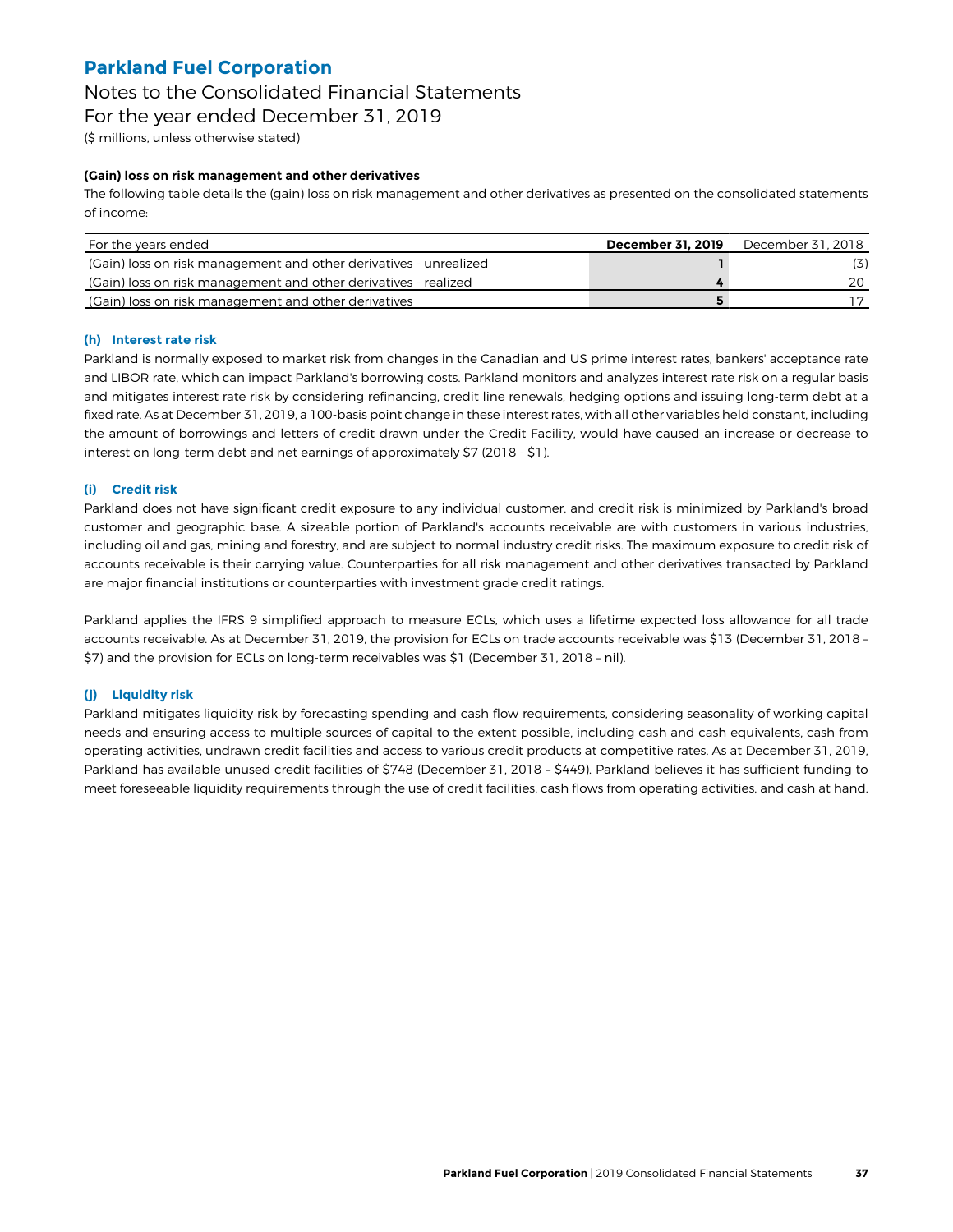# Notes to the Consolidated Financial Statements

For the year ended December 31, 2019

(\$ millions, unless otherwise stated)

The following tables provide an analysis of contractual maturities for financial liabilities:

| As at December 31, 2019                                    | Note | Less than<br>one year    | 3     | Years 2 and Years 4 and<br>5 | <b>Thereafter</b> | <b>Interest</b><br>included in<br>minimum<br>lease<br>payments | Total |
|------------------------------------------------------------|------|--------------------------|-------|------------------------------|-------------------|----------------------------------------------------------------|-------|
| Accounts payable and accrued<br>liabilities                |      | 1.358                    |       |                              |                   |                                                                | 1,358 |
| Dividends declared and payable                             |      | 15                       | -     |                              |                   |                                                                | 15    |
| Risk management and other derivative<br><b>liabilities</b> |      | 11                       | -     |                              |                   |                                                                | 11    |
| Long-term debt commitments <sup>(1)</sup>                  |      | 5                        | 407   | 912                          | 2.096             |                                                                | 3.420 |
| Interest on long-term debt<br>commitments <sup>(2)</sup>   |      | 188                      | 358   | 303                          | 195               |                                                                | 1.044 |
| Undiscounted future lease payments                         |      | 150                      | 201   | 124                          | 218               | (167)                                                          | 526   |
| Provisions and other liabilities <sup>(3)</sup>            | 16   | $\overline{\phantom{m}}$ | 848   |                              | 23                |                                                                | 871   |
|                                                            |      | 1.727                    | 1.814 | 1.339                        | 2.532             | (167)                                                          | 7,245 |

(1) Undiscounted principal.

(2) Includes interest on the Credit Facility, Senior Notes and Other Notes.

(3) Includes the Intermediation Facility, the Sol Put Option, and other items. Excludes the asset retirement and other obligations.

| As at December 31, 2018                                  | Note | Less than<br>one year | Years 2 and<br>3 | Years 4 and<br>5 | Thereafter | Interest<br>included in<br>minimum<br>lease<br>payments | Total |
|----------------------------------------------------------|------|-----------------------|------------------|------------------|------------|---------------------------------------------------------|-------|
| Accounts payable and accrued<br>liabilities              |      | 806                   |                  |                  |            |                                                         | 806   |
| Dividends declared and payable                           |      | 14                    |                  |                  |            |                                                         | 14    |
| Risk management and other derivative<br>liabilities      |      | 7                     |                  |                  |            |                                                         | 7     |
| Long-term debt commitments <sup>(1)</sup>                |      | 3                     | 289              | 202              | 1.782      |                                                         | 2.276 |
| Interest on long-term debt<br>commitments <sup>(2)</sup> |      | 140                   | 271              | 233              | 222        |                                                         | 866   |
| Undiscounted future lease payments                       |      | 3                     | 5                |                  |            | (2)                                                     | 6     |
| Provisions and other liabilities <sup>(3)</sup>          | 16   | 260                   | 39               |                  | 2          |                                                         | 301   |
|                                                          |      | 1.233                 | 604              | 435              | 2.006      | (2)                                                     | 4,276 |

(1) Undiscounted principal.

<sup>(2)</sup> Includes interest on the Credit Facility, Senior Notes and Other Notes.

<sup>(3)</sup> Includes the Intermediation Facility, the Sol Put Option, and other items. Excludes the asset retirement and other obligations.

## **14. CAPITAL MANAGEMENT**

Parkland's capital structure comprises long-term debt (including the current portion) and shareholders' equity, less cash and cash equivalents. Parkland's objective when managing its capital structure is to maintain financial flexibility and availability of capital to finance internally generated growth and potential acquisitions.

Parkland monitors its capital structure and financing requirements using non-GAAP financial metrics included in its Credit Facility debt covenants, consisting of the Senior Funded Debt to Credit Facility EBITDA ratio, Total Funded Debt to Credit Facility EBITDA ratio and Interest coverage ratio. The Credit Facility EBITDA is defined under the terms of the Credit Facility (see Note 12) and does not have any standardized meaning prescribed under IFRS. It is therefore unlikely to be comparable to similar measures presented by other companies. Debt covenant restrictions vary by seasonality and timing of material acquisitions as defined under the terms of the Credit Facility.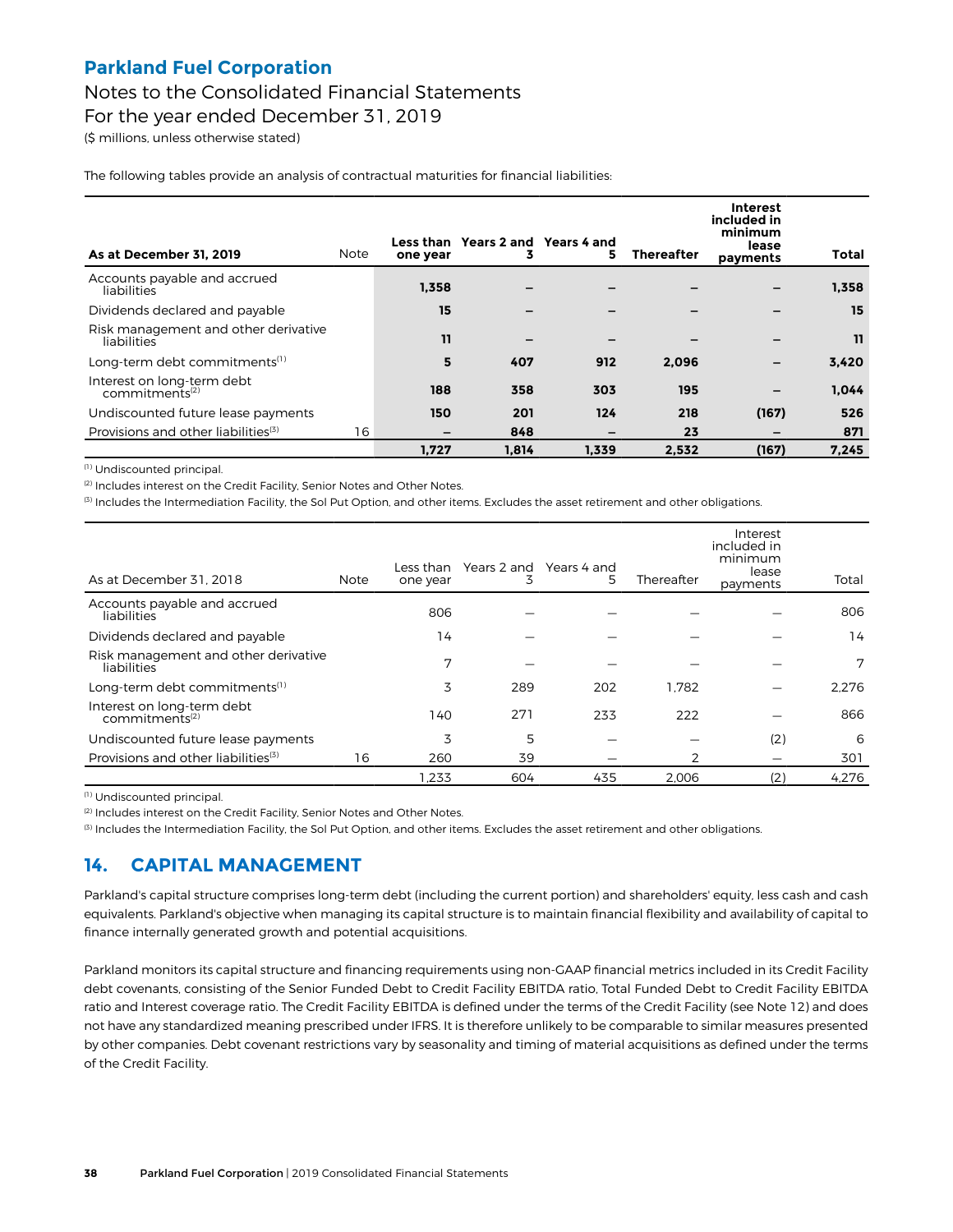# Notes to the Consolidated Financial Statements

For the year ended December 31, 2019

(\$ millions, unless otherwise stated)

As at December 31, 2019, Parkland was in compliance with all debt covenants. Parkland's covenant restrictions, management long-term targets and actual debt covenant ratios are as follows:

|    |                                                             | Covenant    | Actual debt covenant ratios as at<br><b>Management</b> |                   |                   |
|----|-------------------------------------------------------------|-------------|--------------------------------------------------------|-------------------|-------------------|
|    | Ratio                                                       | restriction | long-term target                                       | December 31, 2019 | December 31, 2018 |
|    | Senior Funded Debt to Credit<br>Facility EBITDA ratio       | $<$ 3.50    | < 3.50                                                 | 0.38              | 0.09              |
| 2. | <b>Total Funded Debt to Credit</b><br>Facility EBITDA ratio | < 5.00      | $2.00 - 3.50$                                          | 2.79              | 2.47              |
| 3. | Interest coverage ratio                                     | > 3.00      | > 3.00                                                 | 5.32              | 6.52              |

Parkland manages its capital structure and adjusts it according to market conditions to maintain flexibility while achieving the objectives stated above. To manage the capital structure, Parkland may adjust capital spending, adjust dividends paid to shareholders, issue new equity, issue new debt, repay existing debt or enter financial facilities such as the Intermediation Facility. The Total Funded Debt to Credit Facility EBITDA ratio target may be modified if strategic acquisitions are made.

# **15. SUPPLEMENTAL CASH FLOW INFORMATION**

#### **Net change in non-cash working capital**

#### **(a) Operating activities**

| For the years ended                                                          | December 31, 2019 | December 31, 2018 |
|------------------------------------------------------------------------------|-------------------|-------------------|
| Accounts receivable                                                          | (112)             | 43                |
| Inventories                                                                  | (217)             | 39                |
| Prepaid expenses and other                                                   | (15)              | 17                |
| Accounts payable and accrued liabilities                                     | 284               | (210)             |
| Income taxes payable                                                         | 55                |                   |
| Deferred revenue                                                             | 9                 |                   |
| Total net change in non-cash working capital related to operating activities |                   | ו רו'             |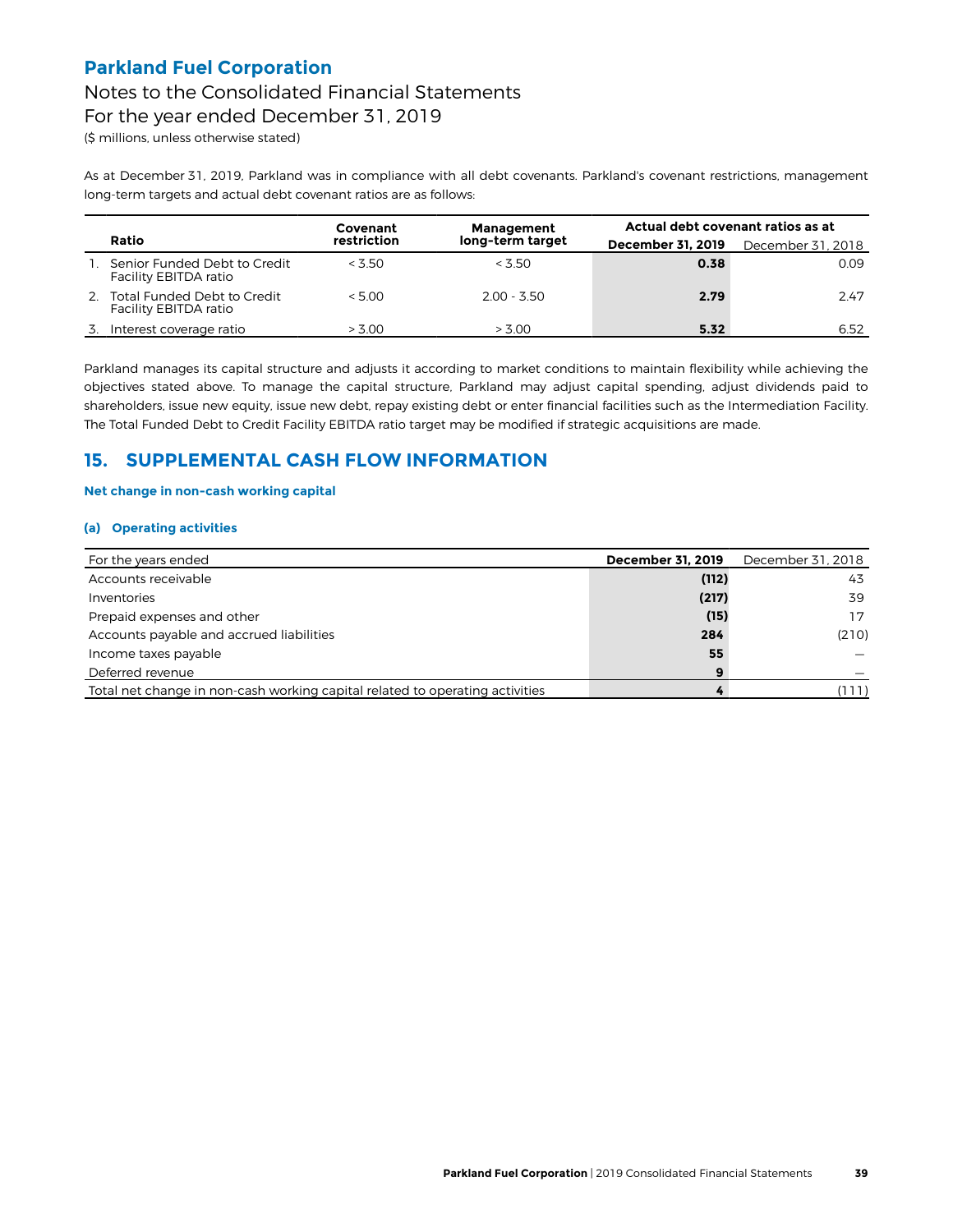# Notes to the Consolidated Financial Statements For the year ended December 31, 2019

(\$ millions, unless otherwise stated)

### **(b) Reconciliation of movements from financial liabilities to cash generated from financing activities**

| <b>Note</b> | Long-term<br>debt | <b>Provisions</b><br>and other<br>liabilities -<br>current <sup>(1)</sup> | <b>Dividends</b><br>declared and<br>payable |
|-------------|-------------------|---------------------------------------------------------------------------|---------------------------------------------|
|             | 2,263             | 275                                                                       | 14                                          |
|             |                   |                                                                           | (114)                                       |
| 16          |                   | 36                                                                        |                                             |
| 12          | 655               |                                                                           |                                             |
|             | 542               |                                                                           |                                             |
|             | (39)              |                                                                           |                                             |
|             | (117)             |                                                                           |                                             |
|             | 1,041             | 36                                                                        | (114)                                       |
|             |                   |                                                                           | 175                                         |
|             |                   |                                                                           | (60)                                        |
| 13          | 11                |                                                                           |                                             |
| 12          | 15                |                                                                           |                                             |
| 19          | 173               |                                                                           |                                             |
| 19          | 29                |                                                                           |                                             |
|             | 468               |                                                                           |                                             |
|             | (62)              | 4                                                                         |                                             |
|             |                   | 18                                                                        |                                             |
|             | 3,938             | 333                                                                       | 15                                          |
|             |                   |                                                                           |                                             |

|                                                                                      | <b>Note</b> | Long-term<br>debt | Provisions<br>and other<br>liabilities -<br>current <sup>(1)</sup> | <b>Dividends</b><br>declared and<br>payable |
|--------------------------------------------------------------------------------------|-------------|-------------------|--------------------------------------------------------------------|---------------------------------------------|
| As at January 1, 2018                                                                |             | 2.014             | 325                                                                | 13                                          |
| Dividends paid to shareholders, net of dividend reinvestment plan                    |             |                   |                                                                    | (102)                                       |
| Change in Intermediation Facility, net of unrealized foreign exchange<br>(gain) loss | 16          |                   | (59)                                                               |                                             |
| Gross proceeds from 6.00% US Senior Notes                                            | 12          | 655               |                                                                    |                                             |
| Gross proceeds from 6.50% Senior Notes                                               | 12          | 300               |                                                                    |                                             |
| Other proceeds from long-term debt, net of financing costs                           |             | 176               |                                                                    |                                             |
| Long-term debt repayments                                                            |             | (935)             |                                                                    |                                             |
| Cash generated from (used in) financing activities                                   |             | 196               | (59)                                                               | (102)                                       |
| Dividends declared                                                                   |             |                   |                                                                    | 155                                         |
| Dividends issued under dividend reinvestment plan                                    |             |                   |                                                                    | (52)                                        |
| Change in Intermediation Facility Derivatives                                        | 16          |                   | (9)                                                                |                                             |
| Effect of changes in foreign exchange rates                                          |             | 31                | 18                                                                 |                                             |
| Inception value of Redemption Options                                                | 13          | 11                |                                                                    |                                             |
| Amortization of deferred financing costs                                             | 12          | 7                 |                                                                    |                                             |
| Capital leases assumed as part of the Rhinehart Acquisition                          |             | 4                 |                                                                    |                                             |
| As at December 31, 2018                                                              |             | 2,263             | 275                                                                | 14                                          |

(1) Excludes asset retirement and other obligations - current portion. See Note 16.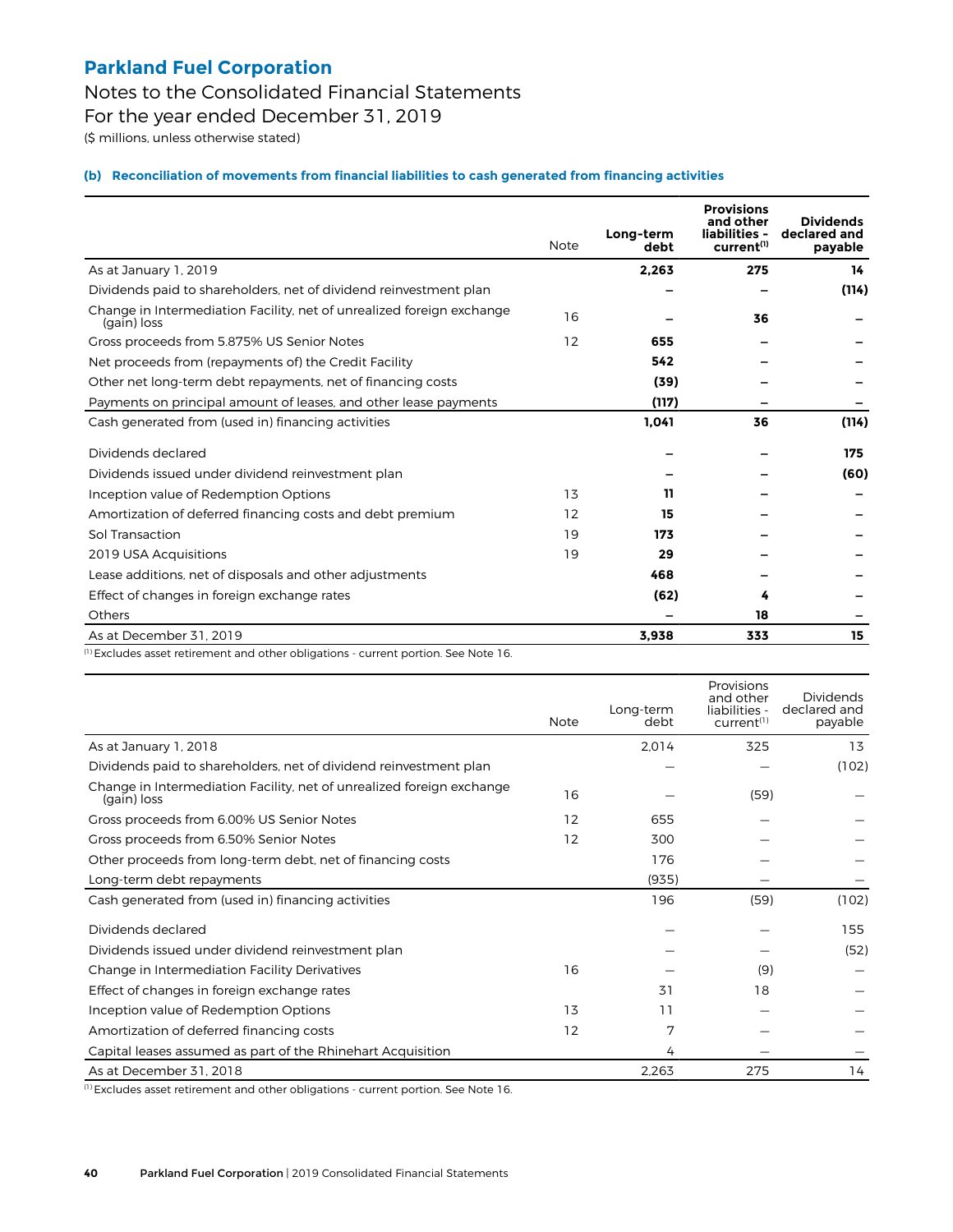Notes to the Consolidated Financial Statements For the year ended December 31, 2019 (\$ millions, unless otherwise stated)

# **16. PROVISIONS AND OTHER LIABILITIES**

|                                                              | Note | December 31, 2019 | December 31, 2018 |
|--------------------------------------------------------------|------|-------------------|-------------------|
| Intermediation Facility (a)                                  |      | 302               | 260               |
| Intermediation Facility Derivatives (a)                      |      | 9                 |                   |
| Asset retirement and other obligations - current portion (b) |      | 12                | 4                 |
| Deferred revenue                                             |      | 22                | 15                |
| Provisions and other liabilities - current                   |      | 345               | 279               |
|                                                              |      |                   |                   |
| Sol Put Option (c)                                           | 13   | 486               |                   |
| Asset retirement and other obligations (b)                   |      | 396               | 282               |
| Employee benefits and other                                  |      | 34                | 12                |
| Long-term deposits, provisions and other                     |      | 28                | 21                |
| <b>DSU</b> liability                                         | 17   | 12                | 8                 |
| Provisions and other liabilities - non-current               |      | 956               | 323               |

### **(a) Intermediation Facility Derivatives**

In 2017, Parkland entered into an International Swaps and Derivatives Association ("ISDA") intermediation agreement with a financial institution (the "Intermediation Facility") to fund a portion of the working capital requirements of the Burnaby Refinery that includes a daily settlement feature, which is accounted for as a derivative financial instrument carried at fair value (the "Intermediation Facility Derivatives"). On December 14, 2019, the Intermediation Facility was amended to extend the expiry to December 31, 2021. The Intermediation Facility involves structured purchases and sales of crude oil, refined products and other hydrocarbons (collectively, "Hydrocarbons"). The Intermediation Facility has a funding limit of: (i) up to US\$125 of accounts receivable balances; and (ii) the cost of Hydrocarbon inventory volumes up to 2,590 Mbbls. The Intermediation Facility is secured by Hydrocarbons and accounts receivable balances funded under the Intermediation Facility on a first-lien basis.

For the year ended December 31, 2019, a realized loss of \$24 (2018 - gain of \$20) and an unrealized loss of \$15 (2018 - gain of \$15) relating to the Intermediation Facility Derivatives are included within cost of purchases on the consolidated statements of income.

### **(b) Asset retirement and other obligations**

|                                                                                      | <b>Note</b> | January 1, 2019 to<br><b>December 31, 2019</b> | January 1, 2018 to<br>December 31, 2018 |
|--------------------------------------------------------------------------------------|-------------|------------------------------------------------|-----------------------------------------|
| Asset retirement and other obligations, beginning of period                          |             | 286                                            | 243                                     |
| Additional provisions made in the period                                             |             | 23                                             | 14                                      |
| Sol Transaction and other acquisitions                                               | 19          | 117                                            | 6                                       |
| Obligations settled during the period                                                |             | (11)                                           | (12)                                    |
| Change due to passage of time, foreign exchange, discount rate and<br>inflation rate |             | (7)                                            | 35                                      |
| Asset retirement and other obligations, end of period                                |             | 408                                            | 286                                     |
|                                                                                      |             |                                                |                                         |
| Current                                                                              |             | 12                                             | 4                                       |
| Non-current                                                                          |             | 396                                            | 282                                     |
| Asset retirement and other obligations, end of period                                |             | 408                                            | 286                                     |

As at December 31, 2019, the inflation rate used to determine the value of future asset retirement costs ranged from 2.20% to 2.26% (December 31, 2018 - 2.58% to 2.75%) and the discount rates used to determine the present value of the future asset retirement costs ranged from 3.43% to 3.86% (December 31, 2018 - 4.07% to 4.86%). Asset retirement and other obligations include certain provisions calculated for environmental activities at the Burnaby Refinery. Excluding these provisions, the total undiscounted estimated future cash flows required to settle Parkland's asset retirement and other obligations ("ARO") were \$601 as at December 31, 2019 (December 31, 2018 - \$412). These costs are expected to be paid up to 2068 (December 31, 2018 - 2056).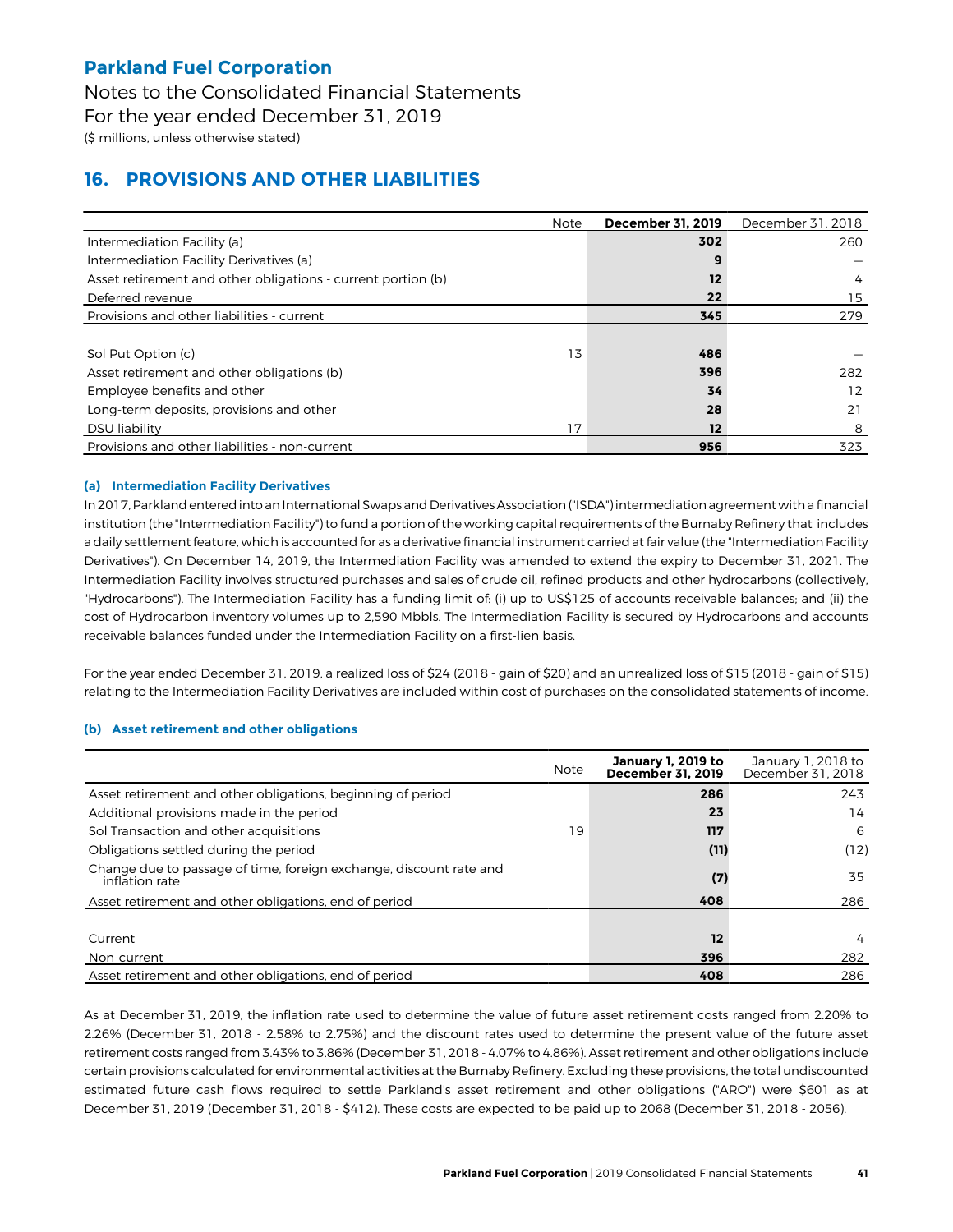Notes to the Consolidated Financial Statements For the year ended December 31, 2019 (\$ millions, unless otherwise stated)

#### **(c) Sol Put Option**

|                                              | <b>Note</b> | January 1, 2019 to<br><b>December 31, 2019</b> |
|----------------------------------------------|-------------|------------------------------------------------|
| Sol Put Option, beginning of period          |             |                                                |
| Initial valuation, January 8, 2019           |             | 494                                            |
| Change in redemption value of Sol Put Option | 23          | -6                                             |
| Exchange differences                         |             | (14)                                           |
| Sol Put Option, end of period                |             | 486                                            |

See Note 13(d) for details.

### **17. SHAREHOLDERS' CAPITAL**

### **(a) Shareholders' capital**

Authorized capital of Parkland consists of an unlimited number of common shares and unlimited number of preferred shares issuable in series without par value. There are no preferred shares outstanding.

Changes to shareholders' capital were as follows:

|                                                       | 2019                                  |                         | 2018                                  |                          |  |
|-------------------------------------------------------|---------------------------------------|-------------------------|---------------------------------------|--------------------------|--|
|                                                       | Number of<br>common shares<br>(000's) | Amount<br>(\$ millions) | Number of<br>common shares<br>(000's) | Amount<br>$(S$ millions) |  |
| Shareholders' capital, as at January 1                | 133.668                               | 1,886                   | 131.228                               | 1.816                    |  |
| Shares issued on Sol Transaction                      | 12.231                                | 423                     |                                       |                          |  |
| Issued under dividend reinvestment plan, net of costs | 1.524                                 | 62                      | 1.643                                 | 55                       |  |
| Issued under share option plan                        | 482                                   | 12                      | 690                                   | 15                       |  |
| Issued on vesting of restricted share units           | 300                                   | (1)                     | 205                                   | 2                        |  |
| Cancelled                                             |                                       |                         | (98)                                  | (2)                      |  |
| Shareholders' capital, as at December 31              | 148.205                               | 2,382                   | 133.668                               | .886                     |  |

#### **Dividends**

During the year ended December 31, 2019, Parkland declared dividends of \$177 (2018 - \$159). Shareholders of record prior to March 22, 2019 received a regular monthly dividend of \$0.0978 per share, and shareholders of record on or after March 22, 2019 received a regular monthly dividend of \$0.0995 per share. Dividends declared and payable as at December 31, 2019 of \$15 at \$0.0995 per share were paid on January 15, 2020 (December 31, 2018 - \$14 at \$0.0978 per share).

### **(b) Share options**

Changes in the number of share options held by officers and employees with their average exercise prices per option are summarized below:

|                                        | 2019                                |                                              | 2018                         |                                                 |  |
|----------------------------------------|-------------------------------------|----------------------------------------------|------------------------------|-------------------------------------------------|--|
|                                        | <b>Number of options</b><br>(000's) | Average<br>exercise price<br>(\$ per option) | Number of options<br>(000's) | Average<br>exercise price<br>$(\xi per option)$ |  |
| Share options, as at January 1         | 3,427                               | 25.68                                        | 3.256                        | 22.45                                           |  |
| Granted                                | 716                                 | 38.94                                        | 890                          | 32.61                                           |  |
| Exercised                              | (482)                               | 22.05                                        | (690)                        | 19.38                                           |  |
| Forfeited                              | (51)                                | 30.88                                        | (29)                         | 25.22                                           |  |
| Share options, as at December 31       | 3.610                               | 28.73                                        | 3.427                        | 25.68                                           |  |
|                                        |                                     |                                              |                              |                                                 |  |
| Exercisable options, as at December 31 | 2.235                               | 24.43                                        | 1.894                        | 22.17                                           |  |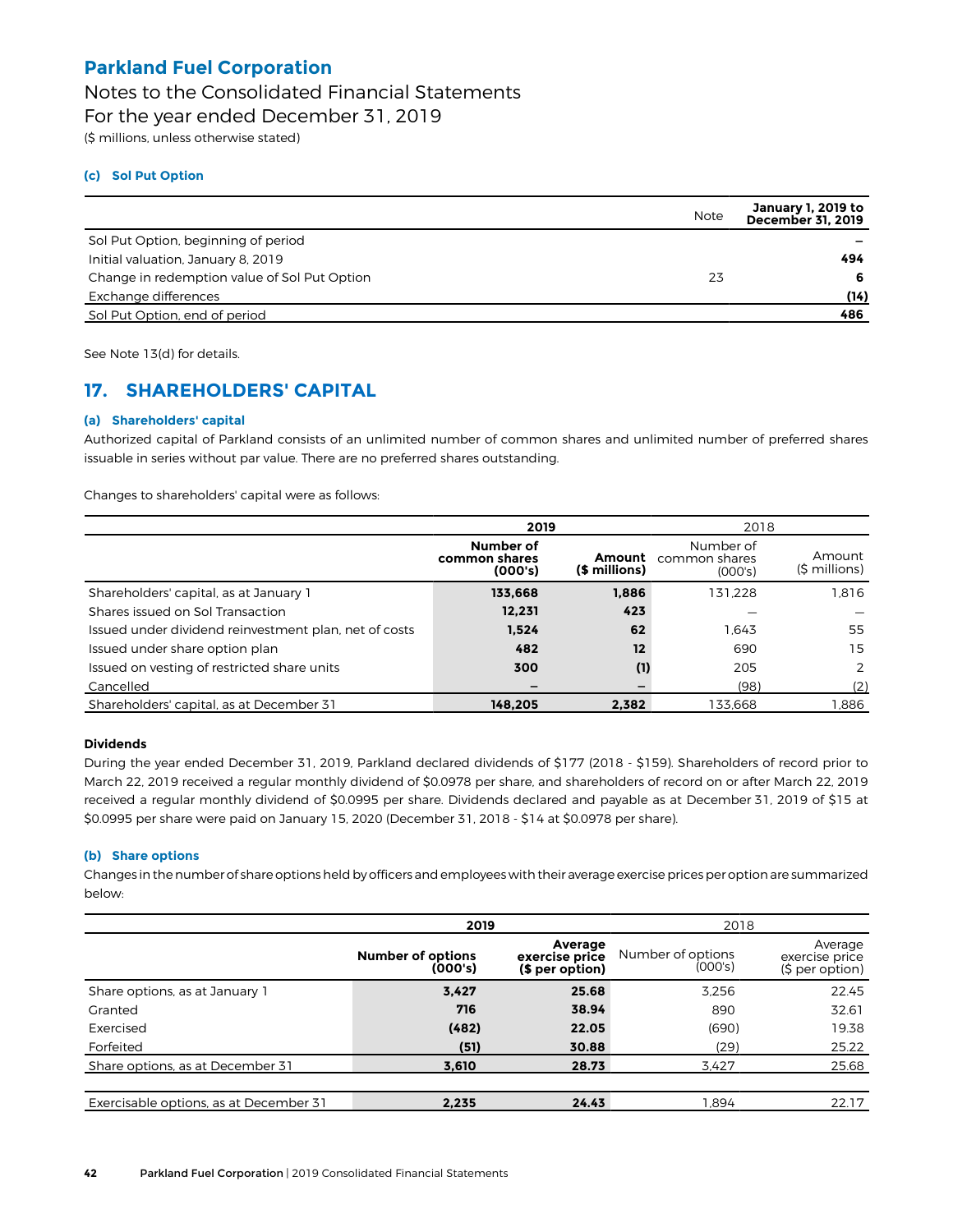# Notes to the Consolidated Financial Statements

For the year ended December 31, 2019

(\$ millions, unless otherwise stated)

The range of exercise prices and weighted average remaining contractual lives for share options outstanding are summarized below:

| Range of exercise prices              | <b>Number of options</b><br>(000's) | Weighted average<br>remaining<br>(years) | Weighted average<br>contractual life exercise price (\$ per<br>option) |
|---------------------------------------|-------------------------------------|------------------------------------------|------------------------------------------------------------------------|
| $$12.00 - $18.99$                     | 266                                 |                                          | 17.55                                                                  |
| $$19.00 - $25.99$                     | 1,327                               | 4                                        | 22.62                                                                  |
| $$26.00 - $32.99$                     | 1.161                               | 6                                        | 30.32                                                                  |
| $$33.00 - $39.99$                     | 685                                 | 7                                        | 38.18                                                                  |
| \$40.00 - \$46.99                     | 171                                 |                                          | 44.84                                                                  |
| Share options as at December 31, 2019 | 3,610                               |                                          | 28.73                                                                  |

Share option expense included in marketing, general and administrative expenses for the year ended December 31, 2019 was \$4 (2018 - \$2). Options were exercised on a regular basis throughout the year. The weighted average share price during the year was \$42.39 per share (2018 - \$35.49 per share).

The weighted average fair values of the options granted in 2019 and 2018 and the weighted average assumptions used in the Black-Scholes option valuation model to determine their fair values are as follows:

|                                                              | 2019  | 2018  |
|--------------------------------------------------------------|-------|-------|
| Exercise price and share price at grant date (\$ per option) | 38.94 | 32.61 |
| Volatility (%)                                               | 27.08 | 20.40 |
| Dividend yield (%)                                           | 3.02  | 3.59  |
| Expected life of option (years)                              | 5     | 5     |
| Annual risk-free interest rate (%)                           | 1.57  | 2.16  |
| Fair value (\$ per option)                                   | 7.02  | 4.48  |

The expected lives of the options are based on historical data and current expectations, and are not necessarily indicative of exercise patterns that may occur. The expected volatility reflects the assumption that the historical volatility of daily share prices over the last two years is indicative of future trends, which may not necessarily be the actual outcome.

### **(c) Restricted share units ("RSUs")**

RSUs held by officers and employees are summarized as follows:

|                                           | 2019                             |                                              | 2018                      |                                              |
|-------------------------------------------|----------------------------------|----------------------------------------------|---------------------------|----------------------------------------------|
|                                           | <b>Number of RSUs</b><br>(000's) | Average<br>exercise price<br>(\$ per option) | Number of RSUs<br>(000's) | Average<br>exercise price<br>(\$ per option) |
| Restricted share units, as at January 1   | 1.016                            | 29.20                                        | 935                       | 25.76                                        |
| Granted                                   | 396                              | 38.36                                        | 467                       | 31.69                                        |
| Dividend equivalents                      | 34                               | 31.61                                        | 39                        | 22.20                                        |
| Issued on vesting                         | (405)                            | 37.78                                        | (380)                     | 23.94                                        |
| Forfeited                                 | (60)                             | 32.05                                        | (45)                      | 26.93                                        |
| Restricted share units, as at December 31 | 981                              | 34.02                                        | 1.016                     | 29.20                                        |

RSU expense included in marketing, general and administrative expenses for the year ended December 31, 2019 was \$15 (December 31, 2018 - \$8).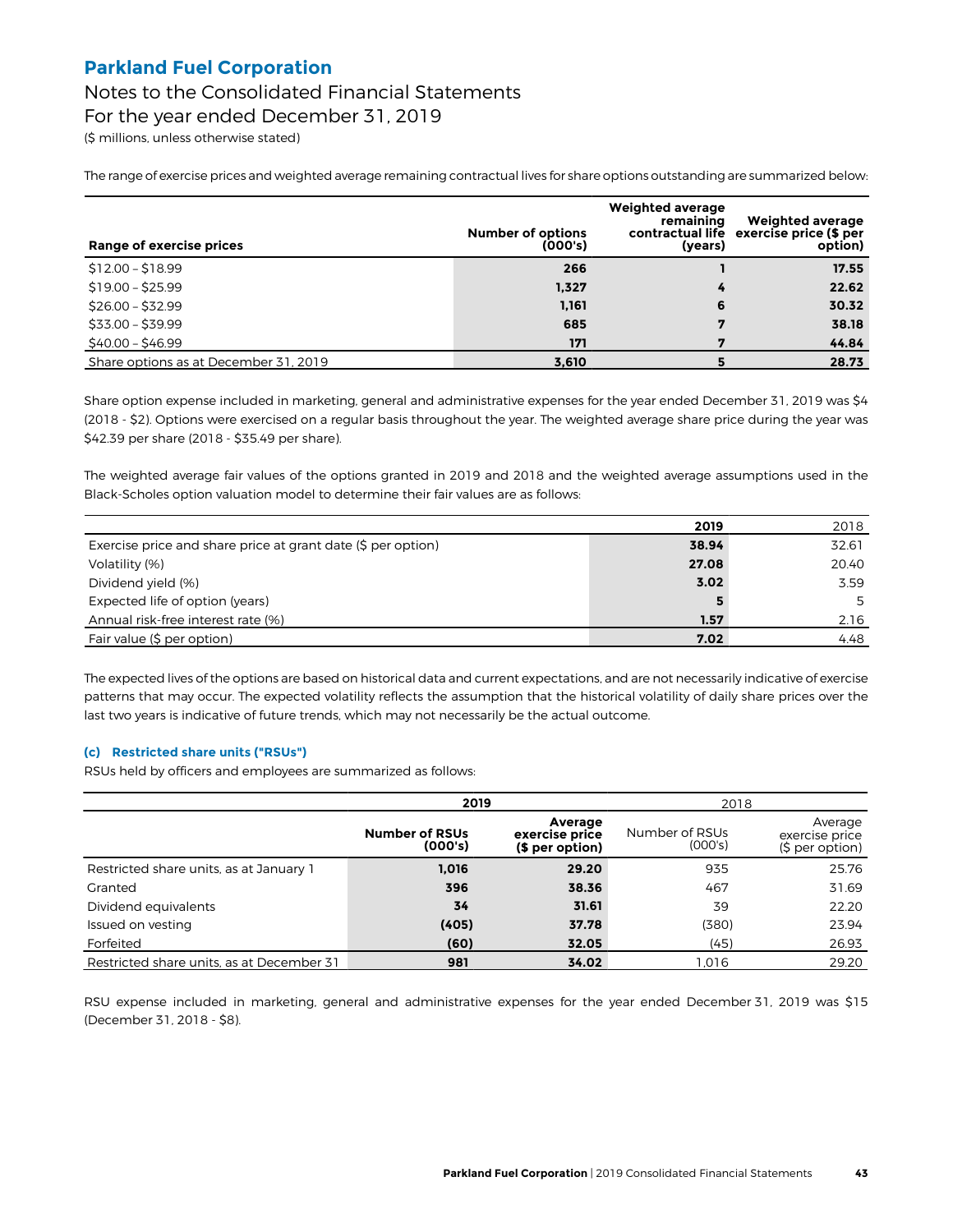### Notes to the Consolidated Financial Statements For the year ended December 31, 2019

(\$ millions, unless otherwise stated)

### **(d) Deferred share units ("DSUs")**

DSUs held by non-executive members of the Board of Directors are summarized as follows:

|                                         | 2019                             | 2018                      |
|-----------------------------------------|----------------------------------|---------------------------|
|                                         | <b>Number of DSUs</b><br>(000's) | Number of DSUs<br>(000's) |
| Deferred share units, as at January 1   | 218                              | 186                       |
| Granted                                 | 25                               | 24                        |
| Dividend equivalents                    | п,                               | Я                         |
| Deferred share units, as at December 31 | 250                              | 218                       |

The liability recorded for DSUs in other long-term liabilities as at December 31, 2019 was \$12 (December 31, 2018 - \$8). Expense related to DSUs included in marketing, general and administrative expenses for the year ended December 31, 2019 was \$4 (2018 - \$3).

#### **(e) Base shelf prospectus**

On July 17, 2018, Parkland filed a base shelf prospectus ("Shelf Prospectus") for common shares, preferred shares, subscription receipts, warrants, debentures, notes and other evidence of indebtedness, as well as units comprised of one or more of the aforementioned (collectively, the "Securities") with an aggregate offering amount of up to \$1,000. The Shelf Prospectus allows for the offering of the Securities from time to time in one or more offerings. Terms of the Securities, including, but not limited to, prices or maturity dates, will be determined at the date of issue. The Shelf Prospectus expires in August 2020. As at March 5, 2020, no Securities have been issued under the Shelf Prospectus. The previous base shelf prospectus dated April 11, 2016 expired in May 2018.

### **18. NON-CONTROLLING INTEREST**

Parkland's non-controlling interest ("NCI") represents a third party's 25% ownership interest in Sol. The businesses and assets included in Sol are predominantly located in the Caribbean and north eastern coast of South America. NCI is classified as a component of total equity.

Summarized financial information of Sol is provided below and is based on amounts before intercompany eliminations.

|                            | December 31, 2019 |
|----------------------------|-------------------|
| Current assets             | 748               |
| Non-current assets         | 1,541             |
| <b>Current liabilities</b> | (382)             |
| Non-current liabilities    | (502)             |
| Total equity               | 1,405             |
| Attributable to Parkland   | 1,054             |
| Attributable to NCI        | 351               |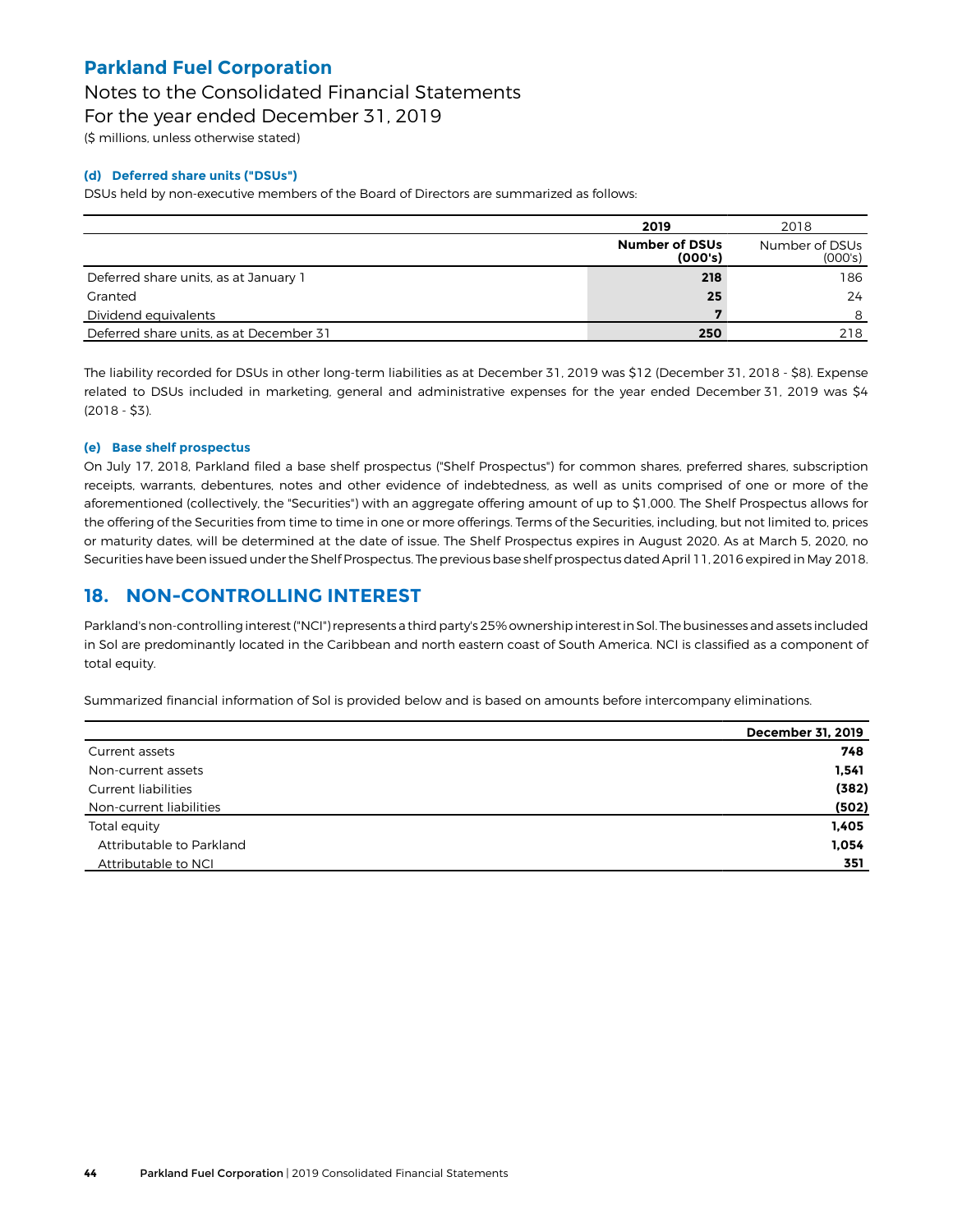# Notes to the Consolidated Financial Statements

# For the year ended December 31, 2019

(\$ millions, unless otherwise stated)

| For the year ended                                                                                         | December 31, 2019 |
|------------------------------------------------------------------------------------------------------------|-------------------|
| Sales and operating revenue                                                                                | 4,946             |
| Cost of purchases                                                                                          | 4,305             |
|                                                                                                            |                   |
| Adjusted gross profit <sup>(1)</sup>                                                                       | 641               |
| Attributable to Parkland                                                                                   | 481               |
| Attributable to NCI                                                                                        | 160               |
| Adjusted EBITDA including NCI <sup>(1)</sup>                                                               | 374               |
|                                                                                                            |                   |
| Attributable to Parkland                                                                                   | 281               |
| Attributable to NCI                                                                                        | 93                |
| Total net earnings                                                                                         | 130               |
| Attributable to Parkland                                                                                   | 98                |
| Attributable to NCI                                                                                        | 32                |
| Total comprehensive income                                                                                 | 78                |
| Attributable to Parkland                                                                                   | 57                |
|                                                                                                            |                   |
| Attributable to NCI                                                                                        | 21                |
| Dividends paid to NCI                                                                                      | 84                |
| <sup>(1)</sup> See Note 27 for the calculation of Adjusted gross profit and Adjusted EBITDA including NCI. |                   |

**Parkland Fuel Corporation** | 2019 Consolidated Financial Statements **45**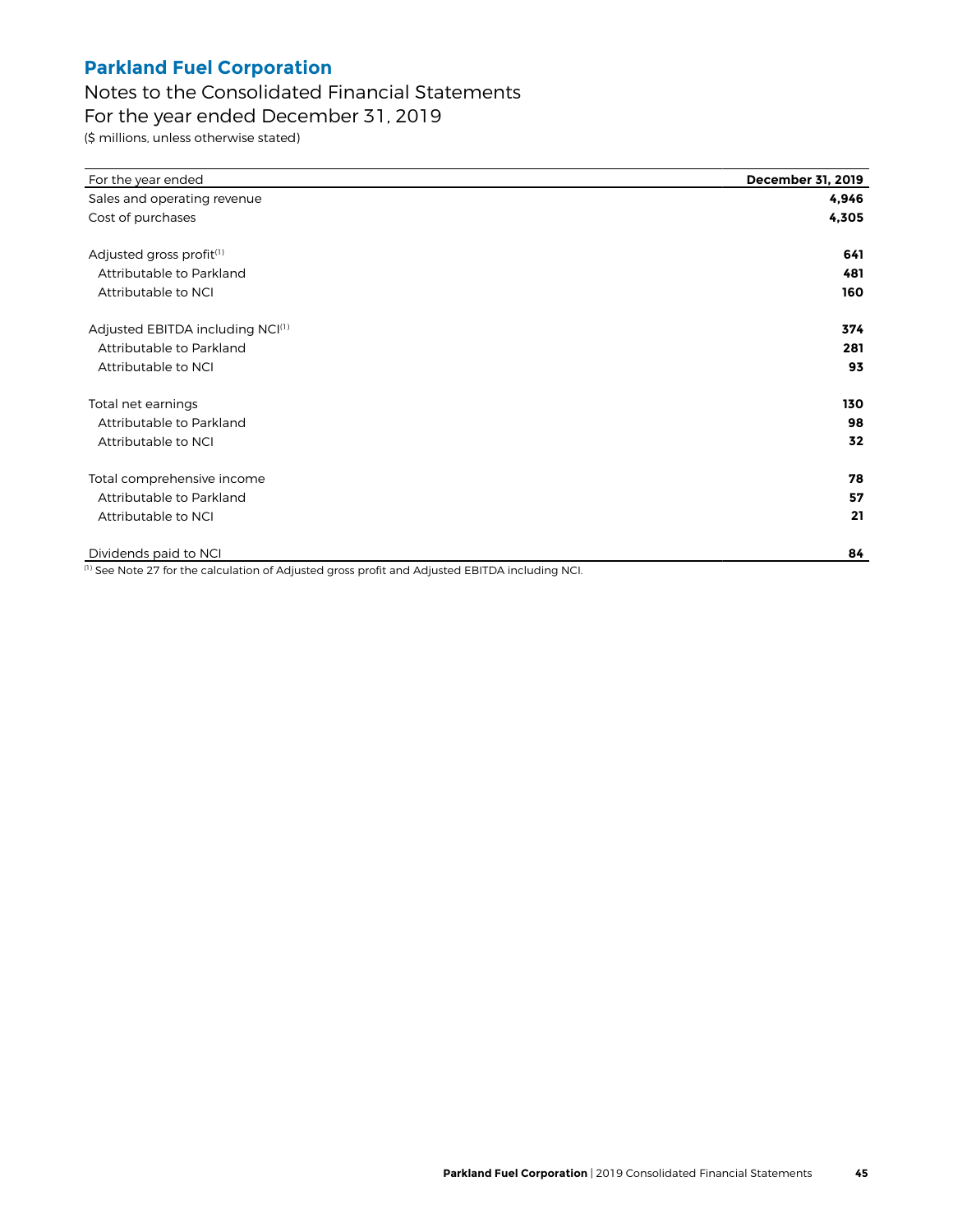Notes to the Consolidated Financial Statements For the year ended December 31, 2019 (\$ millions, unless otherwise stated)

### **19. BUSINESS COMBINATIONS**

### **(a) USA Acquisitions**

During the year ended December 31, 2019, Parkland successfully completed the acquisition of: (i) all of the issued and outstanding equity interests of Tropic Oil Company, Inc. as well as equity interest and the assets of certain of its affiliates (collectively "Tropic"); (ii) certain assets and liabilities of Ken Bettridge Distributing Inc. ("KB Oil"); and (iii) certain assets and liabilities of Mort Distributing Inc. ("Mort"), all of which were accounted for as individually separate business combinations (collectively the "2019 USA Acquisitions") . The aggregate preliminary fair values of the identifiable assets acquired and liabilities assumed as well as the purchase consideration transferred for the 2019 USA Acquisitions are presented below. Parkland expects to finalize these amounts no later than one year from the respective acquisition dates.

|                                                                                                               | <b>Note</b> | <b>Preliminary fair</b><br>values |
|---------------------------------------------------------------------------------------------------------------|-------------|-----------------------------------|
| Assets                                                                                                        |             |                                   |
| Accounts receivable <sup>(1)</sup>                                                                            |             | 43                                |
| Inventories                                                                                                   |             | 19                                |
| Property, plant and equipment                                                                                 | 7           | 54                                |
| Intangible assets                                                                                             | 9           | 20                                |
| Others                                                                                                        |             | 5                                 |
|                                                                                                               |             | 141                               |
| Liabilities<br>Accounts payable and accrued liabilities <sup>(2)</sup><br>Long-term debt<br>Others            |             | (25)<br>(29)<br>(7)<br>(61)       |
| Goodwill arising on acquisition <sup>(3)</sup>                                                                | 10          | 21                                |
| Net assets acquired                                                                                           |             | 101                               |
| Fair value analysis of purchase consideration transferred<br>Cash paid on acquisition date, less cash assumed |             | 101                               |
| Purchase consideration transferred                                                                            |             | 101                               |

(1) The gross amounts of accounts receivable represent their fair value and the amounts that can be collected.

(2) Accounts payable and accrued liabilities acquired have a fair value that equals their gross contractual values and expected cash outflow at the acquisition date.

<sup>(3)</sup> Goodwill represents the value of integration synergies, growth opportunities, a strong management team and an assembled workforce, and is fully deductible for tax purposes.

Since the transaction date, sales and operating revenue of \$223 and net earnings of \$4 attributable to the 2019 USA Acquisitions are included in the consolidated statements of comprehensive income. The estimated consolidated sales and operating revenue and net earnings of Parkland would have been approximately \$18,956 and \$424 respectively for the year ended December 31, 2019, if the 2019 USA Acquisitions were completed on January 1, 2019. Although these amounts represent Parkland's best estimate, there can be no assurance that these would have been the actual results had the 2019 USA Acquisitions occurred on January 1, 2019.

On August 27, 2018, Parkland completed the acquisition of: (i) all outstanding shares of Rhinehart Oil Co., LLC and its affiliates ("Rhinehart") for a purchase price of \$176; and (ii) acquisitions of individually immaterial businesses (collectively the "2018 USA Acquisitions") complementary to Parkland's existing lines of business. There are no changes to the preliminary fair values of the identifiable assets and liabilities of these acquisitions.

### **(b) Sol Transaction**

Parkland successfully completed the acquisition of 75% of the outstanding shares of Sol Investments SEZC ("SIL", previously named as Sol Investments Limited) on January 8, 2019 (the "Sol Transaction") for preliminary purchase price consideration of \$1,380,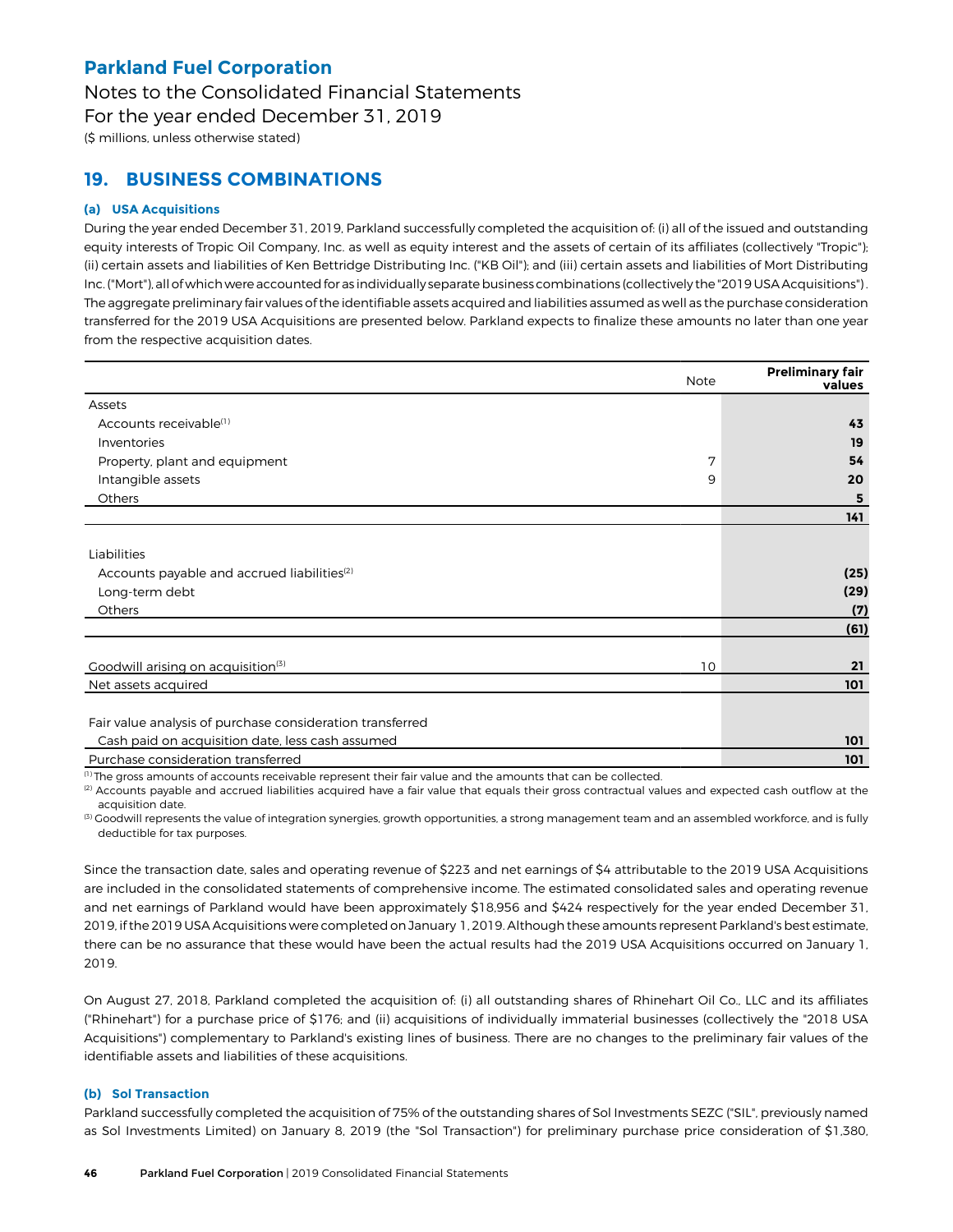## Notes to the Consolidated Financial Statements

For the year ended December 31, 2019

(\$ millions, unless otherwise stated)

consisting of cash consideration of \$960 net of estimated cash assumed, preliminary working capital adjustments of \$9, gain on a US dollar currency hedge of \$12 and fair value of share consideration of \$423 (representing 12.2 million common shares calculated using the trading price of \$34.56 per share) in respect of the purchase price under the Sol Agreement.

The issuance of common shares resulted in the non-controlling shareholders of SIL owning 9.9% of the outstanding shares of Parkland immediately after closing. The cash consideration of the Sol Transaction was primarily financed through the Credit Facility (see Note 12). The preliminary purchase price is subject to change as a result of customary post-closing activities.

The businesses and assets included in the Sol Transaction are predominantly located in the Caribbean and northern coast of South America and consisted of: (i) Sol's retail businesses, which include 268 company-owned or company-leased sites and 239 dealerowned and dealer-operated sites under brands such as Shell, Esso and Sol; (ii) Sol's supply and distribution businesses, which include owned or leased infrastructure assets including 32 import terminals, 7 pipelines, 3 marine berths and 10 charter ships; (iii) Sol's commercial and industrial businesses, which supply gasoline, diesel, fuel oil, propane and lubricants; and (iv) Sol's aviation businesses, which operate in 13 countries. The Sol Transaction provides Parkland access to key markets in 23 countries and comprehensive supply infrastructure in the Caribbean and northern coast of South America.

In addition, the Sol Agreement includes the Sol Call Option and the Sol Put Option. See Notes 13(d) and 16(c) for details.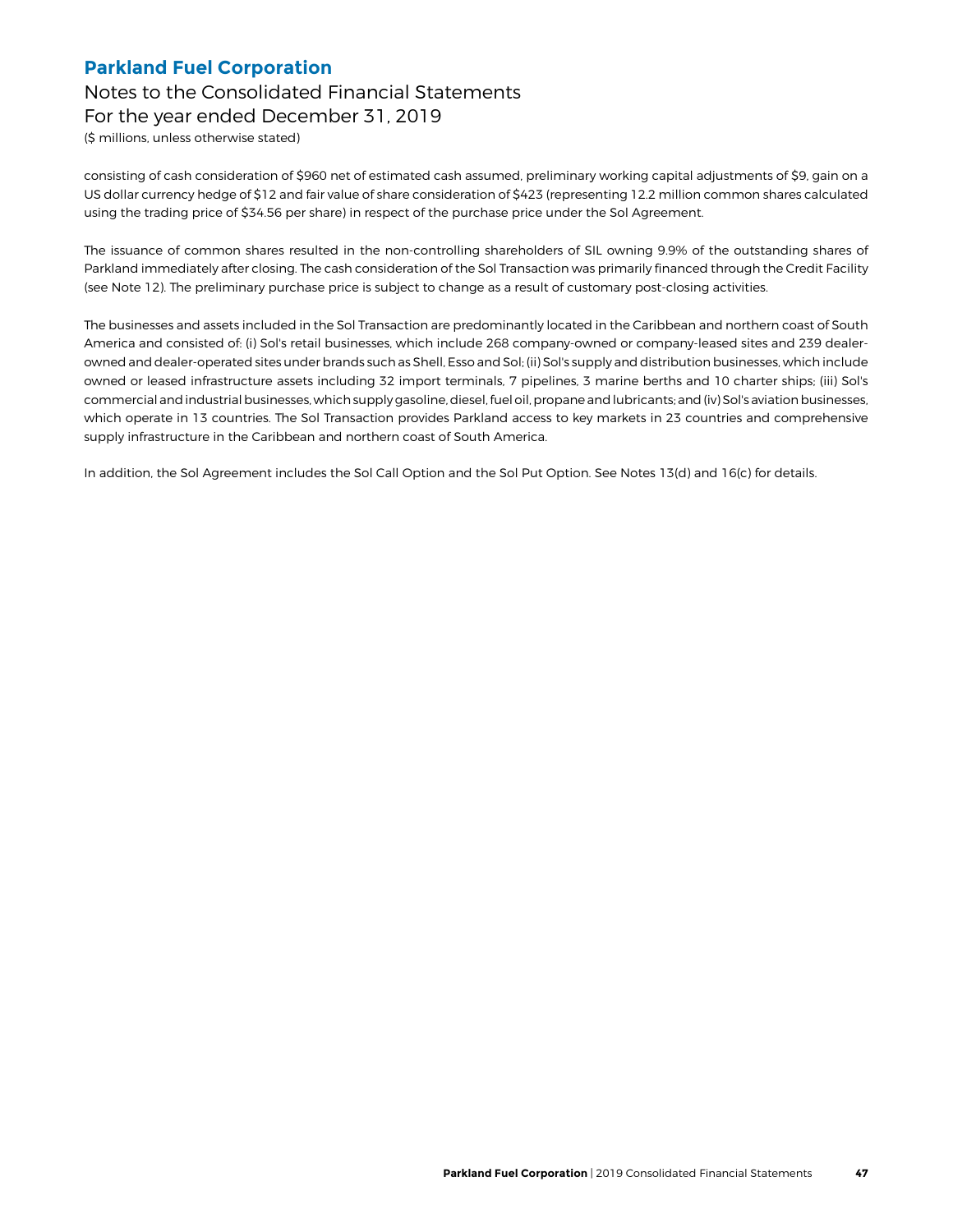### Notes to the Consolidated Financial Statements

For the year ended December 31, 2019

(\$ millions, unless otherwise stated)

The preliminary fair values of the identifiable assets acquired and liabilities assumed as well as the purchase consideration transferred are presented below.

|                                                           | <b>Note</b> | <b>Preliminary fair</b><br>values |
|-----------------------------------------------------------|-------------|-----------------------------------|
| Assets                                                    |             |                                   |
| Accounts receivable <sup>(1)</sup>                        |             | 290                               |
| Prepaid expenses and other                                |             | 23                                |
| Inventories                                               |             | 174                               |
| Property, plant and equipment                             | 7           | 830                               |
| Property, plant and equipment - right-of-use assets       | 8           | 172                               |
| Intangible assets                                         | 9           | 344                               |
| Long-term receivables                                     |             | 3                                 |
| Other long-term assets                                    |             | 181                               |
| Deferred tax assets                                       |             | 33                                |
|                                                           |             | 2,050                             |
| Liabilities                                               |             |                                   |
| Accounts payable and accrued liabilities <sup>(2)</sup>   |             | (294)                             |
| Long-term debt                                            |             | (2)                               |
| Long-term debt - lease liability                          |             | (171)                             |
| Asset retirement obligations                              | 16          | (110)                             |
| Deferred tax liabilities                                  |             | (160)                             |
| Other liabilities                                         |             | (24)                              |
|                                                           |             | (761)                             |
| Non-controlling interest <sup>(3)</sup>                   | 18          | (414)                             |
| Goodwill arising on acquisition <sup>(4)</sup>            | 10          | 505                               |
| Net assets acquired                                       |             | 1,380                             |
| Fair value analysis of purchase consideration transferred |             |                                   |
| Cash paid on acquisition date, less cash assumed of \$368 |             | 960                               |
| Common shares issued on acquisition                       |             | 423                               |
| Working capital adjustment                                |             | 9                                 |
| Sol Transaction Hedge                                     |             | (12)                              |
| Purchase consideration transferred                        |             | 1,380                             |

(1) The gross amounts of accounts receivable represent their fair value and the amounts that can be collected.

(2) Accounts payable and accrued liabilities acquired have a fair value that equals their gross contractual values and expected cash outflow at the acquisition date.

(3) Non-controlling interest is calculated based on Parkland's proportionate share of the acquired net identifiable assets.

<sup>(4)</sup> Goodwill represents the value of integration synergies, growth opportunities, a strong management team and an assembled workforce and is not deductible for tax purposes.

Since the transaction date, sales and operating revenue of \$4,946 and net earnings of \$130 attributable to the Sol Transaction are included in the consolidated statements of comprehensive income. The estimated consolidated sales and operating revenue and net earnings of Parkland would have been approximately \$18,522 and \$414, respectively for the year ended December 31, 2019, if the Sol Transaction occurred on January 1, 2019. Although these amounts represent Parkland's best estimate, there can be no assurance that these would have been the actual results had the Sol Transaction occurred on January 1, 2019.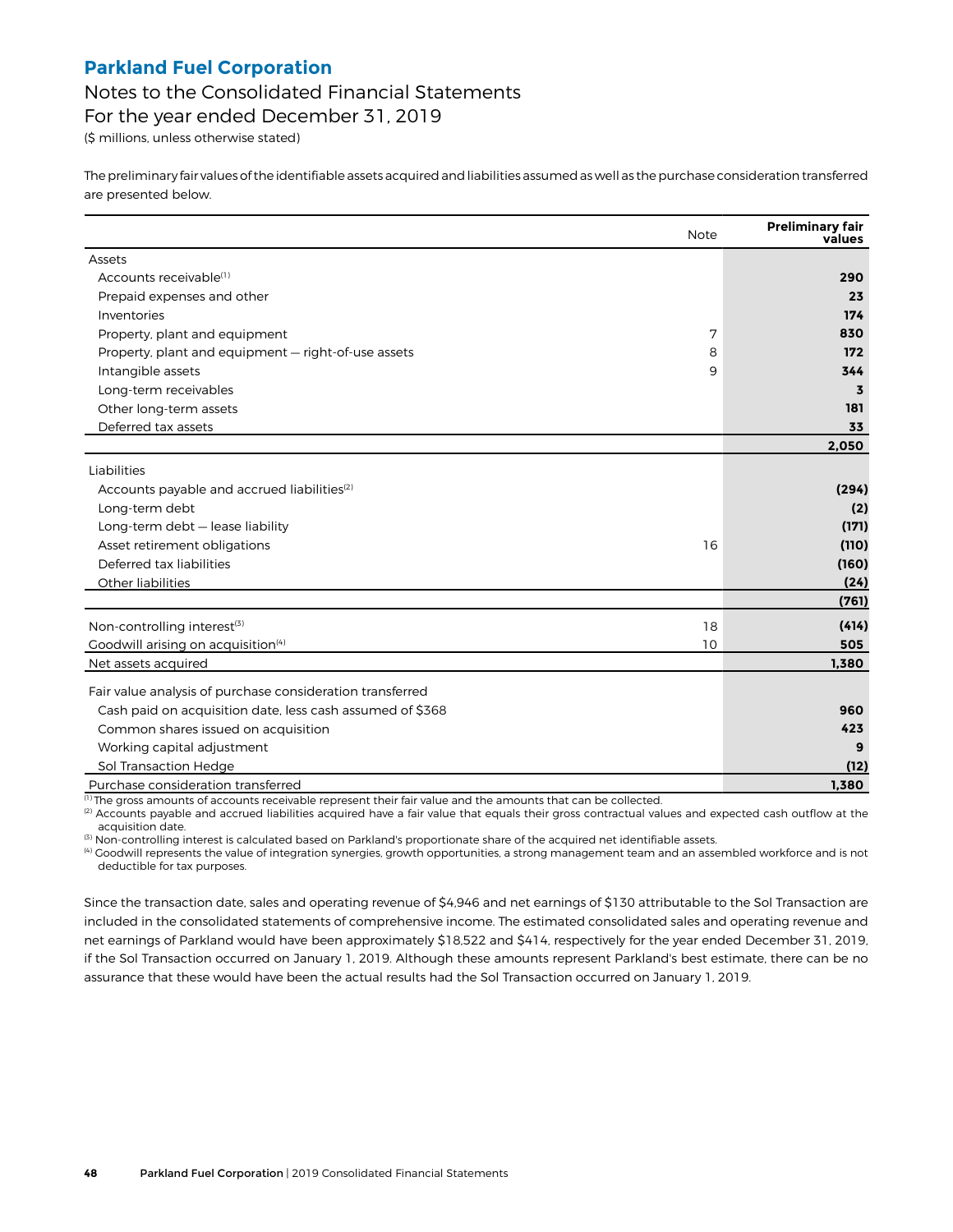# Notes to the Consolidated Financial Statements For the year ended December 31, 2019

(\$ millions, unless otherwise stated)

#### **(c) Other information**

Details of acquisition, integration and other costs are as follows:

| For the years ended                      | December 31, 2019 | December 31, 2018 |
|------------------------------------------|-------------------|-------------------|
| Acquisition costs                        | 21                | 19                |
| Integration costs                        | 55                | 55                |
| Other costs                              | 15                |                   |
| Acquisition, integration and other costs | 91                | 77                |

### **20. OPERATING COSTS AND MARKETING, GENERAL AND ADMINISTRATIVE EXPENSES**

Operating costs and marketing, general and administrative expenses include the following:

| For the years ended                                        |           | <b>December 31, 2019</b><br>December 31, 2018     |              |                    |                                             |       |
|------------------------------------------------------------|-----------|---------------------------------------------------|--------------|--------------------|---------------------------------------------|-------|
|                                                            | Operating | Marketing,<br>general and<br>costs administrative | <b>Total</b> | Operating<br>costs | Marketing,<br>general and<br>administrative | Total |
| Employee costs                                             | 239       | 279                                               | 518          | 150                | 161                                         | 311   |
| Operating leases                                           | 87        | 3                                                 | 90           | 95                 | 9                                           | 104   |
| Other operating costs                                      | 717       |                                                   | 717          | 570                |                                             | 570   |
| Other marketing, general<br>and administrative<br>expenses |           | 166                                               | 166          |                    | 123                                         | 123   |
|                                                            | 1.043     | 448                                               | 1.491        | 815                | 293                                         | 0.108 |

Employee costs include employee benefits and costs of full-time, part-time, and contract employees. Other operating costs include costs for services, credit card transaction processing fees, commissions, third-party delivery expenses, property tax, insurance, utilities, maintenance and repairs. Other marketing, general and administrative expenses include general office, general liability insurance, technology, consulting, legal and audit expenses.

## **21. OTHER INCOME**

| For the years ended                                           | December 31, 2019 | December 31, 2018 |
|---------------------------------------------------------------|-------------------|-------------------|
| Share in earnings from investment in associate <sup>(1)</sup> |                   |                   |
| Others                                                        | 14                |                   |
|                                                               | 22                |                   |

(1) A subsidiary of SIL, a non-wholly owned subsidiary of Parkland, holds a 29% interest in the SARA Refinery. The investment in the SARA Refinery is accounted for using the equity method in accordance with IAS 28. See Note 11 for further discussion on the investment in associate.

## **22. FINANCE COSTS**

| For the years ended                             | Note | December 31, 2019 | December 31, 2018 |
|-------------------------------------------------|------|-------------------|-------------------|
| Interest on leases                              |      | 29                |                   |
| Interest on long-term debt                      |      | 197               | 128               |
| Amortization, accretion and other finance costs |      | 34                | 18                |
|                                                 |      | 260               | 147               |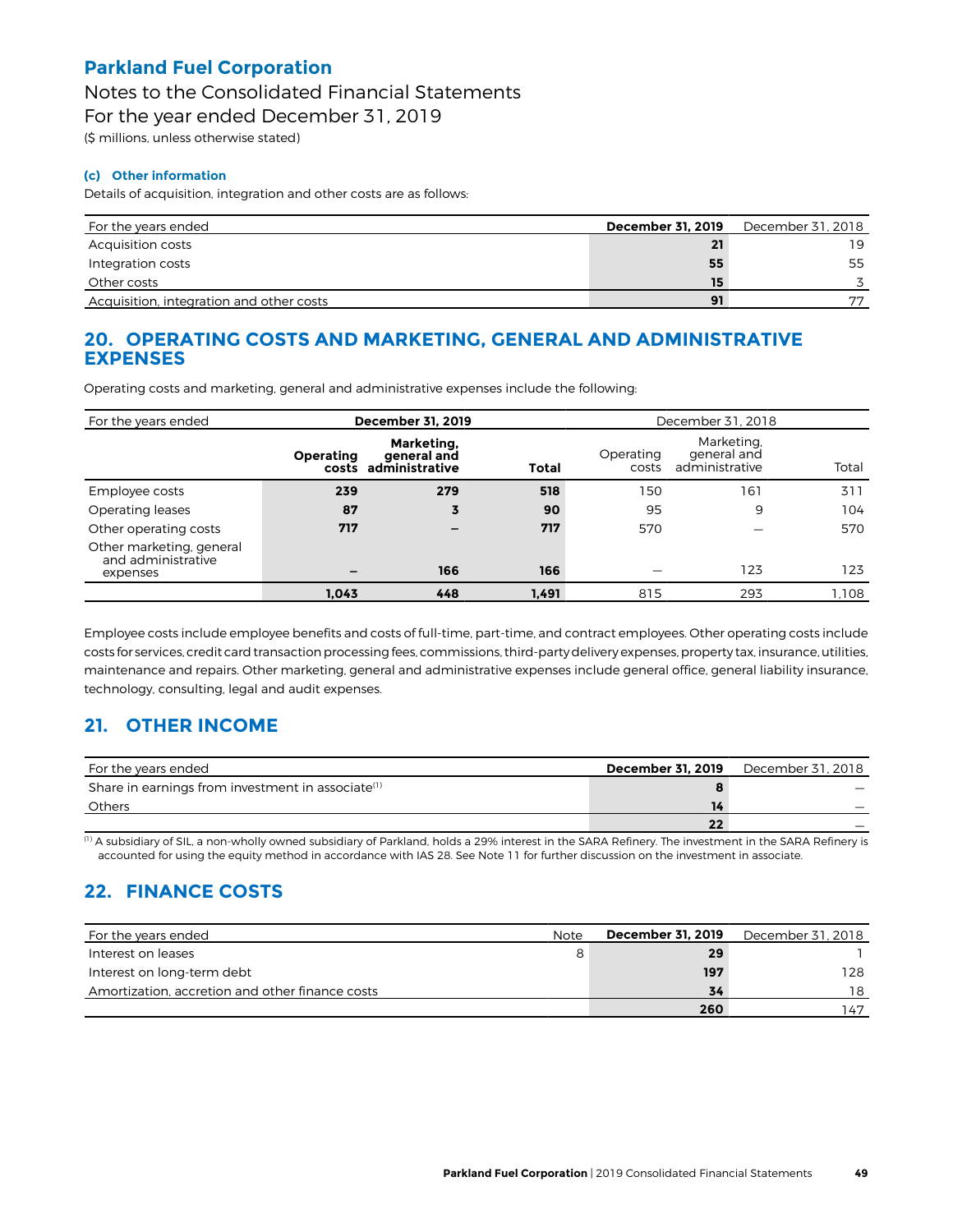Notes to the Consolidated Financial Statements For the year ended December 31, 2019 (\$ millions, unless otherwise stated)

# **23. OTHER (GAINS) AND LOSSES**

| For the years ended                          | <b>Note</b> | December 31, 2019 | December 31, 2018 |
|----------------------------------------------|-------------|-------------------|-------------------|
| Change in fair value of Redemption Options   |             | (91)              | 24                |
| Change in redemption value of Sol Put Option | 6           |                   |                   |
| <b>Others</b>                                |             | (2)               |                   |
|                                              |             | (87)              | 24                |

# **24. INCOME TAXES**

### **(a) Income tax expense (recovery)**

| For the years ended                               | December 31, 2019 | December 31, 2018 |
|---------------------------------------------------|-------------------|-------------------|
| Current tax:                                      |                   |                   |
| Tax on net earnings for the year                  | 183               | 92                |
| Adjustments in respect of prior years and other   | 10                | (11)              |
| Current income tax expense                        | 193               | 81                |
| Deferred tax:                                     |                   |                   |
| Origination and reversal of temporary differences | (54)              | (14)              |
| Change in enacted tax rates                       |                   |                   |
| Adjustments in respect of prior years and other   | (8)               |                   |
| Deferred income tax expense (recovery)            | (60)              | (10)              |
| Income tax expense (recovery)                     | 133               |                   |

Income tax expense (recovery) reflects an effective tax rate that differs from the statutory tax rate. A reconciliation of the difference between income tax expense (recovery) and earnings before income taxes, multiplied by Parkland's Canadian statutory tax rate, is as follows:

| For the years ended                          | December 31, 2019 | December 31, 2018 |
|----------------------------------------------|-------------------|-------------------|
| Canada                                       | 397               | 289               |
| <b>United States</b>                         |                   | (12)              |
| Other countries <sup>(1)</sup>               | 149               |                   |
| Earnings before income taxes                 | 547               | 277               |
|                                              |                   |                   |
| Blended statutory tax rate <sup>(2)</sup>    | 23%               | 27%               |
| Tax calculated at blended statutory tax rate | 126               | 75                |
| Tax effects of:                              |                   |                   |
| Non-deductible expenses                      | $\mathbf{2}$      | 6                 |
| Adjustments in respect of prior years        | $\mathbf{2}$      | (7)               |
| Change in enacted tax rates                  | $\mathbf{2}$      |                   |
| Other items                                  |                   | (3)               |
| Income tax expense (recovery)                | 133               | 71                |

(1) Includes earnings before income taxes earned in geographic locations outside of Canada and the United States. It does not refer to earnings before income taxes from the International segment.

(2) The blended statutory tax rate is derived based on income earned in various countries. The change in the blended statutory tax rate was due to the Sol Transaction and changes in enacted tax rates.

### **(b) Deferred income taxes**

|                              | December 31, 2019 | December 31, 2018 |
|------------------------------|-------------------|-------------------|
| Deferred tax assets          | 167               | 101               |
| Deferred tax liabilities     | (299)             | (168)             |
| Net deferred tax liabilities | (132)             | (67)              |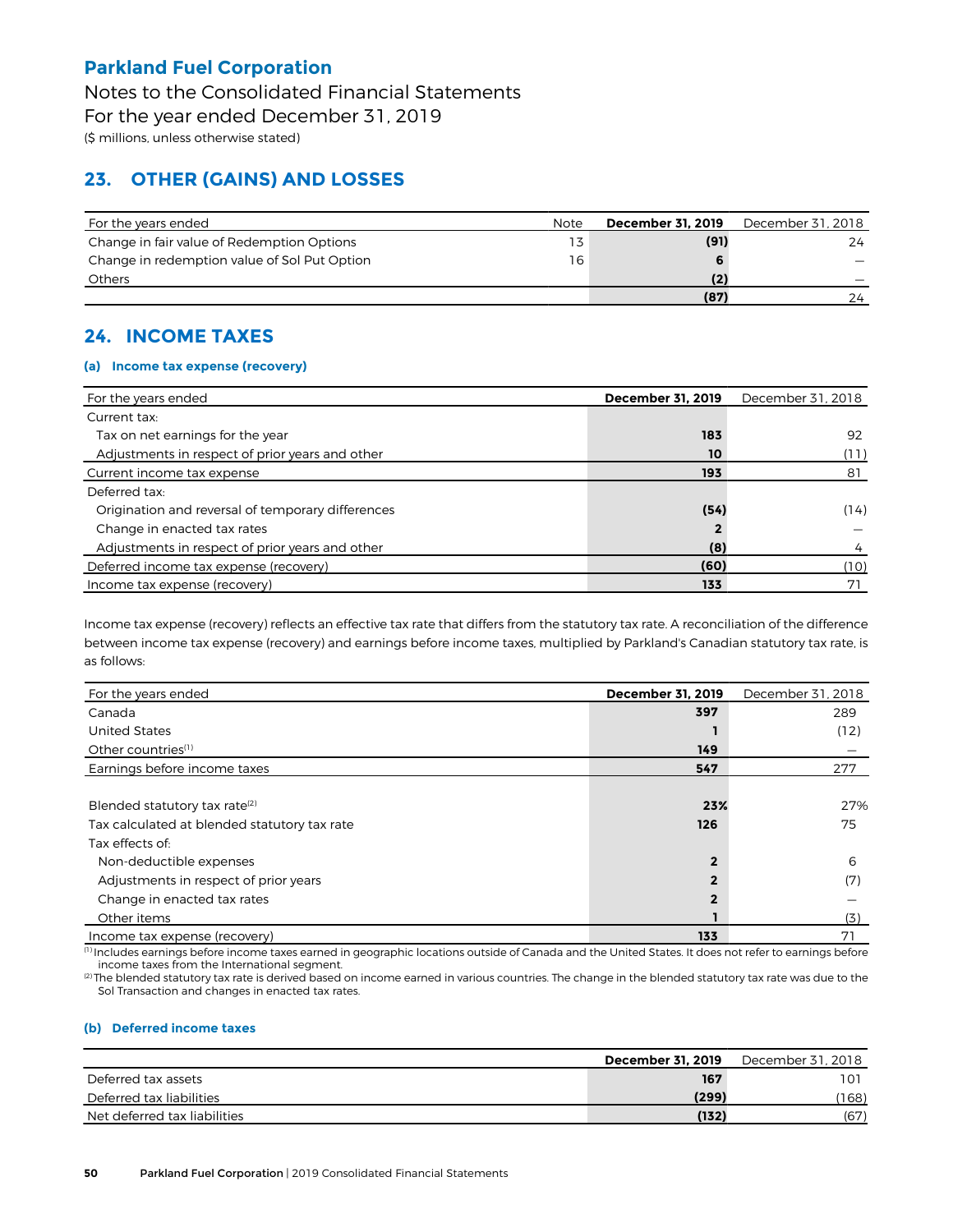# Notes to the Consolidated Financial Statements

For the year ended December 31, 2019

(\$ millions, unless otherwise stated)

The movement in the deferred income tax account is as follows:

|                                                                   | <b>Note</b> | 2019  | 2018 |
|-------------------------------------------------------------------|-------------|-------|------|
| Net deferred tax assets (liabilities), as at January 1            |             | (67)  | (77) |
| Sol Transaction                                                   | 19          | (127) |      |
| Deferred income tax (expense) recovery recognized in net earnings |             | 60    | 10.  |
| Other items                                                       |             | 2     |      |
| Net deferred tax assets (liabilities), as at December 31          |             | (132) | (67) |

The movement in deferred income tax assets (liabilities) during the year is as follows:

|                                        | <b>Consolidated statements of</b><br>comprehensive income |      |              | <b>Consolidated balance sheets</b> |  |  |  |
|----------------------------------------|-----------------------------------------------------------|------|--------------|------------------------------------|--|--|--|
|                                        | <b>Years ended December 31.</b>                           |      | December 31, |                                    |  |  |  |
|                                        | 2019                                                      | 2018 | 2019         | 2018                               |  |  |  |
| Property, plant and equipment          | (22)                                                      | 9    | (252)        | (187)                              |  |  |  |
| Intangible assets and goodwill         | (12)                                                      | (2)  | (58)         |                                    |  |  |  |
| Asset retirement and other obligations |                                                           | (11) | 100          | 77                                 |  |  |  |
| Right-of-use assets                    | 101                                                       |      | (100)        |                                    |  |  |  |
| Lease liabilities                      | (108)                                                     |      | 107          |                                    |  |  |  |
| RSUs and DSUs                          | (5)                                                       |      | 11           | 6                                  |  |  |  |
| Loss carryforwards                     | (32)                                                      | (12) | 70           | 26                                 |  |  |  |
| Embedded derivatives                   | 25                                                        | (6)  | (22)         | 3                                  |  |  |  |
| Share issuance costs                   | 2                                                         | 2    |              | 6                                  |  |  |  |
| Sol Transaction Hedge                  | (4)                                                       | 4    |              | (4)                                |  |  |  |
| Other items                            | (3)                                                       | 6    | 8            | 4                                  |  |  |  |
|                                        | (58)                                                      | (10) | (132)        | (67)                               |  |  |  |

As at December 31, 2019, Parkland has capital losses that arose in Canada of \$65 (December 31, 2018 - \$89), primarily from the settlement of the foreign exchange hedge contract in connection with the Chevron Acquisition Hedge. This capital loss balance is available indefinitely and can be used to offset future capital gains. No deferred tax asset is recognized as it is not probable that capital gains will be available against which the capital loss can be utilized.

As at December 31, 2019, Parkland has non-capital losses available to offset income for tax purposes of \$360, of which \$48 has an indefinite expiry and \$312 expires over the next 20 years (December 31, 2018 - \$92, expiring in the next 15 to 20 years).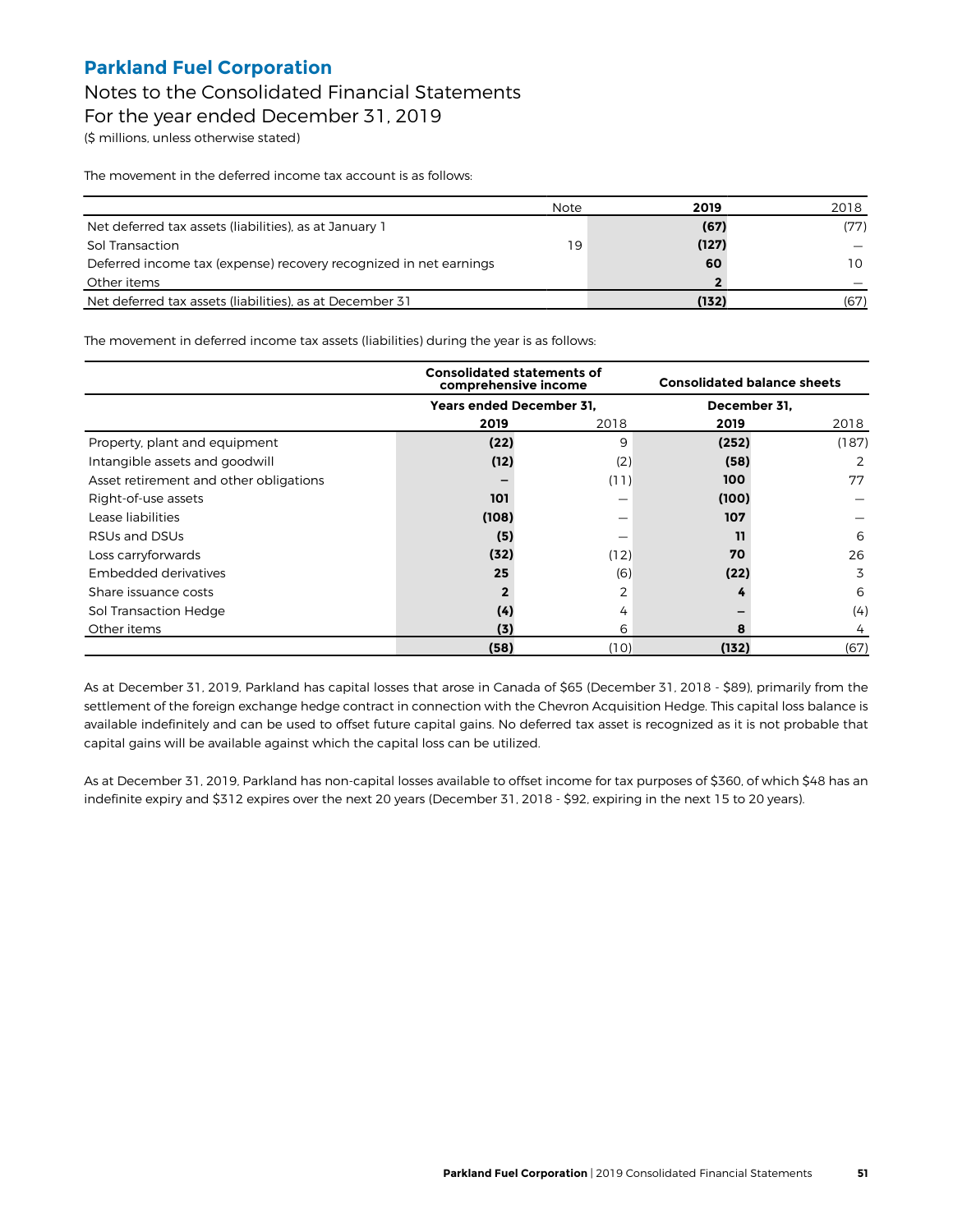Notes to the Consolidated Financial Statements For the year ended December 31, 2019 (\$ millions, unless otherwise stated)

# **25. RELATED PARTY TRANSACTIONS**

### **Principal subsidiaries**

As at December 31, 2019, details of Parkland's principal operating subsidiaries are as follows:

| <b>Name</b>                                                                 | <b>Country of operation</b> | <b>Related operating segment</b>                                                           |
|-----------------------------------------------------------------------------|-----------------------------|--------------------------------------------------------------------------------------------|
| Parkland Fuel Corporation <sup>(1)</sup>                                    | Canada                      | Canada Retail (formerly "Retail"), Canada Commercial (formerly<br>"Commercial") and Supply |
| Parkland Refining (B.C.) Ltd. <sup>(1)</sup>                                | Canada                      | Canada Retail (formerly "Retail"), Canada Commercial (formerly<br>"Commercial") and Supply |
| Parkland Refining Ltd. <sup>(1)</sup>                                       | Canada                      | Supply                                                                                     |
| Elbow River Marketing Ltd. <sup>(1)</sup>                                   | Canada                      | Supply                                                                                     |
| SPF Energy Inc. <sup>(1)</sup>                                              | United States               | USA (formerly "Parkland USA")                                                              |
| Farstad Oil Inc. <sup>(1)</sup>                                             | United States               | USA (formerly "Parkland USA")                                                              |
| Superpumper Inc. <sup>(1)</sup>                                             | <b>United States</b>        | USA (formerly "Parkland USA")                                                              |
| Rhinehart Oil Co., Inc. <sup>(1)</sup>                                      | <b>United States</b>        | USA (formerly "Parkland USA")                                                              |
| Tropic Oil Company Inc. <sup>(1)</sup>                                      | United States               | USA (formerly "Parkland USA")                                                              |
| Sol Investments SEZC <sup>(2)</sup> (formerly<br>"Sol Investments Limited") | Various                     | International                                                                              |

(1) Wholly owned subsidiary of Parkland.

(2) Parkland owns a 75% interest in Sol Investments SEZC. The remaining 25% interest is held by a third party.

#### **Key management compensation**

Parkland's key management personnel includes members of the Board of Directors and senior leadership team. Key management compensation is presented in aggregate below:

| For the years ended                       | December 31, 2019 | December 31, 2018 |
|-------------------------------------------|-------------------|-------------------|
| Salaries and short-term employee benefits |                   |                   |
| Share-based payments                      |                   |                   |
|                                           | 20                |                   |

The liability balance for the annual incentive plan and share-based compensation to key management personnel, including DSUs outstanding, was \$17 as at December 31, 2019 (December 31, 2018 - \$11). A clawback policy is in place to recoup variable compensation in the event of a financial restatement, gross negligence, fraud or intentional misconduct.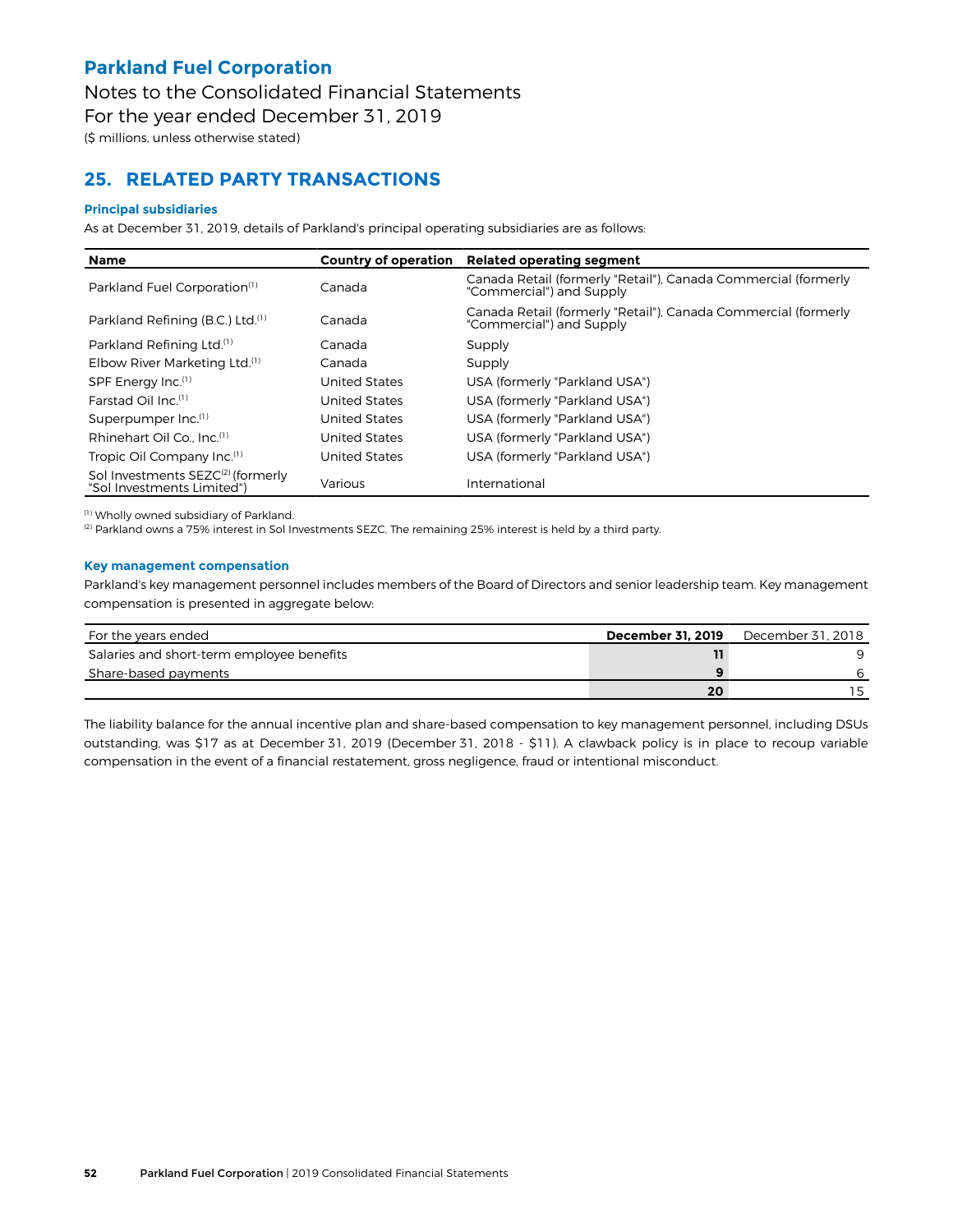Notes to the Consolidated Financial Statements For the year ended December 31, 2019

(\$ millions, unless otherwise stated)

# **26. SALES AND OPERATING REVENUE**

The following table presents Parkland's revenue disaggregated by product type, amount and segment:

|                                                  | <b>Supply</b> |       | Canada Retail |                 | <b>International</b> |                          | Canada<br>Commercial |                          | <b>USA</b>        |                          |        | <b>Consolidated</b> |
|--------------------------------------------------|---------------|-------|---------------|-----------------|----------------------|--------------------------|----------------------|--------------------------|-------------------|--------------------------|--------|---------------------|
| For the years ended December 31,                 | 2019          | 2018  | 2019          | 2018            | 2019                 | 2018                     | 2019                 | 2018                     | 2019              | 2018                     | 2019   | 2018                |
| Gas and diesel                                   | 1,477         | .221  | 5,924         | 6.447           | 3.841                | $\overline{\phantom{0}}$ | 2.295                | 2,522                    | 1.223             | 831                      | 14.760 | 1.021               |
| Liquid petroleum gas $(1)$                       | 470           | 561   |               | 2               | 45                   | $\overline{\phantom{0}}$ | 183                  | 200                      | $22 \overline{ }$ |                          | 722    | 770                 |
| Other fuel and petroleum products <sup>(2)</sup> | 896           | .765  |               |                 | 868                  |                          |                      | $\overline{\phantom{0}}$ | 8                 | $\overline{\phantom{m}}$ | 1.772  | 1.765               |
| Fuel and petroleum product revenue               | 2,843         | 3,547 | 5,926         | 6.449           | 4,754                | $\overline{\phantom{0}}$ | 2,478                | 2.722                    | 1,253             | 838                      | 17,254 | 3.556               |
| Convenience store                                |               | —     | 380           | 388             | 16                   |                          |                      | _                        | 110               | 57                       | 506    | 445                 |
| Lubricants                                       |               |       |               | $\qquad \qquad$ | 93                   |                          | 51                   | 63                       | 263               | 121                      | 407    | 184                 |
| Other non-fuel $(3)$                             | 44            | 59    | 27            | 76              | 83                   |                          | 101                  | 95                       | 31                | 27                       | 286    | 257                 |
| Non-fuel revenue                                 | 44            | 59    | 407           | 464             | 192                  |                          | 152                  | 158                      | 404               | 205                      | 1.199  | 886                 |
| Sales and operating revenue                      | 2.887         | 3.606 | 6.333         | 6.913           | 4.946                |                          | 2,630                | 2.880                    | 1.657             | .043                     | 18.453 | 14.442              |

(1) Liquid petroleum gas includes propane and butane.

<sup>(2)</sup> Other fuel and petroleum products include crude oil, aviation fuel, asphalt, fuel oils, gas oils, ethanol and biodiesel.

<sup>(3)</sup> Other non-fuel includes rent, freight, tanks and parts installation, cylinder exchanges, and other products and services.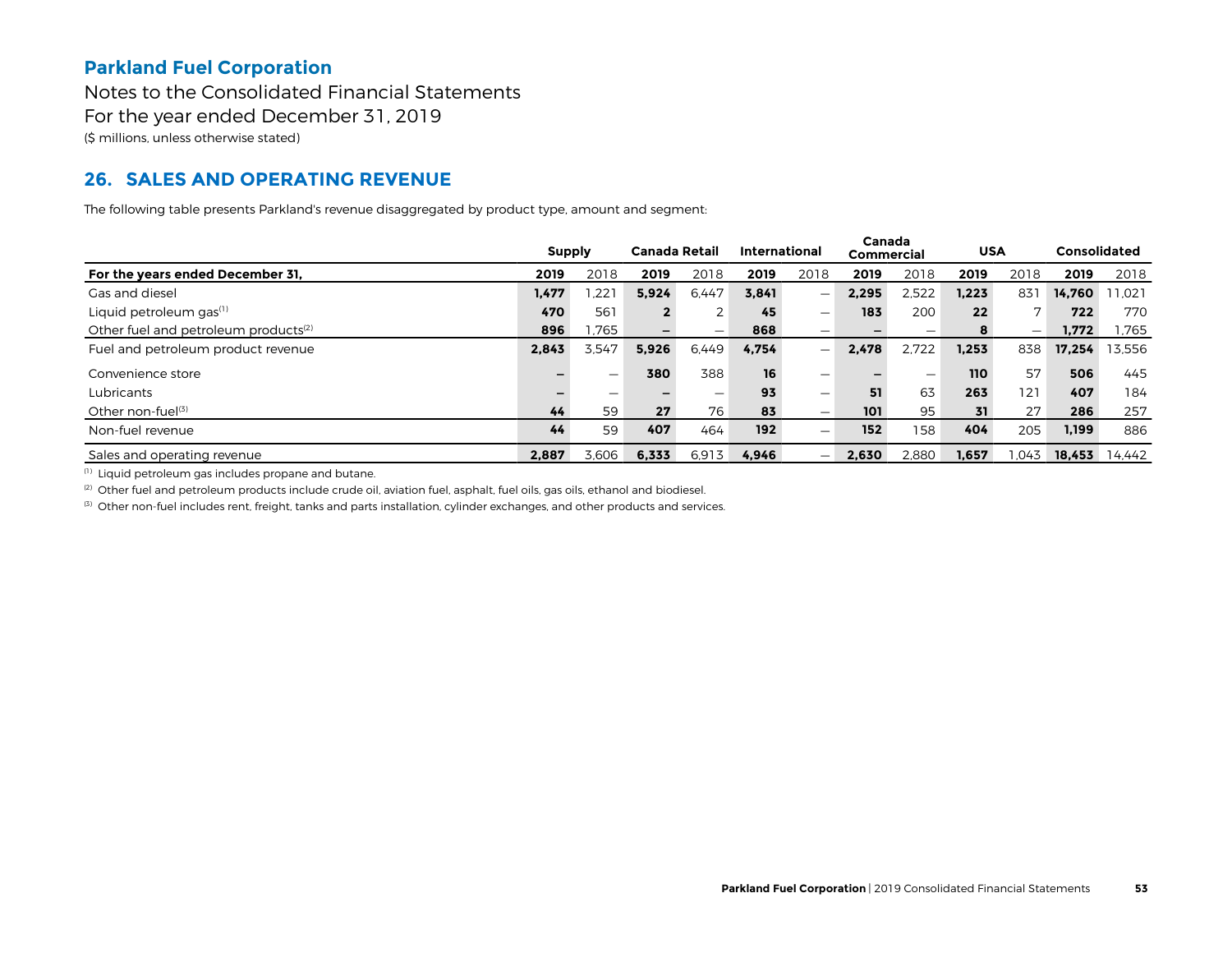Notes to the Consolidated Financial Statements For the year ended December 31, 2019 (\$ millions, unless otherwise stated)

### **27. SEGMENT INFORMATION**

Parkland's reportable operating segments are differentiated by the nature of their products, services, and geographic boundaries. Parkland also reports activities not directly attributable to an operating segment under Corporate. The operations in each segment are defined as follows:

### **Supply**

Supply is responsible for managing Parkland's fuel supply contracts, purchasing fuel from refiners, refining and marketing fuel, transporting and distributing fuel through ships, rail and highway carriers, storing fuel in owned and leased facilities, and serving wholesale and reseller customers. The profits are derived through refining, supply logistics management, aviation fuel sales, and wholesale fuel sales.

### **Canada Retail**

Canada Retail (formerly "Retail") operates and services a network of retail gas stations in Canada operating under many key retail brands including Ultramar, Esso, Fas Gas Plus, Chevron, Pioneer, and Race Trac. In addition, Parkland operates a convenience store brand, On the Run / Marché Express, as well as other convenience store brands.

### **International**

International represents the contributions of the Sol business that was acquired on January 8, 2019, which includes operations in 23 countries predominantly located in the Caribbean and northern coast of South America. International operates and services a network of retail service stations under brands including Esso, Shell and Sol. International also serves commercial, industrial and aviation businesses.

### **Canada Commercial**

Canada Commercial (formerly "Commercial") delivers bulk fuel, propane, heating oil, lubricants, agricultural inputs, oilfield fluids and other related products and services to commercial, industrial and residential customers across Canada. Canada Commercial brands include Ultramar, Bluewave Energy, Pipeline Commercial, Chevron, Columbia Fuels, and Sparlings Propane.

### **USA**

USA (formerly "Parkland USA") operates and services a network of retail service stations and delivers gasoline, distillates, propane and lubricating oils in the United States. Brands operated by USA include SPF Energy, Farstad Oil, Superpumper, Rhinehart, and Tropic.

### **Corporate**

Corporate includes centralized administrative services and expenses incurred to support operations. Due to the nature of these activities, these costs are not specifically allocated to Parkland's operating segments.

### **General information**

Depreciation and amortization, finance costs, acquisition, integration and other costs, (gain) loss on risk management and other derivatives — unrealized, (gain) loss on foreign exchange — unrealized, other (gains) and losses and income taxes are not allocated to segments because they are not reviewed as part of segment information by the chief operating decision maker. Accordingly, there are certain asymmetries in the allocation of net earnings to segments with respect to these items.

The segregation of total assets and total liabilities is not practical, as the balance sheets of the reportable segments are not presented to or reviewed by the chief operating decision maker. Similarly, intersegment sales are not presented to or reviewed by the chief operating decision maker. Intersegment sales are eliminated from sales and operating revenue and cost of purchases of the selling segments. Transfer prices between operating segments are on an arm's length basis in a manner similar to transactions with third parties.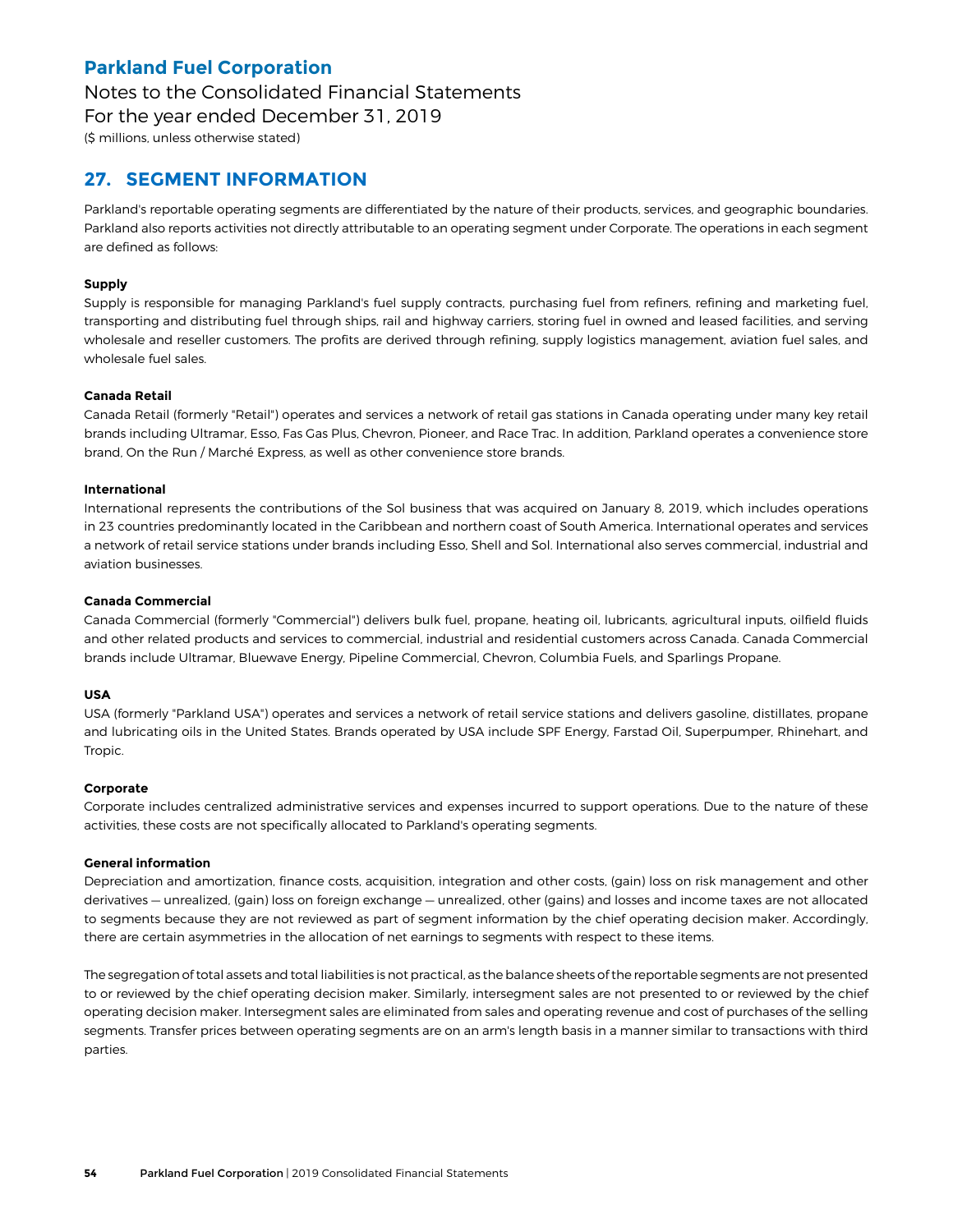Notes to the Consolidated Financial Statements For the year ended December 31, 2019 (\$ millions, unless otherwise stated)

#### **Geographic information**

#### **Sales and operating revenue from external customers**

| For the years ended            | December 31, 2018 | December 31, 2017 |
|--------------------------------|-------------------|-------------------|
| Canada                         | 10.635            | 12.028            |
| United States                  | 3.710             | 2.414             |
| Other countries <sup>(1)</sup> | 4.108             |                   |
| Total                          | 18.453            | 4.442             |

(1) This includes sales and operating revenue from external customers in geographic locations outside Canada and the United States. It does not refer to sales and operating revenue earned by the International segment.

|                               | December 31, 2019    |              |       |       |  |  |  |
|-------------------------------|----------------------|--------------|-------|-------|--|--|--|
|                               | <b>International</b> | Consolidated |       |       |  |  |  |
| Property, plant and equipment | 2,542                | 202          | 1,003 | 3,747 |  |  |  |
| Intangible assets             | 572                  | 92           | 301   | 965   |  |  |  |
| Goodwill                      | 1.165                | 151          | 495   | 1,811 |  |  |  |
| Total                         | 4,279                | 445          | 1.799 | 6,523 |  |  |  |

|                               | December 31, 2018 |               |               |              |  |  |  |  |
|-------------------------------|-------------------|---------------|---------------|--------------|--|--|--|--|
|                               | Canada            | United States | International | Consolidated |  |  |  |  |
| Property, plant and equipment | 2.118             | 149           |               | 2,267        |  |  |  |  |
| Intangible assets             | 627               | 87            | —             | 714          |  |  |  |  |
| Goodwill                      | I.165             | 140           |               | .305         |  |  |  |  |
| Total                         | 3.910             | 376           |               | 4.286        |  |  |  |  |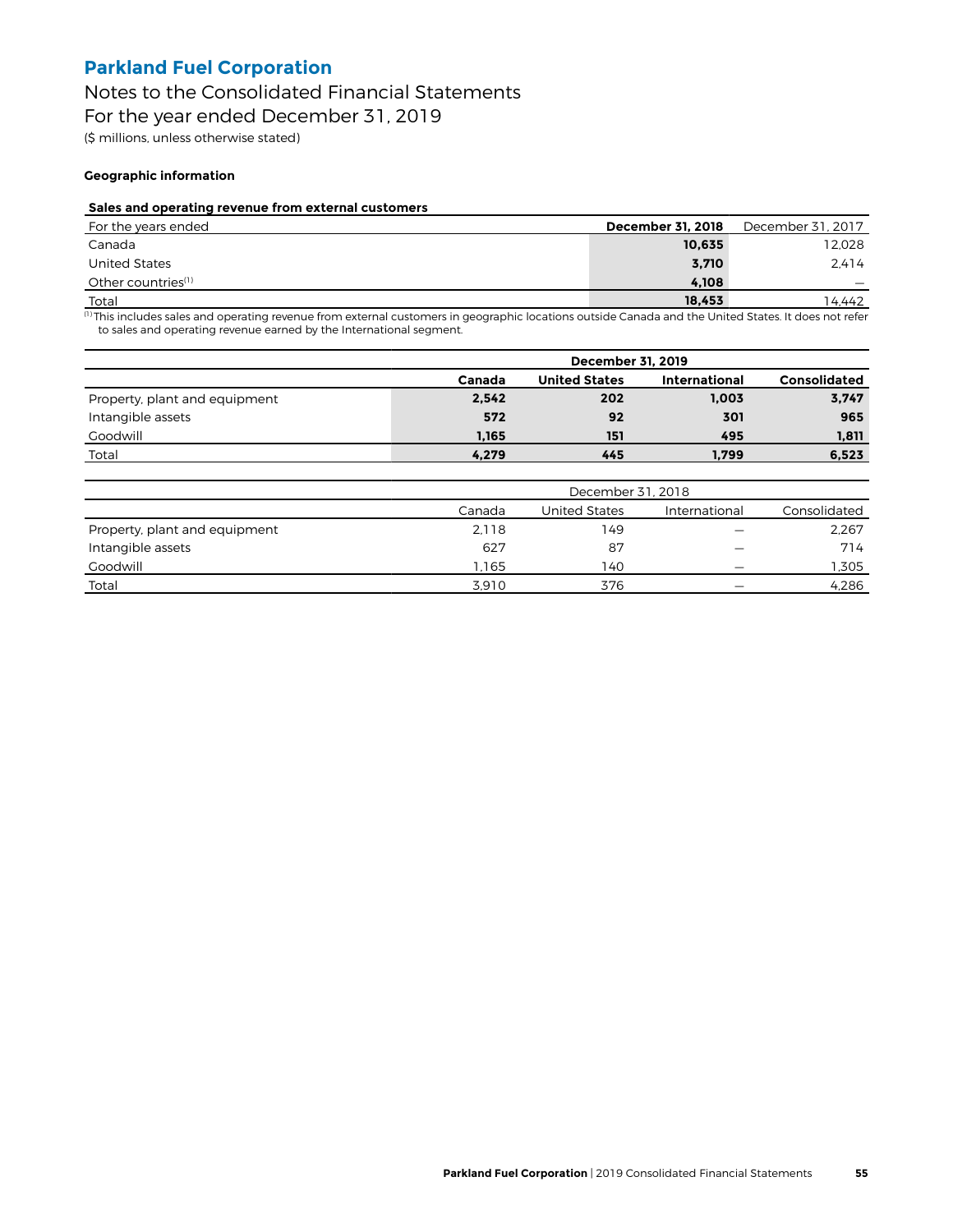Notes to the Consolidated Financial Statements For the year ended December 31, 2019 (\$ millions, unless otherwise stated)

| <b>Segment information</b>                                                | <b>Supply</b>            |                          | <b>Canada Retail</b>     |                          | International  |                          | Canada<br><b>Commercial</b> |                          | <b>USA</b>        |                          | Corporate                |                          | <b>Consolidated</b>     |                          |
|---------------------------------------------------------------------------|--------------------------|--------------------------|--------------------------|--------------------------|----------------|--------------------------|-----------------------------|--------------------------|-------------------|--------------------------|--------------------------|--------------------------|-------------------------|--------------------------|
| For the years ended December 31,(1)                                       | 2019                     | 2018                     | 2019                     | 2018                     | 2019           | 2018                     | 2019                        | 2018                     | 2019              | 2018                     | 2019                     | 2018                     | 2019                    | 2018                     |
| Fuel and petroleum product volume (million litres) <sup>(2)</sup>         | 5.563                    | 5.833                    | 6.890                    | 6.905                    | 5.118          | $\equiv$                 | 3.036                       | 3.178                    | 1.801             | 1.062                    | $\overline{\phantom{m}}$ | $\overline{\phantom{0}}$ | 22,408                  | 16.978                   |
| Sales and operating revenue <sup>(3)</sup>                                | 2,887                    | 3,606                    | 6,333                    | 6,913                    | 4,946          | $\equiv$                 | 2,630                       | 2,880                    | 1,657             | 1,043                    | -                        | $\overline{\phantom{0}}$ | 18,453                  | 14,442                   |
| <b>Cost of purchases</b>                                                  |                          |                          |                          |                          |                |                          |                             |                          |                   |                          |                          |                          |                         |                          |
| Fuel and petroleum product cost of purchases                              | 1,835                    | 2,666                    | 5,428                    | 5,908                    | 4,226          | $\overline{\phantom{0}}$ | 2,199                       | 2,450                    | 1,167             | 796                      | $\overline{\phantom{m}}$ | $\overline{\phantom{0}}$ | 14,855                  | 11,820                   |
| Non-fuel cost of purchases                                                | 21                       | 35                       | 260                      | 316                      | 79             |                          | 99                          | 103                      | 303               | 151                      | $\overline{\phantom{a}}$ |                          | 762                     | 605                      |
| Cost of purchases                                                         | 1,856                    | 2,701                    | 5,688                    | 6,224                    | 4,305          | $=$                      | 2,298                       | 2,553                    | 1,470             | 947                      | $\frac{1}{2}$            | $\overline{\phantom{0}}$ | 15,617                  | 12,425                   |
| <b>Adjusted gross profit</b>                                              |                          |                          |                          |                          |                |                          |                             |                          |                   |                          |                          |                          |                         |                          |
| Fuel and petroleum product adjusted gross profit, before the following:   | 1,008                    | 881                      | 498                      | 541                      | 528            | $\qquad \qquad -$        | 279                         | 272                      | 86                | 42                       |                          | $\overline{\phantom{0}}$ | 2,399                   | 1,736                    |
| Gain (loss) on risk management and other derivatives - realized           | (6)                      | (20)                     |                          |                          | $\overline{2}$ | $\overline{\phantom{0}}$ |                             |                          |                   |                          |                          | $\overline{\phantom{0}}$ | (4)                     | (20)                     |
| Gain (loss) on foreign exchange - realized                                | (14)                     | 13                       |                          |                          | (2)            | $\qquad \qquad -$        |                             |                          |                   |                          | $\mathbf{I}$             | (3)                      | (15)                    | 10                       |
| Other adjusting items <sup>(4)</sup>                                      | 15                       | (15)                     |                          |                          |                | $\overline{\phantom{0}}$ |                             |                          |                   |                          |                          | 3                        | 15                      | (12)                     |
| Fuel and petroleum product adjusted gross profit                          | 1,003                    | 859                      | 498                      | 541                      | 528            | $\overline{\phantom{0}}$ | 279                         | 272                      | 86                | 42                       | $\mathbf{I}$             | $\overline{\phantom{0}}$ | 2,395                   | 1.714                    |
| Non-fuel adjusted gross profit                                            | 23                       | 24                       | 147                      | 148                      | 113            | $\overline{\phantom{0}}$ | 53                          | 55                       | 101               | 54                       | $\qquad \qquad -$        | $\overline{\phantom{0}}$ | 437                     | 281                      |
| Total adjusted gross profit                                               | 1,026                    | 883                      | 645                      | 689                      | 641            | $\overline{\phantom{0}}$ | 332                         | 327                      | 187               | 96                       | $\mathbf{I}$             | $\overline{\phantom{0}}$ | 2,832                   | 1,995                    |
| Other income                                                              | $\overline{\phantom{0}}$ |                          |                          | $\overline{\phantom{0}}$ | (20)           | $\equiv$                 | (2)                         | $\overline{\phantom{m}}$ | $\qquad \qquad -$ |                          |                          | $\overline{\phantom{0}}$ | (22)                    | $\overline{\phantom{a}}$ |
| Operating costs                                                           | 283                      | 255                      | 293                      | 314                      | 178            | $\overline{\phantom{0}}$ | 186                         | 191                      | 103               | 55                       | $\overline{\phantom{a}}$ | $\overline{\phantom{0}}$ | 1,043                   | 815                      |
| Marketing, general and administrative                                     | 85                       | 67                       | 69                       | 59                       | 104            | $\overline{\phantom{0}}$ | 49                          | 43                       | 28                | 13                       | 113                      | 111                      | 448                     | 293                      |
| Other adjusting items                                                     |                          |                          |                          |                          | 5              | $\overline{\phantom{0}}$ |                             |                          | -                 |                          |                          |                          | 5                       |                          |
| <b>Adjusted EBITDA including NCI</b>                                      | 658                      | 561                      | 283                      | 316                      | 374            |                          | 99                          | 93                       | 56                | 28                       | (112)                    | (111)                    | 1.358                   | 887                      |
| Adjusted EBITDA attributable to Parkland ("Adjusted EBITDA")              | 658                      | 561                      | 283                      | 316                      | 281            | $\equiv$                 | 99                          | 93                       | 56                | 28                       | (112)                    | (111)                    | 1,265                   | 887                      |
| Attributable to NCI                                                       | $\qquad \qquad -$        | $\overline{\phantom{a}}$ | $\overline{\phantom{0}}$ | $\overline{\phantom{0}}$ | 93             | $\overline{\phantom{0}}$ | $\overline{\phantom{0}}$    | $\overline{\phantom{0}}$ | $-$               | $\overline{\phantom{a}}$ | $\overline{\phantom{m}}$ | ÷                        | 93                      | $\overline{\phantom{m}}$ |
| Adjusted EBITDA including NCI                                             | 658                      | 561                      | 283                      | 316                      | 374            | $\overline{\phantom{0}}$ | 99                          | 93                       | 56                | 28                       | (112)                    | (111)                    | 1,358                   | 887                      |
| Depreciation and amortization                                             |                          |                          |                          |                          |                |                          |                             |                          |                   |                          |                          |                          | 580                     | 301                      |
| Finance costs                                                             |                          |                          |                          |                          |                |                          |                             |                          |                   |                          |                          |                          | 260                     | 147                      |
| (Gain) loss on asset disposals                                            |                          |                          |                          |                          |                |                          |                             |                          |                   |                          |                          |                          | $\overline{\mathbf{3}}$ | 23                       |
| Acquisition, integration and other costs                                  |                          |                          |                          |                          |                |                          |                             |                          |                   |                          |                          |                          | 91                      | 77                       |
| (Gain) loss on risk management and other derivatives - unrealized         |                          |                          |                          |                          |                |                          |                             |                          |                   |                          |                          |                          | L                       | (3)                      |
| (Gain) loss on foreign exchange - unrealized                              |                          |                          |                          |                          |                |                          |                             |                          |                   |                          |                          |                          | (47)                    | 53                       |
| Other (gains) and losses                                                  |                          |                          |                          |                          |                |                          |                             |                          |                   |                          |                          |                          | (87)                    | 24                       |
| Other adjusting items <sup>(4)</sup>                                      |                          |                          |                          |                          |                |                          |                             |                          |                   |                          |                          |                          | 10                      | (12)                     |
| Income tax (recovery) expense                                             |                          |                          |                          |                          |                |                          |                             |                          |                   |                          |                          |                          | 133                     | 71                       |
| <b>Net earnings</b>                                                       |                          |                          |                          |                          |                |                          |                             |                          |                   |                          |                          |                          | 414                     | 206                      |
| Attributable to Parkland                                                  |                          |                          |                          |                          |                |                          |                             |                          |                   |                          |                          |                          | 382                     | 206                      |
| Attributable to NCI                                                       |                          |                          |                          |                          |                |                          |                             |                          |                   |                          |                          |                          | 32                      | $\overline{\phantom{a}}$ |
| Property, plant and equipment and intangible asset additions              | 141                      | 130                      | 140                      | 111                      | 96             | $\overline{\phantom{0}}$ | 51                          | 39                       | 16                | 7                        | 33                       | 9                        | 477                     | 296                      |
| Property, plant and equipment, intangible asset and goodwill acquisitions |                          |                          |                          | 4                        | 1.698          |                          |                             | $\overline{2}$           | 91                | 214                      |                          | $\overline{\phantom{0}}$ | 1.789                   | 220                      |

(1) 2019 results reflect the adoption of IFRS 16 on January 1, 2019. 2018 comparative figures reflect the accounting standards in effect for that year. Specifically, they are not restated to reflect the impact of IFRS 16, which is allowed under the modified retrospective approach for IFRS 16 adoption.

<sup>(2)</sup> Fuel and petroleum product volume represents external volumes only. Intersegment volumes are excluded.

<sup>(3)</sup> See Note 26 for further details on sales and operating revenue.

<sup>(4)</sup> Other adjusting items includes an unrealized loss of \$15 (2018 - unrealized gain of \$15) on Intermediation Facility Derivatives within fuel and petroleum product cost of purchases.